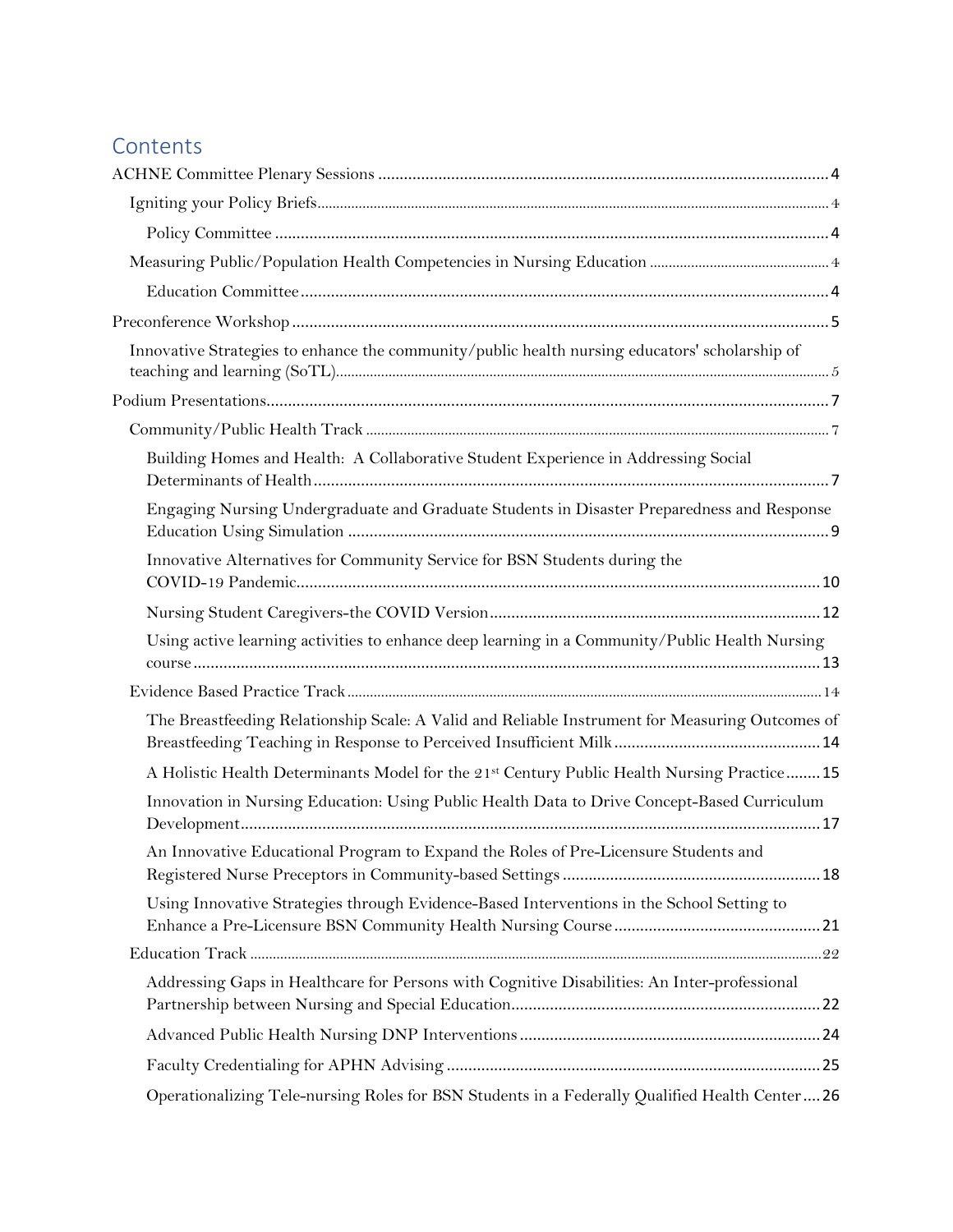| Development and Psychometric Properties of the Tool for Assessing LGBTQI+ Health Training                                                                                           |  |
|-------------------------------------------------------------------------------------------------------------------------------------------------------------------------------------|--|
| Enhancing Community/Public Nursing Education: The State of the Science of Crisis Standards of                                                                                       |  |
| Trash the Ash: A Smoking Cessation Education Program at an Outpatient Addiction Treatment                                                                                           |  |
| Using Contemporary Literature to Teach Social and Structural Determinants of Health  32                                                                                             |  |
|                                                                                                                                                                                     |  |
| Application of the Operational Model for Academic-Practice Partnerships: The Tale of Two Teams                                                                                      |  |
|                                                                                                                                                                                     |  |
|                                                                                                                                                                                     |  |
|                                                                                                                                                                                     |  |
|                                                                                                                                                                                     |  |
|                                                                                                                                                                                     |  |
| Adapting and testing the Self-Efficacy in Environmental Risk Reduction instrument among                                                                                             |  |
| Clinical Debriefing use in Community, Population, and Public Health Nursing Education: A                                                                                            |  |
| Healthcare Workers' Health Beliefs Regarding Personal Protective Equipment: A Mixed Methods                                                                                         |  |
|                                                                                                                                                                                     |  |
| Theoretical implications for a smartphone application designed for young adults with asthma                                                                                         |  |
|                                                                                                                                                                                     |  |
|                                                                                                                                                                                     |  |
| Addressing the Social Determinants of Health Needs in Underserved Communities: A Student-                                                                                           |  |
| A Community-Based Telehealth Clinical Experience to Enhance Associate Degree Nursing                                                                                                |  |
| Educate to End Tuberculosis (TB): Improving Public Health Nurse investigative proficiency<br>through novel guidelines for food processing facilities in a low TB incidence state 49 |  |
| Evaluating Nursing Knowledge and Readiness in Providing Medical Care To Post-9/11 Veterans                                                                                          |  |
| Exploring the Lived Experience of Aging in Place within the Rural Community53                                                                                                       |  |
|                                                                                                                                                                                     |  |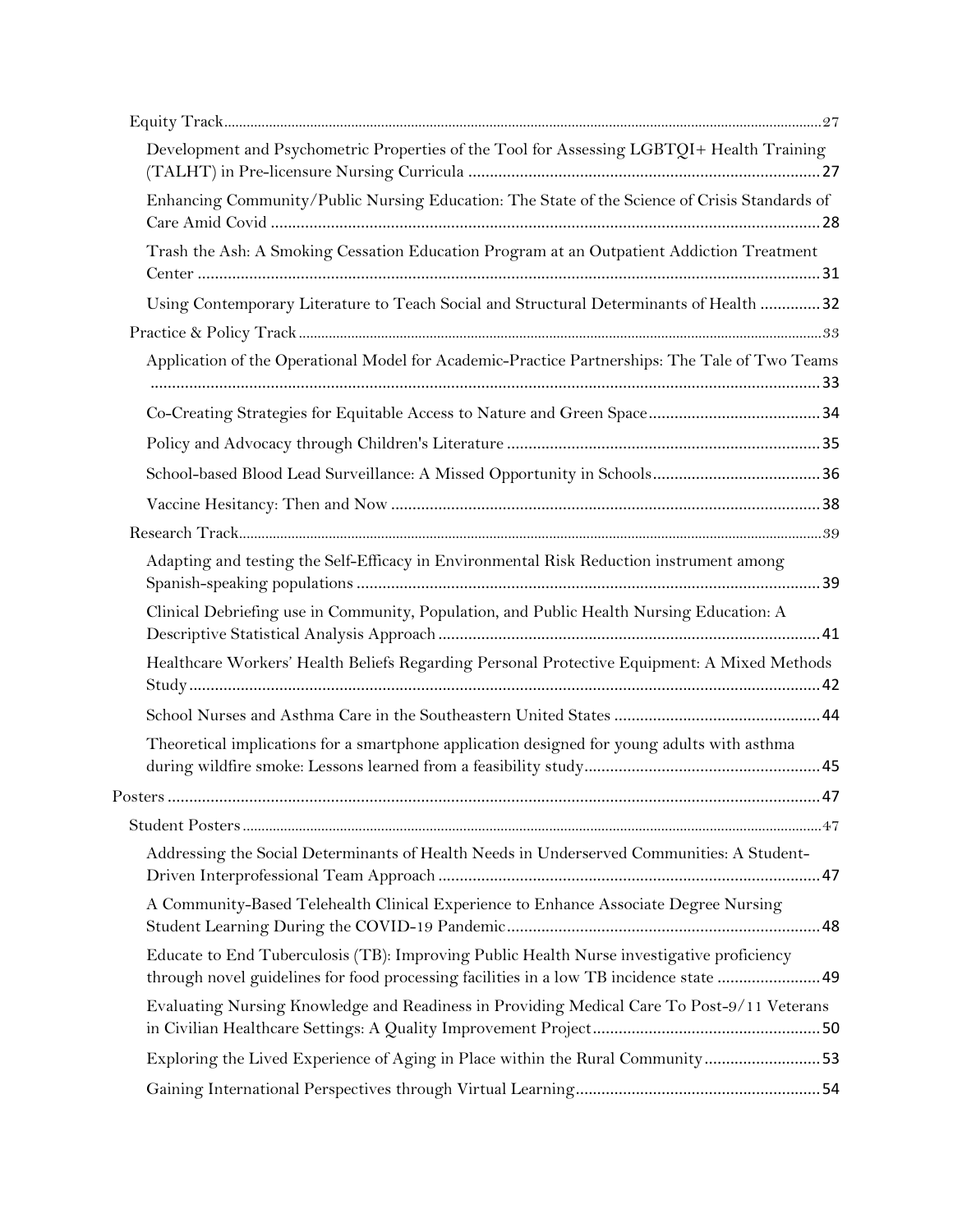| Inaugural Life-Skills Boot Camp: A Nursing School's Pursuit to Level the Playing Field for                                                                                    |
|-------------------------------------------------------------------------------------------------------------------------------------------------------------------------------|
| Interdisciplinary Mentorship for Graduate Nursing Student Research in Community Health57                                                                                      |
| Nurse's Knowledge toward infection control with wound care in Amran Governorate Hospitals, at                                                                                 |
| Perceptions of COVID-19 pandemic public health measures in South Carolina: Informing                                                                                          |
| Role of parents providing health care for children with life-threatening conditions while in the                                                                              |
|                                                                                                                                                                               |
|                                                                                                                                                                               |
| Creating an Infant Home Safety Simulation for Community Health Nursing Students  65                                                                                           |
| Identifying and Addressing Bias in Public Health Nursing Home Health Visiting Simulations66                                                                                   |
| Integration of Global Rural Nursing Exchange Network (GRNEN) into Nursing Education.  67                                                                                      |
| Student, Faculty, and Community Practice Partner Collaboration: Measuring APRN, RN, and<br>Nursing Student Confidence to Teach Safety Measures in Disasters and Public Health |
|                                                                                                                                                                               |
|                                                                                                                                                                               |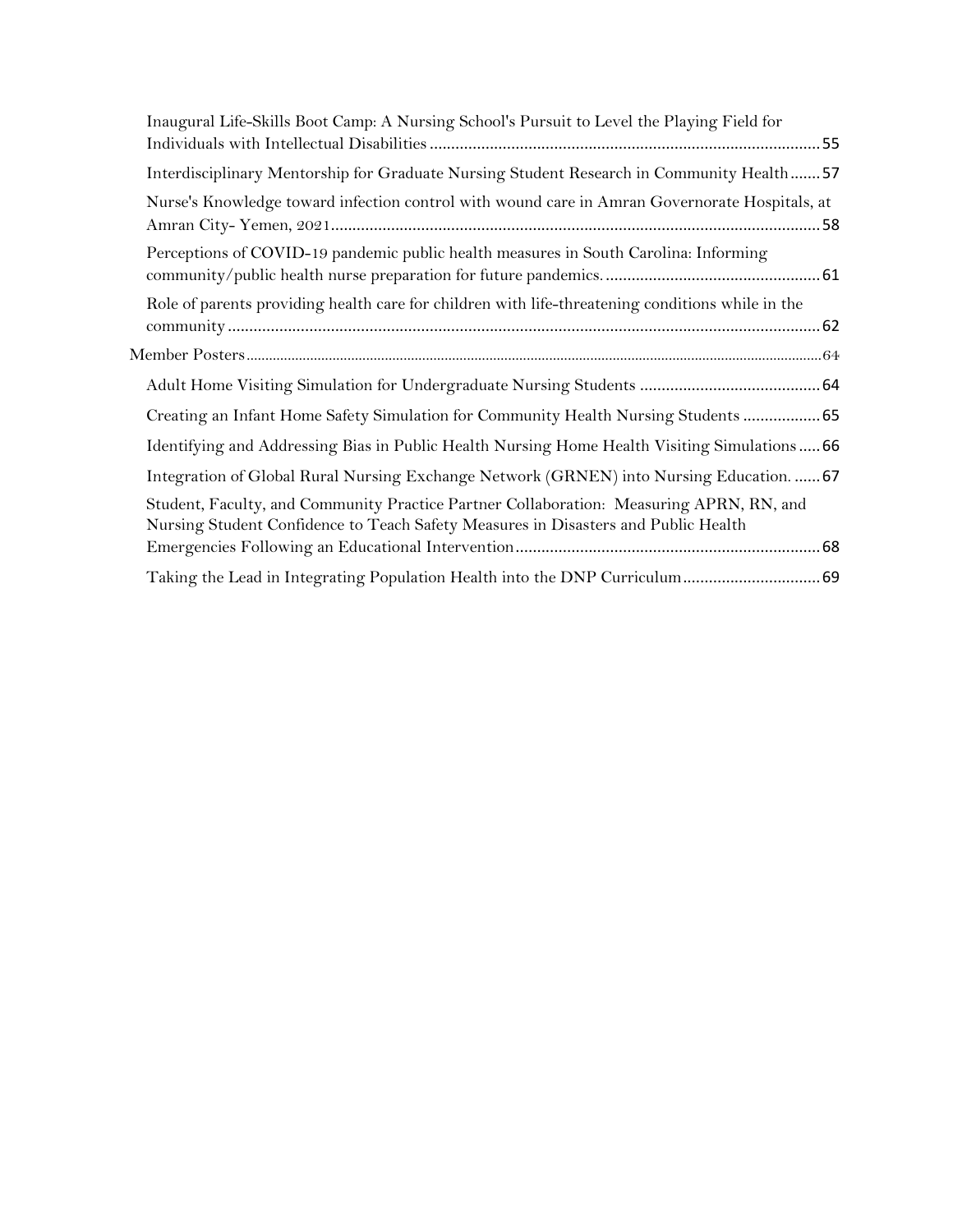# <span id="page-3-0"></span>**ACHNE Committee Plenary Sessions**

## <span id="page-3-1"></span>**Igniting your Policy Briefs**

## <span id="page-3-2"></span>**Policy Committee**

Associate Professor Sue Harrington, PhD, RN1; Associate Professor Heide Cygan, DNP, RN, PHNA-BC2; Assistant Professor and Specialty Director Lori Edwards, DrPH, RN, PCH-CNS, BC3; Associate Professor Voncelia Brown, PhD, RN<sup>4</sup>

<sup>1</sup>KCON College of Nursing, Grand Valley State University, Grand Rapids, Michigan, USA. <sup>2</sup>College of Nursing, Rush University Medical Center, USA. 3University of Maryland School of Nursing, Baltimore, USA. 4Salisbury University, Salisbury, MD, USA.

#### **Learning Outcomes:**

- 1. Participants will explore the cascade and impact of lessons learned in the field of nursing related to policy leadership and development in community/population health.
- 2. Participants will discuss and debrief, in small group formats and a large group, the insights gained and potential strategies to be used by nurses in health care policy.

## <span id="page-3-3"></span>**Measuring Public/Population Health Competencies in Nursing Education**

### <span id="page-3-4"></span>**Education Committee**

#### **Learning Outcomes:**

- 1. Discuss the Background of the AACN Population Health Nursing Assessment Vignette
- 2. Explain how faculty implemented the Vignette in different C/PH course settings.
- 3. Discuss the AACN BSN Essentials Domain 3: Population Health and Toolkit.
- 4. Describe the updates on the Innovative Teaching Strategies (ITS) for ACHNE.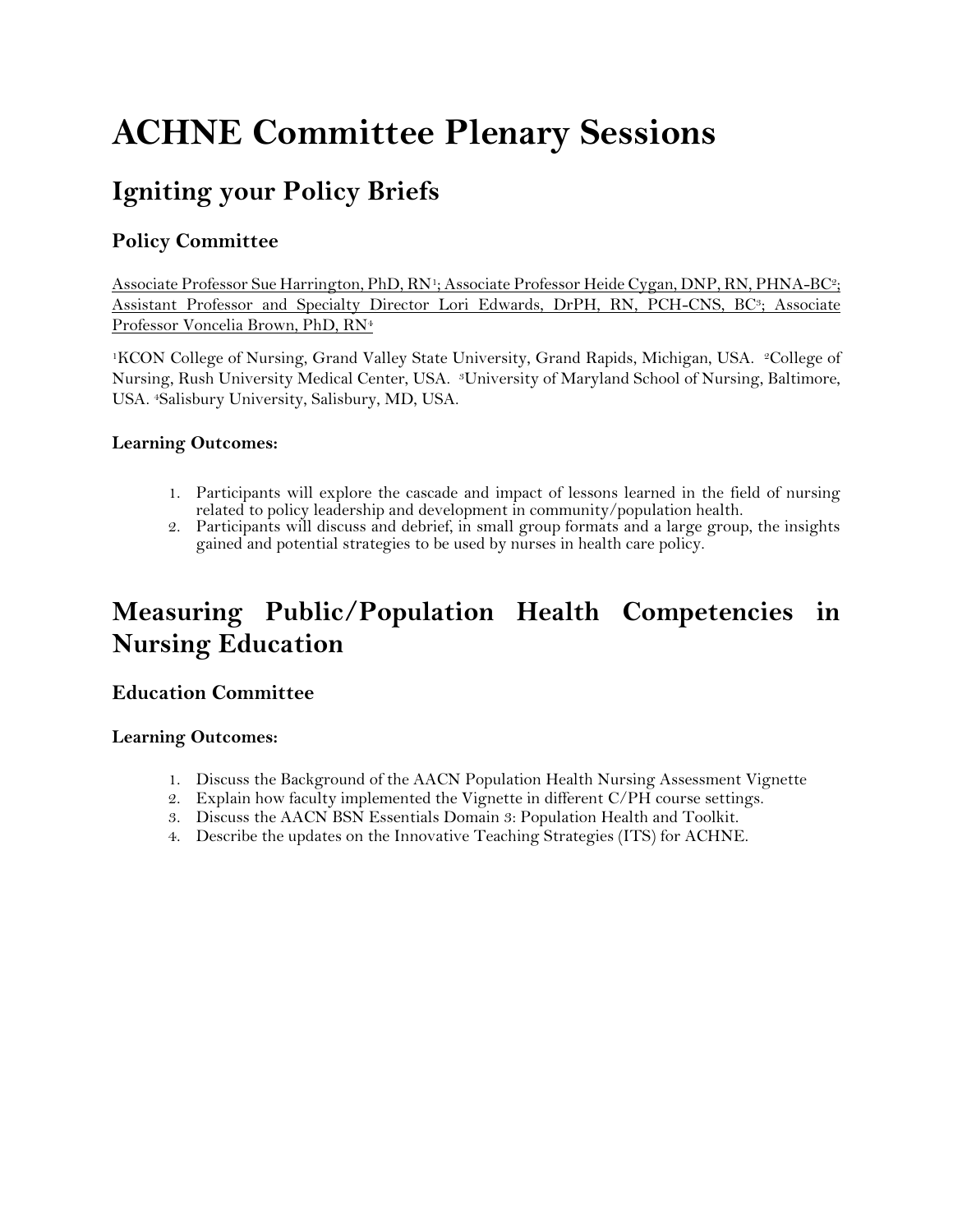# <span id="page-4-0"></span>**Preconference Workshop**

## <span id="page-4-1"></span>**Innovative Strategies to enhance the community/public health nursing educators' scholarship of teaching and learning (SoTL).**

Associate Professor Deborah Merriam DNS [ORCID iD](https://orcid.org/0000-0002-8928-8009)1, Chair and Professor Ann Stalter PhD [ORCID](https://orcid.org/0000-0001-8975-2695)  [iD](https://orcid.org/0000-0001-8975-2695)2; 1Daemen College, Amhest, New York, USA. 2Wright State, Dayton, Ohio, USA

#### **Objectives**

Participants will engage in a digital escape room and conduct a scholarship of teaching and learning (SoTL) inventory to enhance their practice of scholarship, Participants will identify their "passion mashion", completing a scholarship for teaching and learning inventory, and begin to draft a vision board to guide their SoTL pathway, Participants will utilize the practice of the scholarship of teaching and learning to deliberately employ evidence-based teaching strategies that test or determine the impact on student learning and/or the health outcomes of individuals, the systems where care is provided, and/or in the context of global health.

#### **Purpose**

The purpose of this pre-conference workshop is to identify and apply steps to integrate and apply the SoTL, building a pathway to scholarship, into practice as community health educators across a global health continuum.

#### **Materials and Methods**

This pre-conference professional development workshop will be offered as a face-to-face and virtual experience (hybrid), actively engaging members simultaneously. It will begin with a digital escape room, where participants will explore the concept of Scholarship in Teaching and Learning (SoTL) as it applies to ACHNE's Core Values. Community health educators will be guided through the steps to advance their SoTL, beginning with completing an authentic search into their personal interests and professional passions. Participants will use a SoTL inventory to expand their thinking and SoTL efforts within the systems where they practice (Stalter & Merriam, 2021). This interactive hands-on workshop will include tools that will be useful beyond the workshop, in the identification of SMART goals and the development of an individualized pathway to enhance their SoTL.

Learning activities will include:

- 1. Digital escape room
- 2. Passion Mashion
- 3. SoTL inventory
- 4. Beginning a vision board
- 5. The SMART Goals Worksheet for SoTL in Nursing
- 6. The 4-Step Ripple Exercise
- 7. 12 Point SoTL Checklist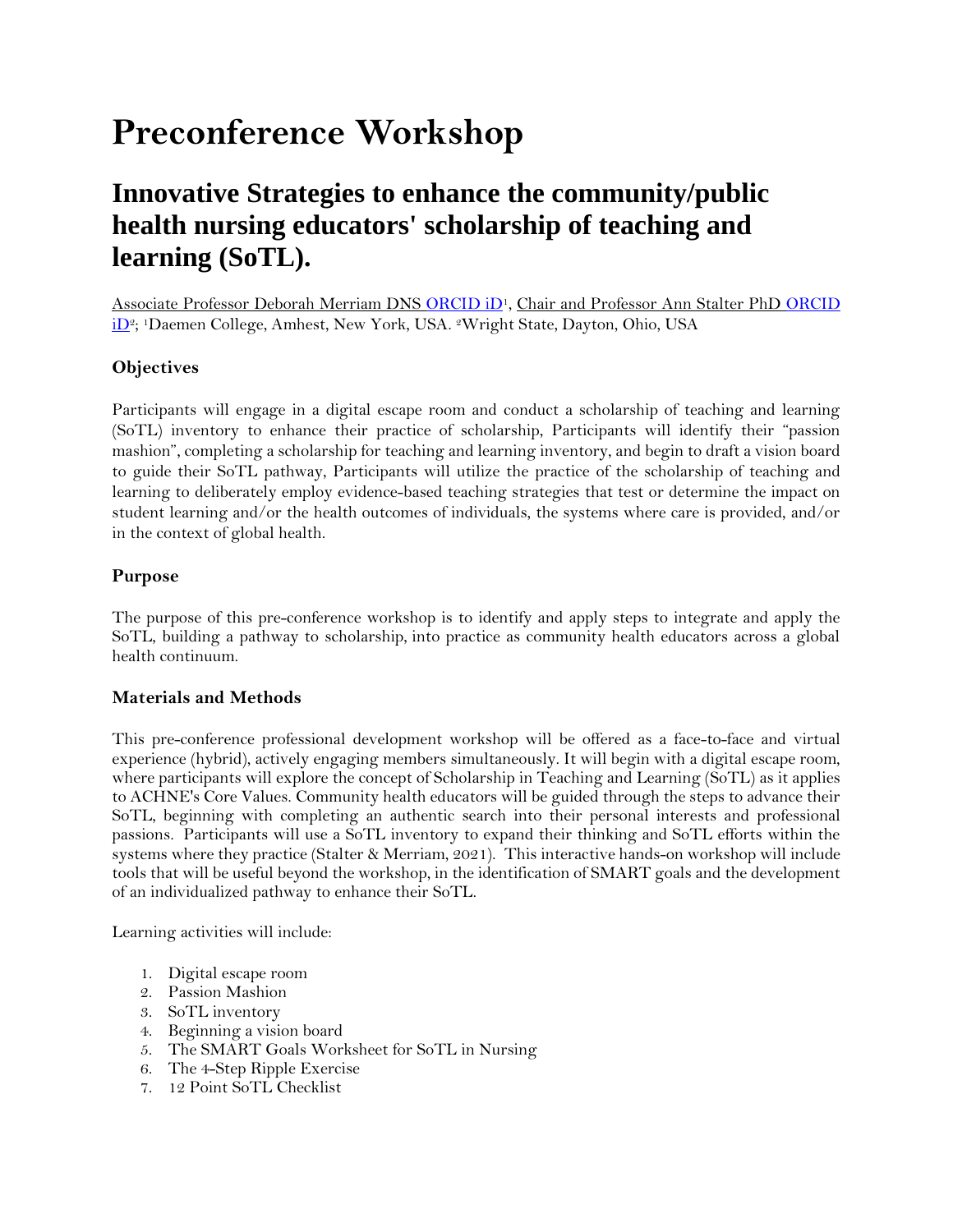#### **Results**

Community health educators will utilize the practice of SoTL in the pursuit of excellence in education to deliberately employ evidence-based teaching strategies that test or determine the impact on student learning and/or the health outcomes of individuals, in the systems where care is provided, and/or in the context of global health.

#### **Conclusion**

This interactive pre-conference workshop will enable participants to use the steps and strategies presented within this workshop, international community health educators can advance SoTL in nursing from an individual, system, and global perspective.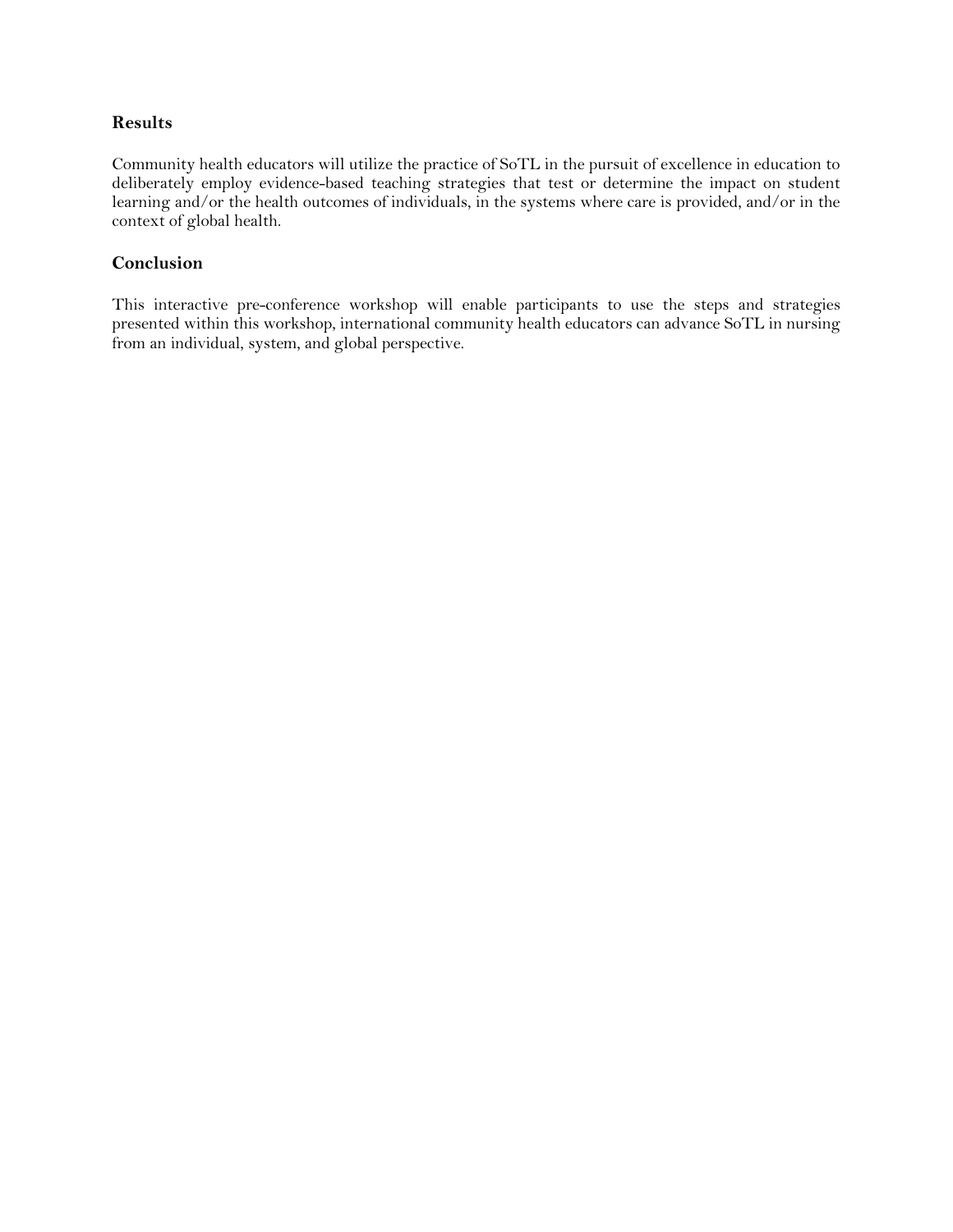# <span id="page-6-0"></span>**Podium Presentations**

## <span id="page-6-1"></span>**Community/Public Health Track**

## <span id="page-6-2"></span>**Building Homes and Health: A Collaborative Student Experience in Addressing Social Determinants of Health**

#### Ms. Julie StClair MSN

University of Southern Indiana, Evansville, IN, USA

#### **Objectives**

Participants will identify opportunities for students to be involved in activities to address social determinants of health., Participants will describe possible clinical outcomes that may be met through a Habitat house build., Participants will examine potential unique opportunities to introduce students to community organizations that work to reduce housing inequality.

#### **Purpose**

In the United States, many people have faced housing inequalities that have negatively impacted their health. This issue has impacted minority populations disproportionately, and these populations have faced many barriers to a safe and secure home, including discriminatory housing and lending policies. The COVID-19 pandemic has amplified housing disparities and it is clearer than ever that having secure and safe housing is critical to good health (Robert Wood Johnson Foundation, n.d.).

Healthy People 2030 focuses on reducing health and safety risks in homes and recognizes that individuallevel strategies and policy-level actions can help people stay safe and healthy at home. HP 2030 states that persons struggling to pay for housing have poorer mental health and an increased risk for disease. Policies and programs that make housing more accessible and affordable can improve health and decrease the risk of homelessness (Office of Disease Prevention and Health Promotion, US Department of Health and Human Services, n.d.).

Decent, affordable shelter provides families with a place to gather and grow. Habitat for Humanity is an organization that works to achieve affordable homeownership, leading to a transformation in families' lives. Access to affordable homeownership helps create the conditions in which families can develop stability, decrease stress, and move toward self-reliance and confidence. According to Habitat for Humanity, studies indicate that strong and stable households are important factors in child growth and development. When the home environment is safe and healthy, families can flourish. Habitat homeowners and their families demonstrate improved financial health, with evidence that parents are more confident about meeting their family's needs (Habitat for Humanity, 2021).

*The Future of Nursing 2020-2030* states that "understanding and acting on those determinants will help nurses play a pivotal role in improving health equity" (p. 51). Further noted is that "improving social conditions upstream and midstream" has positive impacts on health status. Improving social conditions is a pathway to reducing health inequity and improving the health of the whole U.S. population (National Academies of Sciences, Engineering, and Medicine, 2021).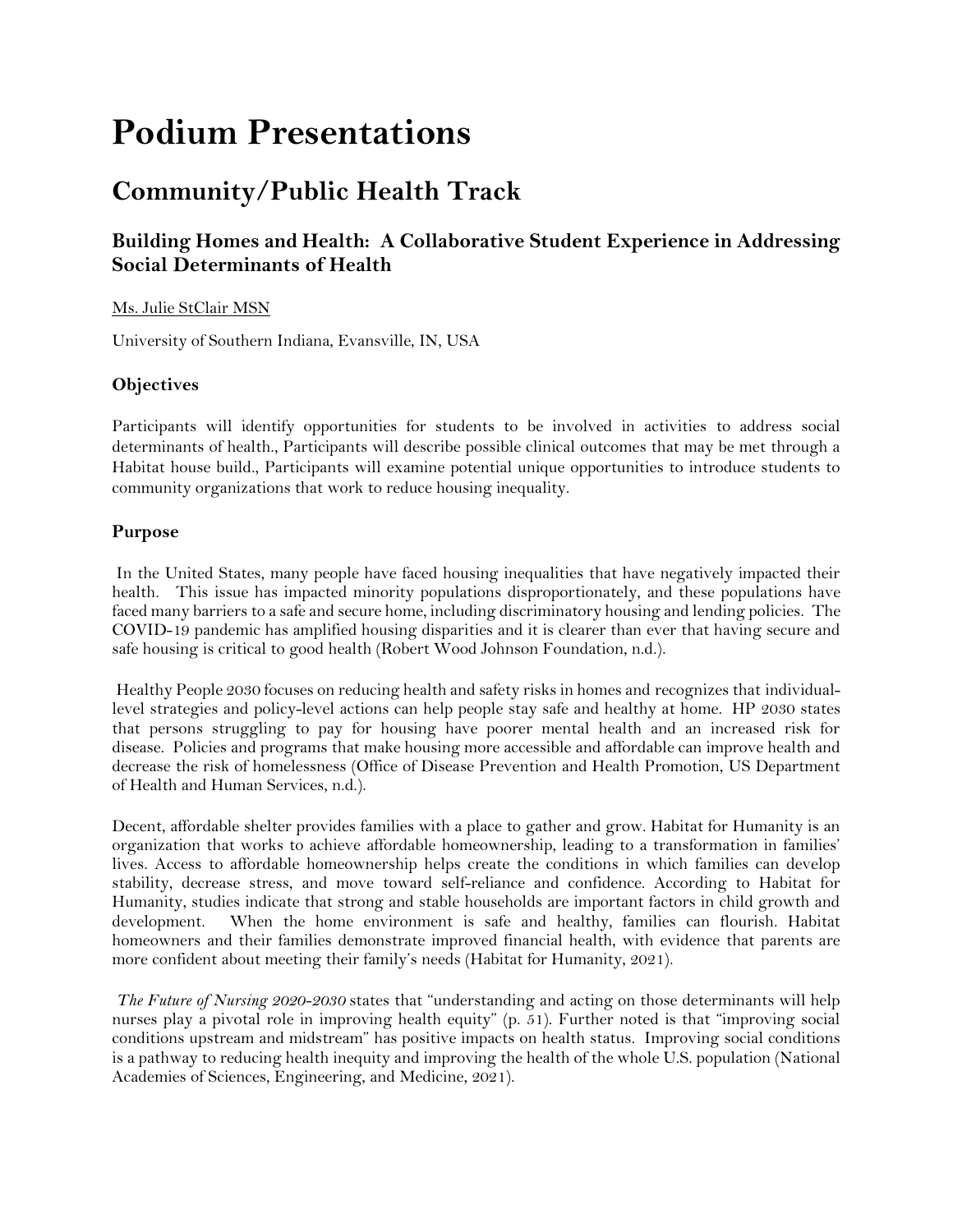Nurses need to understand, and be involved with, the systems at work in communities to address social determinants of health. An opportunity to work with Habitat for Humanity to build an affordable home is a way that nursing students can be introduced to a long-successful program that helps families achieve access to affordable, safe, and healthy homes.

#### **Materials and Methods**

Part of the nursing program is taught at a downtown campus that houses multiple healthcare programs from three different universities. The Population-Focused Nursing Practice course for senior level nursing students is taught at this location during the Fall semester. The local Habitat for Humanity developed a vision to collaborate with the three universities and students at this location and bring their students together for a build. A local healthcare system provided funding to support the build, which takes place within the neighborhood surrounding both the healthcare system and universities' their downtown campuses. Supporting the build is part of a long-standing mission of the healthcare system to be part of the revitalization of the neighborhood, with a goal to better the lives of the residents in the area.

The nursing and occupational therapy programs from this university agreed that this was a unique and special opportunity for our students. Not only are they building the home with students from their own university, they are also working with medical students, physical therapy students and physician assistant students from the two other institutions. They are able to see how Habitat is one organization that works to provide affordable housing and home ownership to persons in need in communities across the nation.

Nursing students were assigned to the build as their service learning project. Each student was assigned to a Saturday to participate in the build. They were provided with instruction and materials from the Core Build Team from Habitat for Humanity on site the day they were assigned.

#### **Results**

Reflections on the project will be submitted as part of the assignment, and a debriefing with Habitat staff, involved faculty from the universities and participating students is scheduled toward the end of the Fall semester. The debriefing will provide feedback on achievement of objectives, outcomes achieved through collaboration with other healthcare students, and a summarization of lessons learned.

#### **Conclusion**

<span id="page-7-0"></span>Housing is an important determinant of health. This service learning opportunity allowed nursing students to be directly involved with and learn about the process of one organization's ongoing mission to decrease housing inequality. The project also allowed students to work with an interprofessional team of students that contributed to understanding of each other's roles in the healthcare team.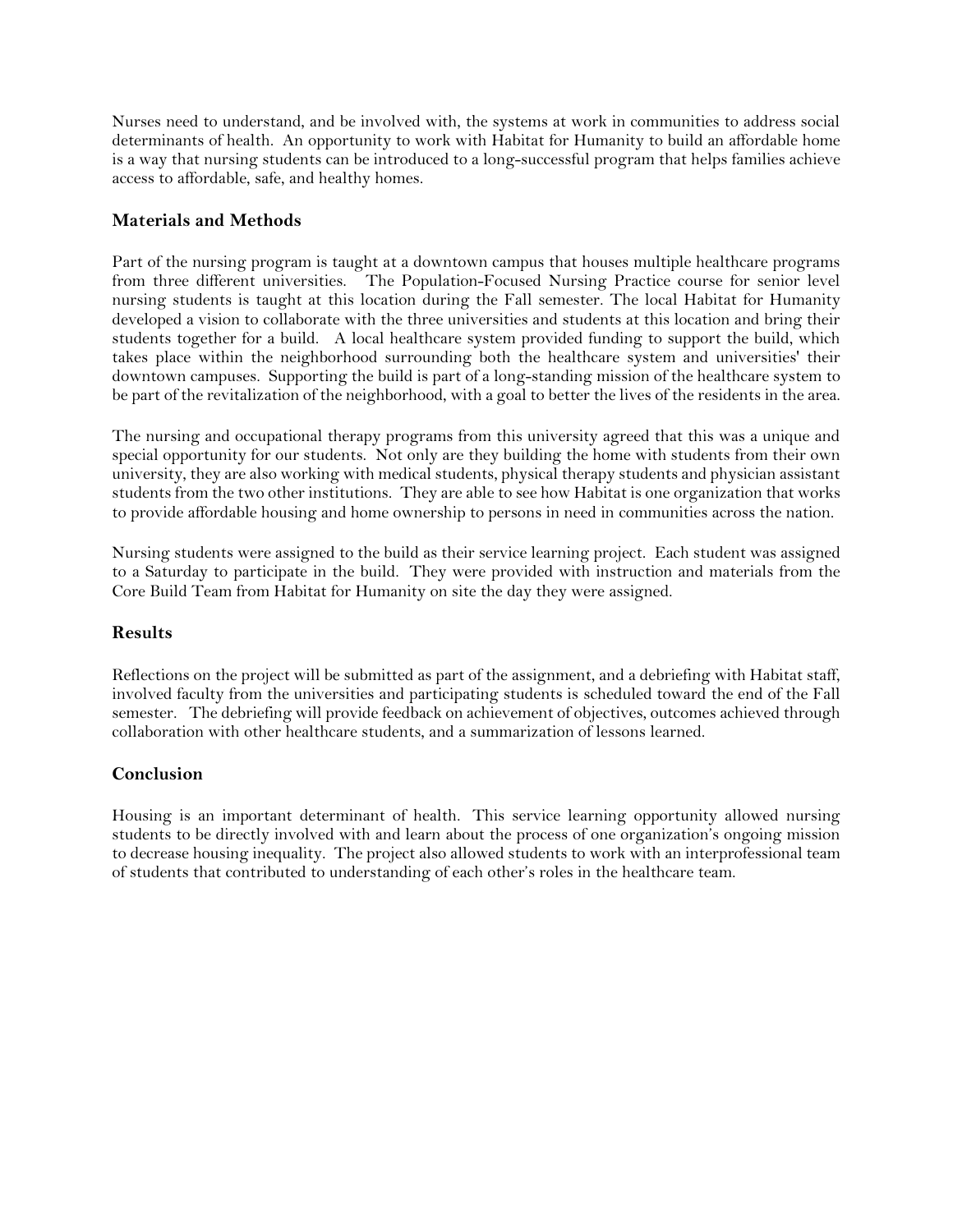## **Engaging Nursing Undergraduate and Graduate Students in Disaster Preparedness and Response Education Using Simulation**

Dr Joanne Costello PhD<sup>1</sup>, Mr. David Balbi MS<sup>2</sup>, Dr. Linda Mendonca DNP<sup>1</sup>, Professor Esperanza Gutierrez MSN<sup>1</sup>, Dr. Dawn Lewis PhD<sup>3</sup>, Dr. Lynn Blanchette PhD<sup>1</sup>, Maureen Flanagan BSN<sup>1</sup>

<sup>1</sup>Rhode Island College, Providence, Rhode Island, USA. 2Rhode Island Department of Health, Providence, RI, USA. 3Hospital Association of RI, Providence, RI, USA

#### **Objectives**

Identify the direct care and leadership roles of nurses in disaster preparedness and response., Describe the nursing role in addressing health disparities in disaster preparedness and response., Explain how a disaster simulation with undergraduate and graduate nursing students in direct care and leadership roles prepares students for real world disaster intervention.

#### **Purpose**

The purpose of this pilot quality improvement project was to prepare undergraduate senior level BSN (direct care) and DNP (leadership) students to plan and respond to real world disasters through simulation learning. The pilot is aligned with and in response to the CCNE *Essentials* and the *Future of Nursing 2020- 2030* emphasis on disaster preparedness and response training and education for nurses at all levels of practice.

[Disaster Simulation Pilot Costello et al RICSON](https://www.ric.edu/news-events/news/school-nursing-takes-simulated-disaster)

#### **Materials and Methods**

A four-hour simulation was planned over a period of six months with the RI College School of Nursing collaborating with the RI Department of Health Center for Emergency Preparedness and Response (CEPR). 18 undergraduate senior level nursing students (in a community/public health nursing class), 6 DNP students (in a Population Health class), 2 undergraduate public health nursing faculty, 1 graduate public health nursing faculty, 1 simulation graduate assistant, 2 simulation technician specialists, 17 simulation actors, and a moulage consultant from the Rhode Island Emergency Management Agency participated. In addition, a group of 3 mental health clinicians from the RI Department of Behavioral Health, Human Services, and Hospitals participated to be ready to respond to any emotional/psychological issues that might arise with students (none arose).

A disaster scenario was developed in which a driver drove his car into a crowd of people in a large unruly protest in an urban area, and the 17 actor victims with a variety of injuries and health issues presented to the simulation lab at a local nursing school adjacent to the protest. The assumption was that since the protest was blocking streets, emergency rescues were delayed and first responders could not get to the site to provide care immediately.

The participants were provided with a pre-brief in a classroom that was close to, but not in the simulation area which gave some information including leadership assignments (using ICS standards: Incident Commander, Logistics Officer, Safety Officer, etc) and that an emergency would occur that they should respond to but did not reveal the scenario in order to imitate reality.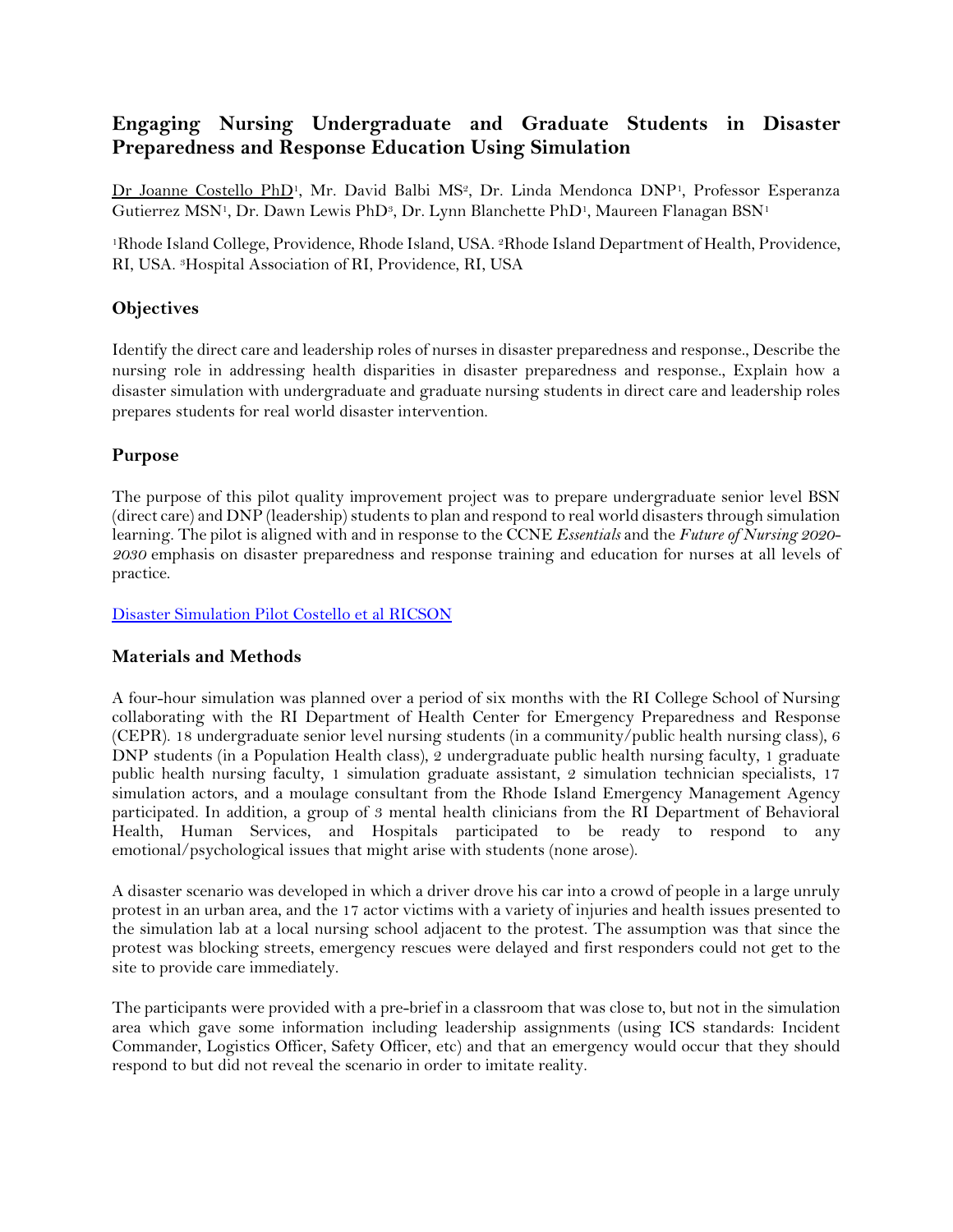The students and facilitators/faculty then participated in the exercise with students responding to the victims. Each victim had a card with their pre-assigned health issue/injury as they arrived in the simulation lab with a variety of simple to complex injuries as well as underlying health issues including amputation, asthma exacerbation, chest pain, pregnancy with premature labor, panic attack, shock, wounds, hypoglycemia, and bleeding due to anticoagulation. Facilitators had an excel spreadsheet with the victim and health/injury issues.

A post brief (hot wash) was conducted following the simulation and included all facilitators and actors with feedback from all which is planned be used to improve the simulation in some areas and to expand it to include all undergraduate senior level clinical nursing students, all MSN students (Population/Public Health, Acute Care NP, Acute Care CNS), and all DNP students in the future.

#### **Results**

The pilot disaster simulation was evaluated by students following the learning activity. 75% of the students agreed that they were more confident in their ability to use evidence-based practice to provide care, and 25% were somewhat confident. The students also responded to a survey that assessed their selfefficacy pre and post exercise. 35% responded that they either strongly agree or agree that they can manage anxiety during difficult circumstances like disasters on the pre-test, and 85% on the post-test, an increase of 50%. Qualitative results were positive and included narrative such as:

It was absolutely phenomenal!

It was amazing! I learned a lot and it taught me where I am at with triaging patients.

#### **Conclusion**

Disaster simulation is an effective tool for preparing nursing students for real world disasters. Undergraduate and graduate students benefit from interacting in a simulated disaster and can be prepared to take on direct care and leadership roles.

Lessons learned were that more preparation for the nursing students who were designated leaders (MSN and DNP) would be helpful-a training is planned for the next cohort in addition to FEMA online modules. Communication from leadership to the group was an identified deficit which will be a focus. In addition, more supplies were requested by students which could be integrated into the scenario in a realistic manner ie dressing supplies, glucose meter, etc that could be available at a nursing simulation lab in "real world," but were not provided to the students in the sim.

## <span id="page-9-0"></span>**Innovative Alternatives for Community Service for BSN Students during the COVID-19 Pandemic**

#### Dr. Joan Creed DNP, MN, RN, CCM [ORCID iD](https://orcid.org/0000-0003-1251-2938)

University of South Carolina, Columbia, SC, USA

#### **Objectives**

Identify the planning process used to provide innovative alternative learning activities for population health nursing students during the COVID-19 pandemic, describe innovative alternatives for community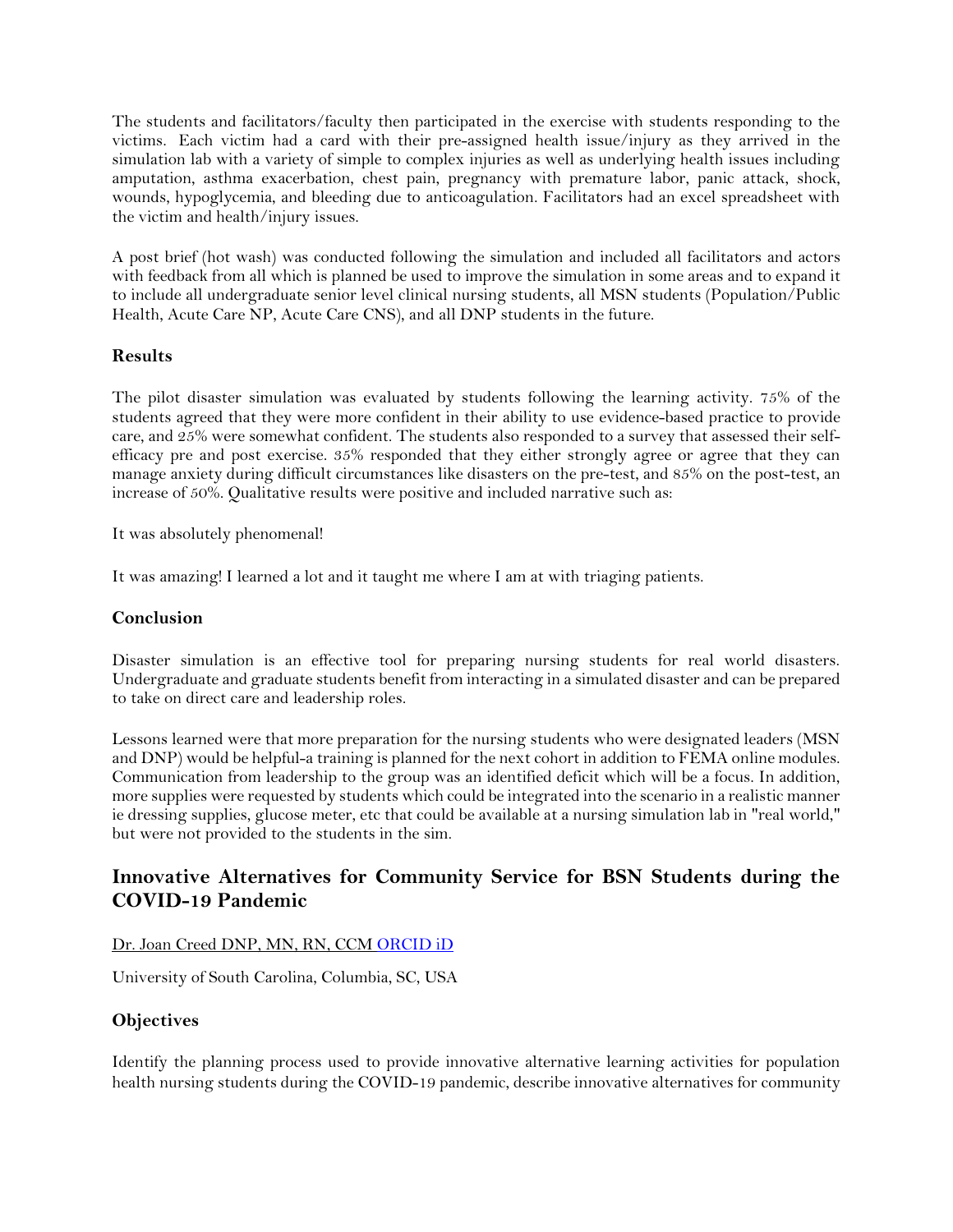service hours used in a population health nursing course during the COVID-19 pandemic, summarize positive student learning outcomes that resulted from these innovations

#### **Purpose**

To describe innovations utilized in an online population health nursing course during the COVID-19 pandemic to meet course requirements and learning outcomes related to community service hours for vulnerable populations.

Background: An online population health nursing course at a large southern university educates over 100 students each fall and spring semester. One course requirement for students is to complete 20 hours of face-to-face community service with an agency that serves vulnerable populations. The COVID-19 pandemic changed the face of higher education during spring semester 2020. Challenges and difficulties during this time were the norm for faculty and had tremendous effects on nursing education and clinical sites (Yancey, 2020; Norman & Meszaros, 2021; Williamson et al., 2021; Wyatt et al., 2021). Agencies closed their doors to all volunteers, including students, thus making it impossible for students to complete this face-to-face requirement for the course. Alternative activities to meet course requirements and learning outcomes needed to be developed, and quickly. By considering alternative, innovative ways of learning about the population health agenda, student learning was supported (Norman & Meszaros, 2021; Wyatt, 2021; Yancey, 2020; Williamson, et al., 2021; Pfeiffer & Mascorro, 2021; Morin, 2020; Blevins, 2021; Chen, 2020). These activities needed to be responsive to student needs with thoughtful and deliberate planning by faculty (Morin, 2020).

#### **Materials and Methods**

To meet nursing and public health competencies that support education and practice, faculty explored learning activities that would meet these competencies. Competency-based education that leads to competency-based practice is important for student success and can guide clinical practicum activities in undergraduate education (Campbell, et al., 2019). To prepare nurses for the future, innovative thinking and approaches for nursing education that reflect the core nursing competencies were needed (The Essentials, 2021). Ten learning activities with varying numbers of hourly requirements were identified. Students could select any activities to complete in order to meet course requirements for community service hours. A reflection on community service for the course was the final assignment.

#### **Results**

Of 103 students in the course, thirteen commented on the impact of the alternative activities on their final course reflection. The CDC Solve the Outbreak interactive game was the most popular activity students completed; other activities included writing a PSA, Action Alert, or infographic, reviewing a policy, and creating a virtual presentation. These activities allowed students to "become more well-rounded and have broadened my idea about how nurses can make a difference besides just at the bedside."

#### **Conclusion**

Alternative, innovative learning activities that provide students with opportunities to apply what they have learned as well as increase their learning can be effective techniques for completing community service hours when students are unable to complete them in person during a pandemic. The activities supported student learning (Bejster, et al., 2021; Norman & Meszaros, 2021), were flexible to meet program outcomes and competencies (Yancey, 2020), and maintained the integrity of the nursing program (Yancey, 2020).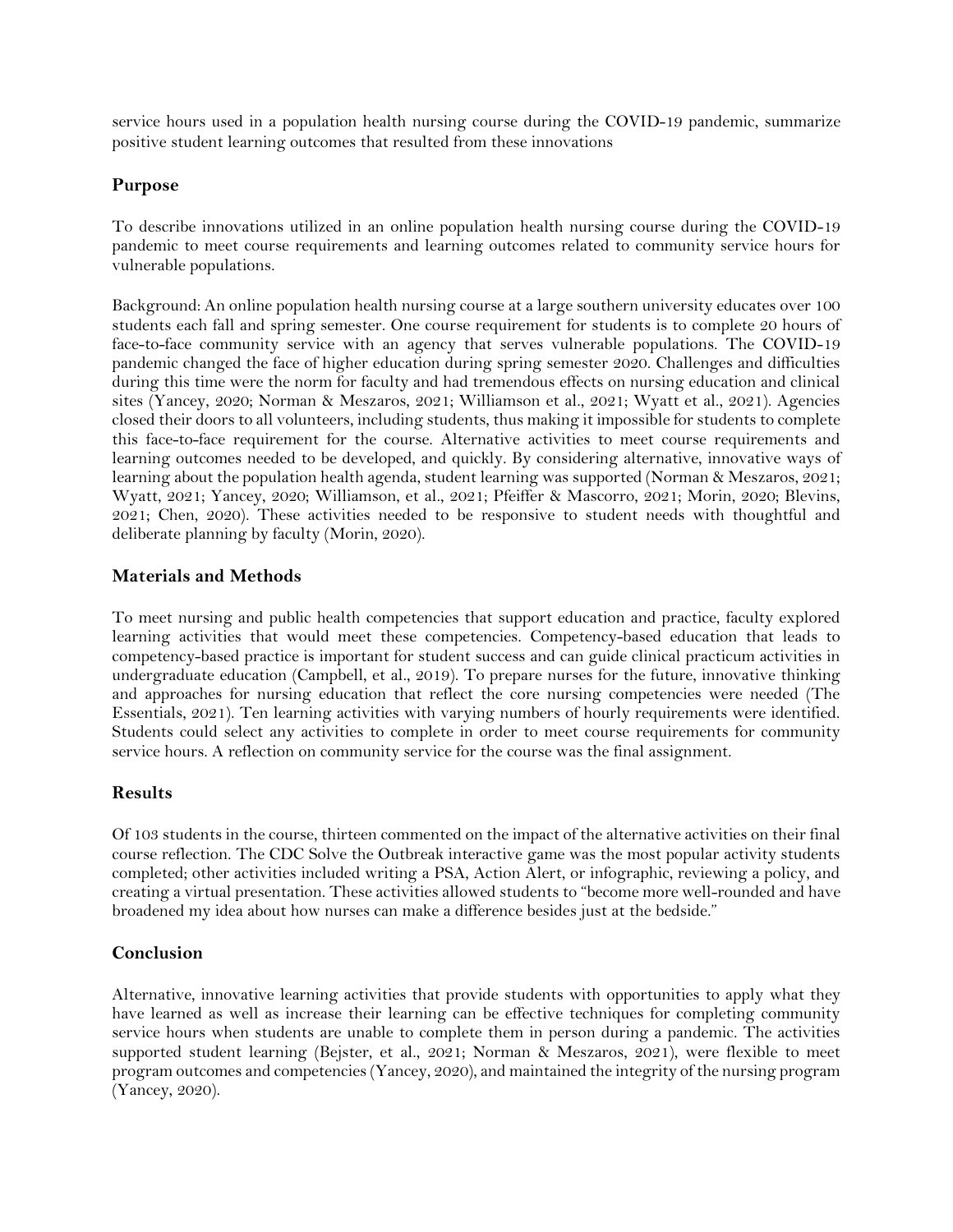## <span id="page-11-0"></span>**Nursing Student Caregivers-the COVID Version**

Dr. Lynn Blanchette PhD<sup>1</sup>, Dr Donna Huntley-Newby PhD<sup>1</sup>, Professor Christine McGrane MSN<sup>2</sup>, Dr. Robert Desrosiers DNP3, Dr Elizabeth Magibry DNP<sup>4</sup>

<sup>1</sup>Rhode Island College, Providence, RI, USA. 2University of Rhode Island, Kingston, RI, USA. 3New England Institute of Technology, East Greenwich, RI, USA. 4Salve Regina university, Newport, RI, USA

#### **Objectives**

Discuss the opportunities for nursing students as caregivers, List the benefits for communities when student nurses are exposed to respite care, Review alternative delivery opportunities for respite care delivery, i.e., group respite

#### **Purpose**

The number of families providing caregiving in their homes is expected to increase exponentially in the future. Extended lives, lack of resources to provide safe support for older adults and gaps in family caregiver leave have left many families overburdened with care. This presentation will review an evolving project with student nurses as caregivers

#### **Materials and Methods**

This project consists of nursing faculty from five nursing programs from different academic institutions. Each institution has incorporated the respite grant into its program in a different way. The grant involves an advisory board made up of community members from the Office of Health Aging, the United Way, and the Catholic Diocese. COVID added additional stressors to already stressed families and alternate strategies for delivery of care needed to be explored.

#### **Results**

Student nurses were able to continue to support families in need of respite care through alternative methods. These included telephone check-ins, simulations and support of professional development.

#### **Conclusion**

<span id="page-11-1"></span>Nursing faculty and students are key to expanding the number of respite providers. This program benefits the families and the recipients of that care. Nursing professional development was enhanced through the creation of a continuing education program and participation in a caregiving conference. Online case studies and simulations were developed to improve the nursing students' understanding of the need for respite care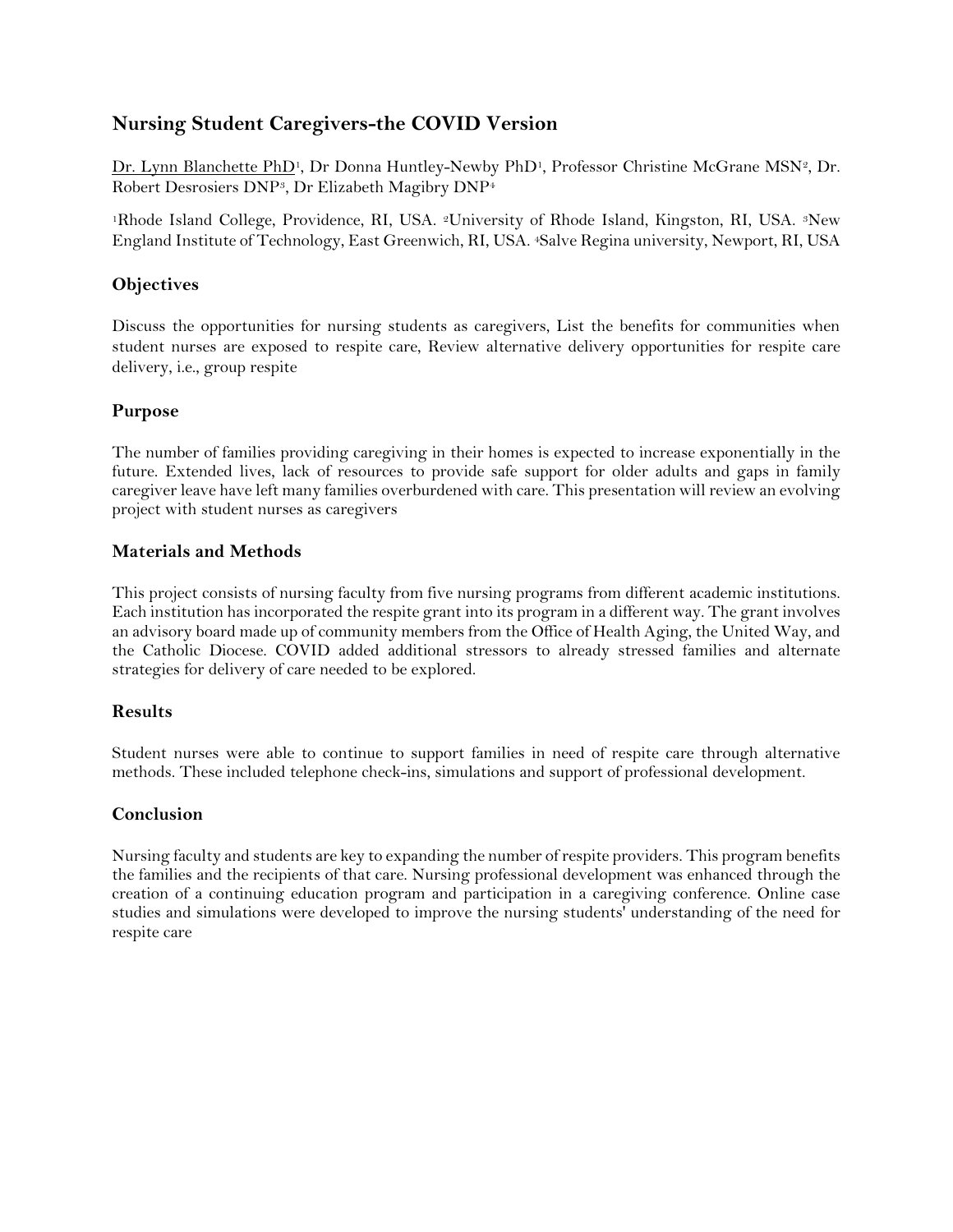### **Using active learning activities to enhance deep learning in a Community/Public Health Nursing course**

Dr. Cindy Farris PhD, MSN, MPH [ORCID iD](https://orcid.org/0000-0001-9422-2998)

Florida Gulf Coast University, Fort Myers, Florida, USA

#### **Objectives**

Participants will identify two (2) active learning activities to utilize in Community/Public Health nursing course., Participants will apply two (2) ways to develop active learning activities in Community/Public Health nursing course., Participants will understand two (2) aspects of how active learning strategies promote nursing students' skill of deeper learning.

#### **Purpose**

The purpose of this abstract/presentation is to disseminate active learning activities that have been utilized in a Community/Public Health Nursing course in the past two years. Active learning strategies promote improved engagement of more meaningful experiences and could lead to deeper learning of community and public health concepts (Reinschmidt et al., 2019). The importance of using active learning to enhance deeper learning for the essential application of community concepts such as social determinants of health and emergency disaster management is critical for future nurses to develop effective critical thinking and clinical judgment (Richardson, 2020; Roller & Zori, 2017). The recent Future of Nursing 2030 report as well as AACN Essentials highlight the importance of community concepts such as social determinants of health and disaster/emergency preparedness. Using active learning strategies can be used to promote more student engagement (Kiles et al., 2020). With most of the current student nursing population designated a Generation Z, this group is designed to be more community-oriented as well as collaborative in nature (Hampton, 2020). This presentation relates to the conference goal of  $\#2$  Describe historically informed, innovative strategies to enhance community/public health nursing education, research/scholarship, and practice.

#### **Materials and Methods**

The Deep Learning Theory (DLT) has gained more attention in higher education in the past few years. This theory notes the importance of activating students to be more engaged in the material leading to better retention, more reflection, and improved exploration of the concepts (Pereira & Wahi, 2019). There will be two (2) examples of active learning activities that have been utilized in a Community/Public Health Nursing course. These examples have been applied in traditional, online, and hybrid formats. The two (2) examples are associated with the concepts of social determinants of health (SDOH) and emergency/disaster management. Nursing students completed these active learning activities in small groups in both the traditional face-to-face format as well as breakout groups online. These active learning activities were completed during the class where the theory components of the activity were completed.

#### **Results**

The use of these active learning activities has been utilized for five (5) semesters in a BSN Community/Public Health Nursing course. Changing from traditional face-to-face modality to online prompted some re-evaluation of the components of the active learning activities. Reflective journals were used at the end of each class providing feedback from the nursing students evaluating the affective domain of learning as well as application to the concept in community clinical/practice. Comments from the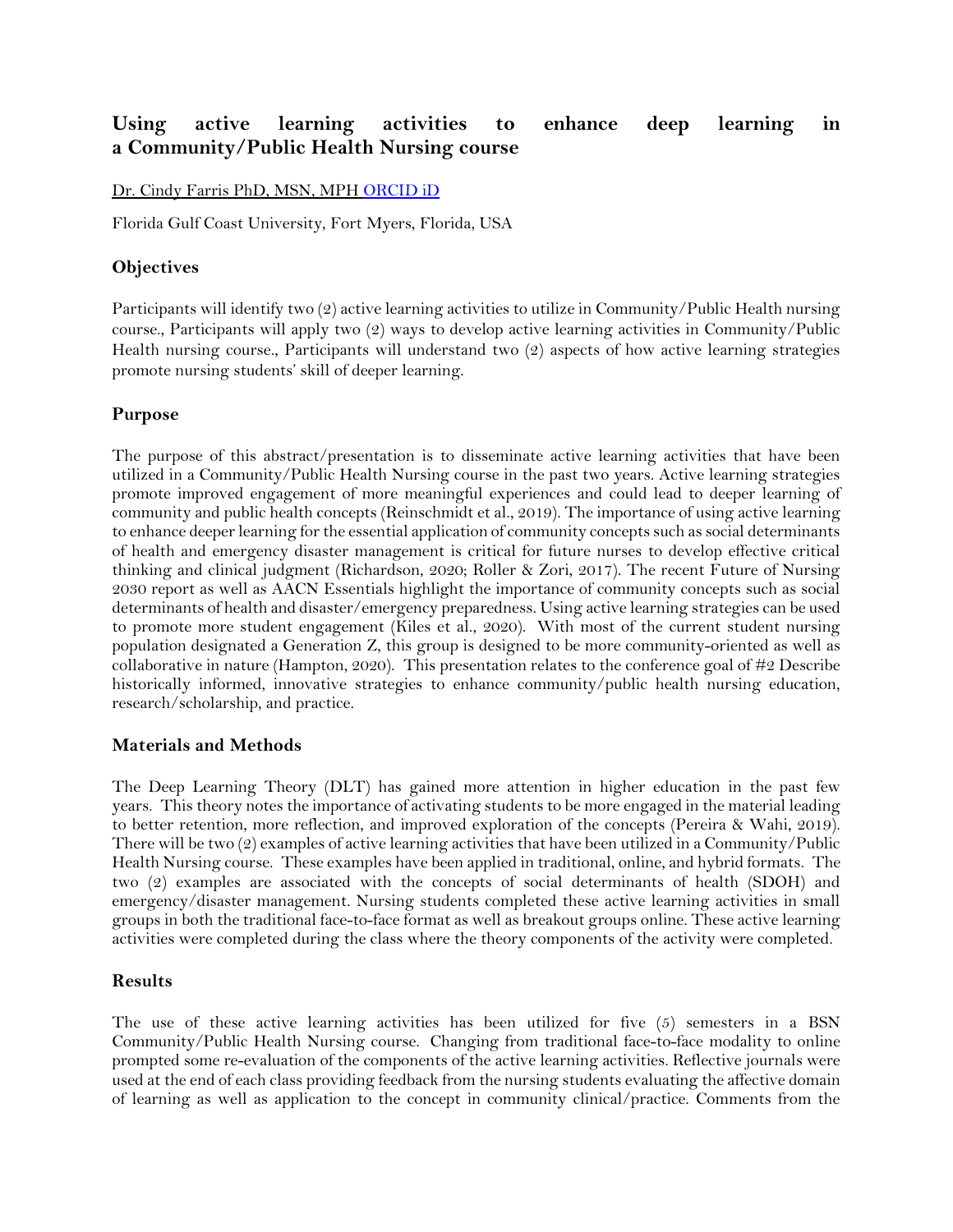nursing students note that they enjoy the application of the active learning activities during the classroom as well as the ability to work in small groups.

#### **Conclusion**

Nursing students will need to understand and apply community concepts in their future nursing practice. Current changes from the Future of Nursing 2030 report and AACN Essentials provide the evidence that future nurses need to understand the certain population and community-based concepts to provide a holistic approach to addressing the health outcomes of clients, families, and communities. Providing theory to the application of the concept in an immediate activity could result in deeper learning of the material. Reflective journals illustrated the positive responses from nursing students in both the traditional face-to-face and online modalities.

## <span id="page-13-0"></span>**Evidence Based Practice Track**

## <span id="page-13-1"></span>**The Breastfeeding Relationship Scale: A Valid and Reliable Instrument for Measuring Outcomes of Breastfeeding Teaching in Response to Perceived Insufficient Milk**

Assistant Professor Natsuko Wood PhD, RN [ORCID iD,](https://orcid.org/0000-0001-7689-4774) Associate Professor Celestina Barbosa-Leier PhD, Research Professor Tamara Odom-Maryon PhD

Washington State University College of Nursing, Spokane, WA, USA

#### **Objectives**

1. Discuss the modifiable causes of perceived insufficient milk., 2. Discuss what the Breastfeeding Relationship Scale measures., 3. Discuss how the Breastfeeding Relationship Scale can be used in practice and research.

#### **Purpose**

Globally, perceived insufficient milk (PIM) is the primary cause of early breastfeeding discontinuation.<sup>1-3</sup> PIM is a maternal perception that her milk supply is low and is associated with maternal misattribution of infant behavior such as crying/fussing,<sup>4,5</sup> frequent feedings,<sup>5.6</sup> and perceived poor weight gain<sup>7</sup> to unmet nutritional need for her infant. Uncertain milk supply is often relevant to lack of confidence in breastfeeding.8-11 Expressing breast milk, bottle feeding with expressed milk, and formula supplementation are the most common strategies mothers use to compensate for uncertain milk supply. However, these practices compromise the supply-demand relationship due to decreased infant suckling on the breast. Breastfeeding teaching and support is a key strategy nurses can use to enhance maternal interpretation of infant behavior and breastfeeding confidence through unrestricted direct breastfeeding. To date, however, nurses have lacked valid and reliable measures to evaluate breastfeeding teaching in response to PIM.

The purpose of the study was to test the validity and reliability of a newly developed outcome measure, the Breastfeeding Relationship Scale (BFRS).<sup>12</sup> The BFRS measures mutual responsiveness between a breastfeeding mother and her infant in response to PIM. The BFRS was conceptualized based on the Barnard's Parent Child Interaction Model<sup>13</sup> and Bandura's social cognitive theory <sup>14-17</sup>and informed by the results from a pilot feasibility study.18,19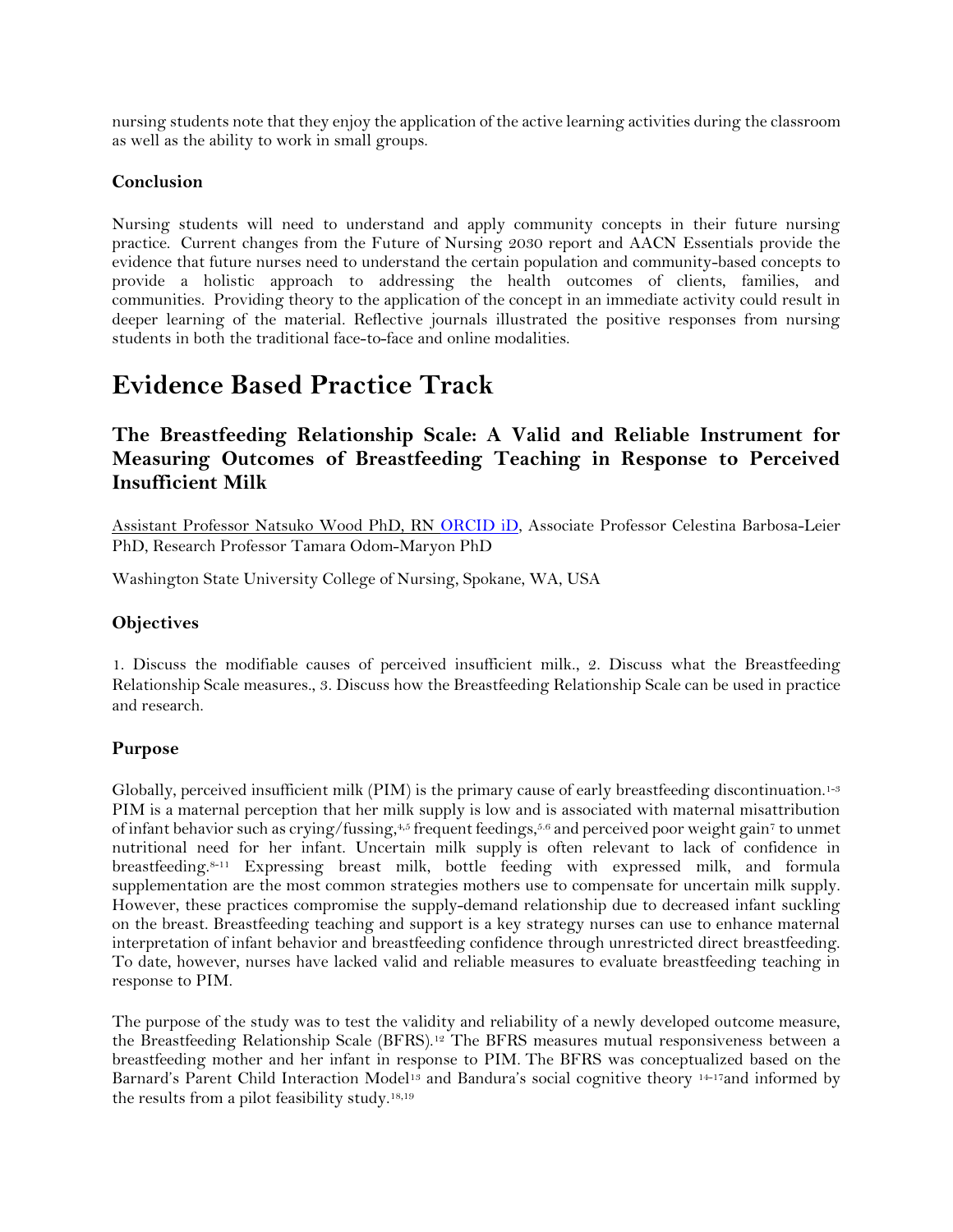#### **Materials and Methods**

Mothers who were 1-12 weeks after childbirth, were breastfeeding on the breast at least once a day, and had not returned to work/school were recruited through social media. Two independent samples (n=626 total) of participants completed the study survey, administered using Qualtrics Research Suite™, between 9/2019-12/2019 and between 7/2020-10/2020.

The BRFS contains 16-items rated using a 5-point Likert scale. The higher the score (range, 16-80), the stronger mother-infant mutual responsiveness. Reading level was assessed at grade 7. Construct validity of a hypothesized 3-three-factor model (Mother-Infant Breastfeeding Interaction, Breastfeeding Synchronicity, and Perceived Adequate Milk Supply) was assessed using confirmatory factor analysis (CFA) and reliability (Cronbach's alpha). Mother-Infant Breastfeeding Interaction will measure shared positive affect, e.g., making eye contact, maternal breastfeeding interest/engagement, and infant responsiveness to breastfeeding. Breastfeeding Synchronicity will measure maternal interpretation of infant behavior and the quality of mother-infant breastfeeding episodes including when to start and finish breastfeeding. Perceived Adequate Milk Supply will measure knowledge and skills concerning adequate milk supply, breastfeeding self-efficacy, values of breastfeeding, and an individual's efforts to persevere with direct breastfeeding.

#### **Results**

CFA of the 3-factor model demonstrated good fit in both samples (comparative fit Index>.90, root mean square error of approximation <.06, square root mean residual <.06l). Cronbach's alpha for the constructs ranged between .73-.83.

#### **Conclusion**

The BFRS is a valid measure with acceptable reliability. It can be used to evaluate the effectiveness of programs and interventions designed to improve mutual responsiveness between breastfeeding dyads in response to PIM. Nurses can use the BFRS to enhance maternal interpretation of infant behavior and breastfeeding confidence by encouraging unrestricted direct breastfeeding.

## <span id="page-14-0"></span>**A Holistic Health Determinants Model for the 21st Century Public Health Nursing Practice**

Associate Professor Patricia Schoon DNP, MPH

Metropolitan State University, St. Paul, MN, USA

#### **Objectives**

1. Discuss the impact of the use of historical health assessment and intervention models sometimes based on myth rather than fact has embedded racism and gender bias into health care, public health, and the nursing curriculum. , 2. Describe how an innovative holistic health determinants model based on social ecological and intersectionality theories and recent social and environmental change may be used to enhance evidence-based public health nursing practice. , 3. Discuss how the holistic health determinants model may be integrated into baccalaureate nursing education to prepare baccalaureate nursing graduates to practice public nursing at individual/family, community, and systems levels of practice.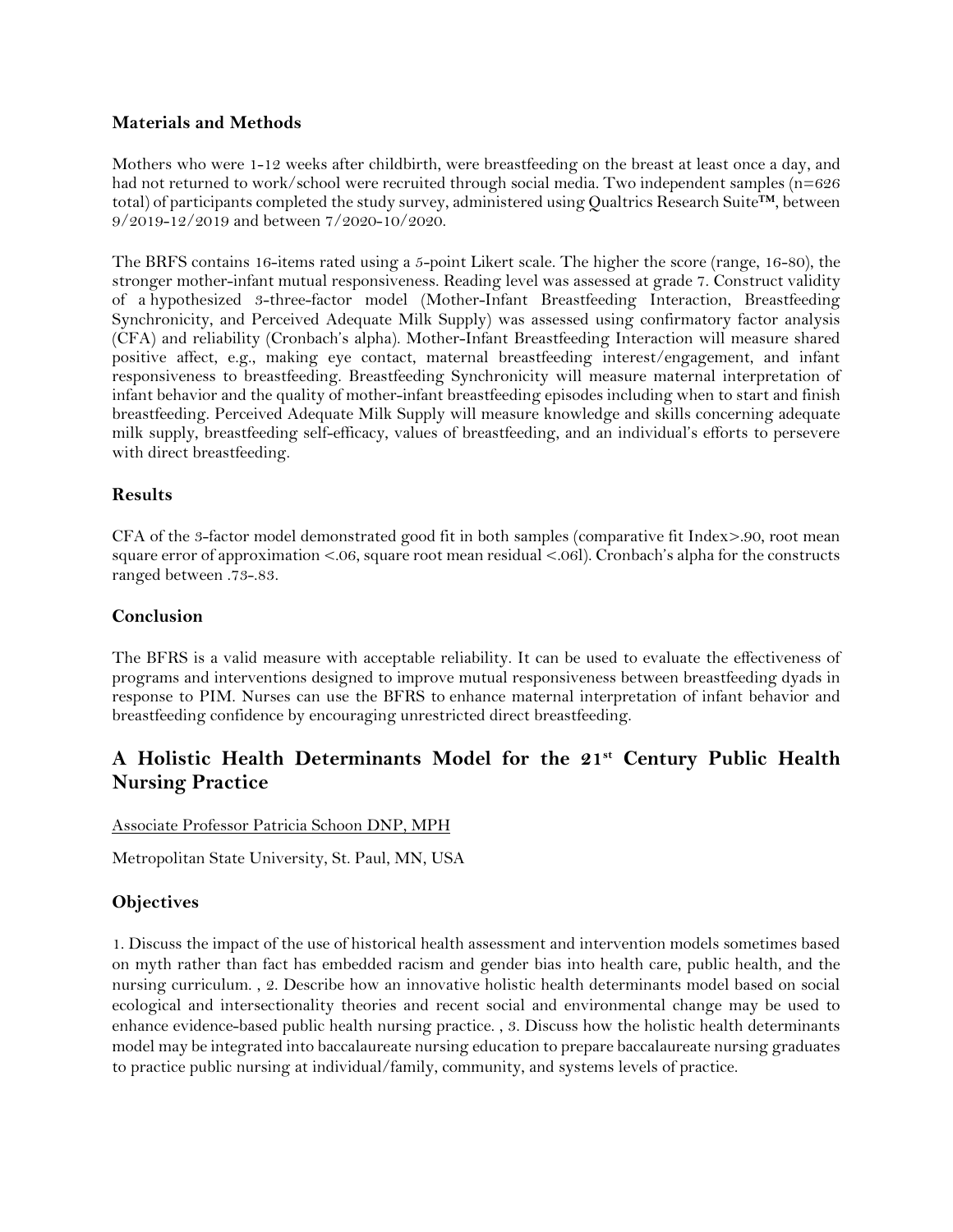#### **Purpose**

The purpose of this presentation is to introduce a  $21<sup>st</sup>$  century holistic health determinants conceptual model for community/public health nursing based on scientific evidence. Unfortunately, historical assessment and interventions models that include myths and scientific inaccuracies have become embedded into nursing curricula. This new model is based on reputable 21<sup>st</sup> century evidence. The increased societal focus on institutionalized racism which results in both social and health disparities has made society more aware of the social determinants of health. Acceptance of contemporary scientific evidence including that race is a social construct rather than a biological construct, that stress can cause epigenetic changes across the lifespan and intergenerationally; and, that gender is non-binary rather than binary has resulted in a need for change in nursing education and practice. In addition, the focus on the significant upstream or root causes that drive health status and health disparities has resulted in a cultural and political shift in awareness of the importance of primary prevention.

This Holistic Health Determinant Model melds several conceptual approaches including: the 2020 Healthy People Health Determinants; the 2030 Healthy People Social Determinants of Health; a public health intersectionality theory approach; the social ecological theoretical approach; and, the public health nursing process. Health determinants including Biological/Genetic, Social Behavioral, Social Environmental and Physical Environmental are constructed using an ecological approach. The interactions between health determinant components and the Social Determinants of Health are based on a public health intersectionality theoretical approach. The balance of health determinant risk factors and protective factors which intersect with each other lead to health status in individuals, families, and population groups that are either equitable or unequitable. The interactions of the health determinant components are based on the concept that humans experience environmental stressors over the lifespan and individuals, families, and population groups have different allostatic loads that impact health status. This model supports the evidence that the causes of health status occur at multiple levels in the ecosystem and interact with each other over the lifespan of individuals, families, population groups, and communities. This new approach provides a framework for nursing faculty to help nursing students transition from a time-limited single patient focus to a broader focus that considers the entire ecosystem over time. It is consistent with the 2021 AACN population health competencies. This presentation describes how this model could be integrated into the baccalaureate nursing curriculum to prepare students for population health assessment, intervention, and management in the 21<sup>st</sup> century.

#### **Materials and Methods**

This was not a research study. I conducted a literature search in order to create an evidence-based model. One of two manuscripts have been submitted for publication.

#### **Results**

Credible scientific evidence was found to support creation of an evidence-based practice model.

#### **Conclusion**

<span id="page-15-0"></span>The model that was developed is consistent with 21st century evidence and will be a useful tool to use in BSN education for public health nursing and population-based care.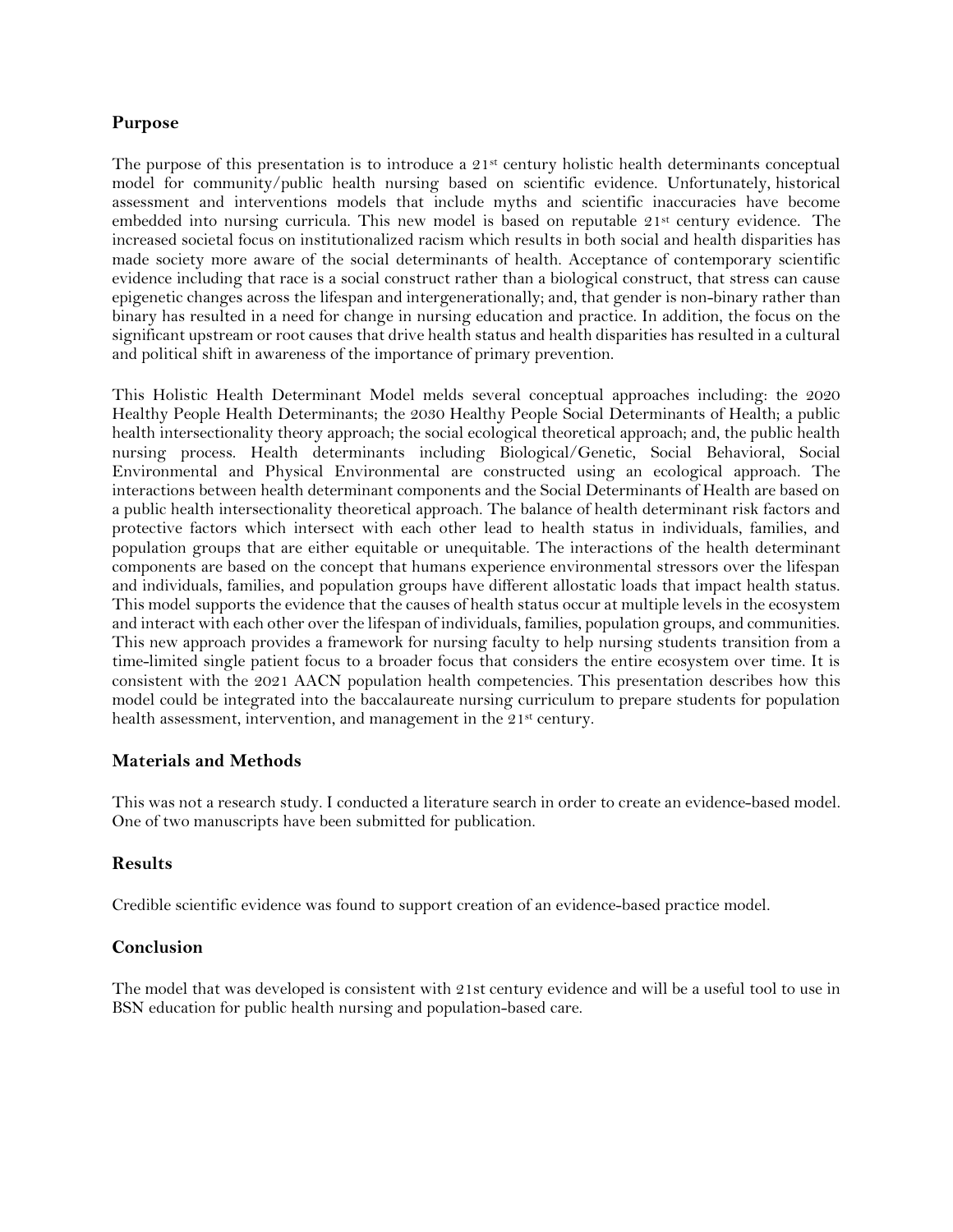## **Innovation in Nursing Education: Using Public Health Data to Drive Concept-Based Curriculum Development**

Clinical Assistant Professor Regina Johnson MS, RN<sup>1</sup>, Clinical Associate Professor Christina Phillips DNP, APRN, FNP-C<sup>2</sup>

<sup>1</sup>The University of Kansas School of Nursing, Kansas City, KS, USA. 2The University of Kansas School of Nursing, Kansas City, Kansas, USA

#### **Objectives**

1. Describe a strategy that utilizes public health data indicators to guide concept-based curricular content and exemplar selection., 2. Use relevant sources of local, state, and national health status indicators to influence curricular change. , 3. Appreciate continuous quality improvement measures as an essential part of curricular development.

#### **Purpose**

Implementation of concept-based and competency-based curricular approaches continue to show growth in nursing education.[i] The 2021 American Association of Colleges of Nursing (AACN) document, *The Essentials: Core Competencies for Professional Nursing Education,* emphasizes the integration of eight core concepts along with 10 broad domains that are central to professional nursing practice. The new *Essentials* acknowledges the need for students to understand how local, national, and global structures contribute to the health outcomes of individuals, families, communities, and systems.  $\boxed{\text{ii}}$  Faculty at a Midwest school of nursing have educated pre-licensure nursing students within the context of a concept-based classroom curriculum and a competency-based clinical curriculum for over a decade.[iii] As client populations and healthcare continue to change, prelicensure nursing programs must continually evolve and evaluate curricula to meet changing needs.

#### **Materials and Methods**

A faculty workgroup initiated a quality improvement approach to reviewing and revising current content within a concept-based curriculum during academic year 2020-2021. These faculty convened monthly to conduct a survey of current curricular content and a gap analysis. They used public health data indicators and electronic health data indicators to compare current curricular content and exemplars. Some of those public health data indicators included: Healthy People 2030 Leading Health Indicators[iv], America's Health Rankings by State[v], County Health Rankings[vi], and State Cancer Incidence Rates[vii]. In addition, electronic health records were obtained from community partners including top 10 emergency room diagnoses and top 10 inpatient admission diagnoses. Faculty analyzed all groups of data for similarities locally, regionally, and nationally. Then, they compared the health indicators with content currently taught and populations represented across the lifespan. Finally, they made recommendations to address gaps and redundancies. Implementation of recommendations is ongoing.

#### **Results**

Curricular content should be representative of populations served locally, regionally, and nationally. Exemplars should: represent relevant and prevalent conditions or situations experienced by individuals, families, and communities; have broad representation across the lifespan; showcase diverse settings of care of where people live, learn, work, play, worship and age.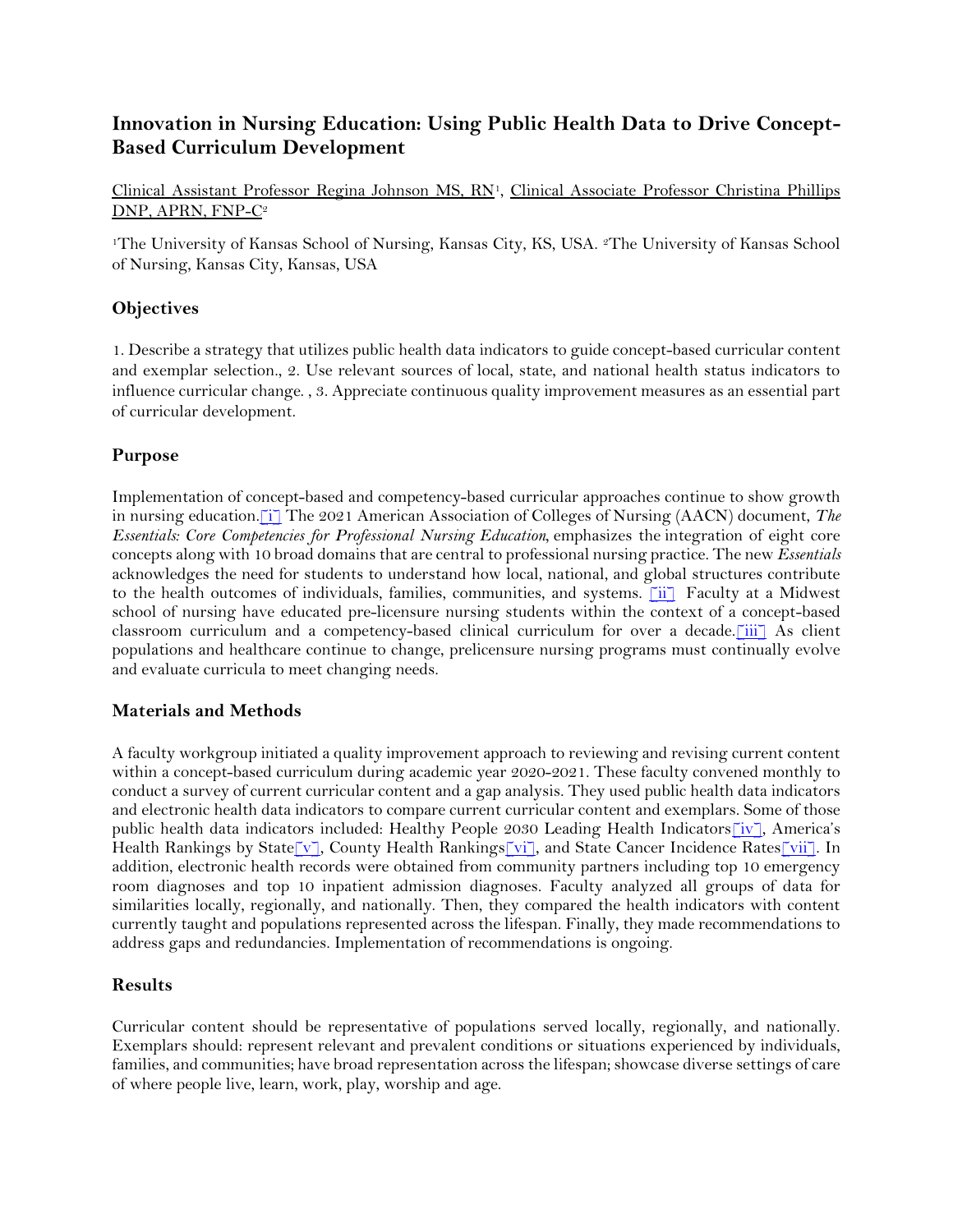#### **Conclusion**

Using public health data indicators for selecting content and key exemplars in a concept-based curriculum provides a pathway for faculty to assess, plan and evaluate concepts and exemplars reflective of the health trends of communities being served. Using public health data to inform and guide a concept-based curriculum allows faculty the means to engage in continuous quality improvement.

## <span id="page-17-0"></span>**An Innovative Educational Program to Expand the Roles of Pre-Licensure Students and Registered Nurse Preceptors in Community-based Settings**

Ms. Hallel Paraluman Basco MS<sup>1</sup>, Ms. Kimberly Davis MS<sup>1</sup>, Dr. Tamara Zurakowski PhD<sup>2</sup>, Dr. Dawn Goldstein PhD3, Dr. Pamela Biernacki DNP4, Dr. Jo Robins PhD<sup>1</sup>

<sup>1</sup>Virginia Commonwealth University, Richmond, VA, USA. 2St. Catherine University, St. Paul, Minnesota, USA. 3Michigan State University, East Lansing, Michigan, USA. 4Georgetown University, Washington, D.C., USA

#### **Objectives**

1. Describe one approach to including community-based nursing experiences in prelicensure nursing programs., 2. Identify barriers and facilitators for didactic and clinical educational strategies that emphasize a community/public health approach., 3. Explore methods to build strong academic-clinical partnerships that support building workforce capacity in community/public health nursing.

#### **Purpose**

The current emphasis in health professions education on sickness care is not sustainable and must be balanced with efforts to support healthy living, improved transitions of care, a focus on the individual, and improved integration of care (Lipstein et al., 2016). These are also the tenets of community-based care and are essential for all members of the healthcare team. Nurses have a long history of person-centered, health-oriented care dating back to Lillian Wald's Henry Street Settlement in1893 in which she pioneered community-based, coordinated, integrated, and individualized care (Wald, 1915/199). Nursing and nursing education had foundations in community settings, although at present, nursing education is focused on acute care, and the vast majority of new nurses seek employment in hospitals (Kovner et al., 2014). There are many barriers for nurses to begin a career in community-based settings, but a major one is that they are not exposed or prepared in their educational programs.

Our HRSA funded project (2018-2022), Primary care Improved Outcomes with Nurses in Expanding and Evolving Roles (PIONEER), incorporates innovative strategies to enhance community/public health nursing education for undergraduate students working with medically underserved populations. Primary care capacity is decreasing, as fewer primary care providers are available, patients have increasingly complex needs, and payments to primary care settings are limited. This perfect storm has created unique opportunities for enhanced nursing roles in community-based settings, especially in the area of chronic disease management (Bauer & Bodenheimer, 2017).

The three main objectives of the project are to educate students in primary care settings through didactic and clinical immersion; support and educate currently practicing registered nurses at our clinical practice sites; and assist clinical partners in adopting primary care practices from the Learning from Effective Ambulatory Practices (LEAP) project. By building strong academic-clinical partnerships with six community-based primary care settings, the project provides robust clinical sites for nursing students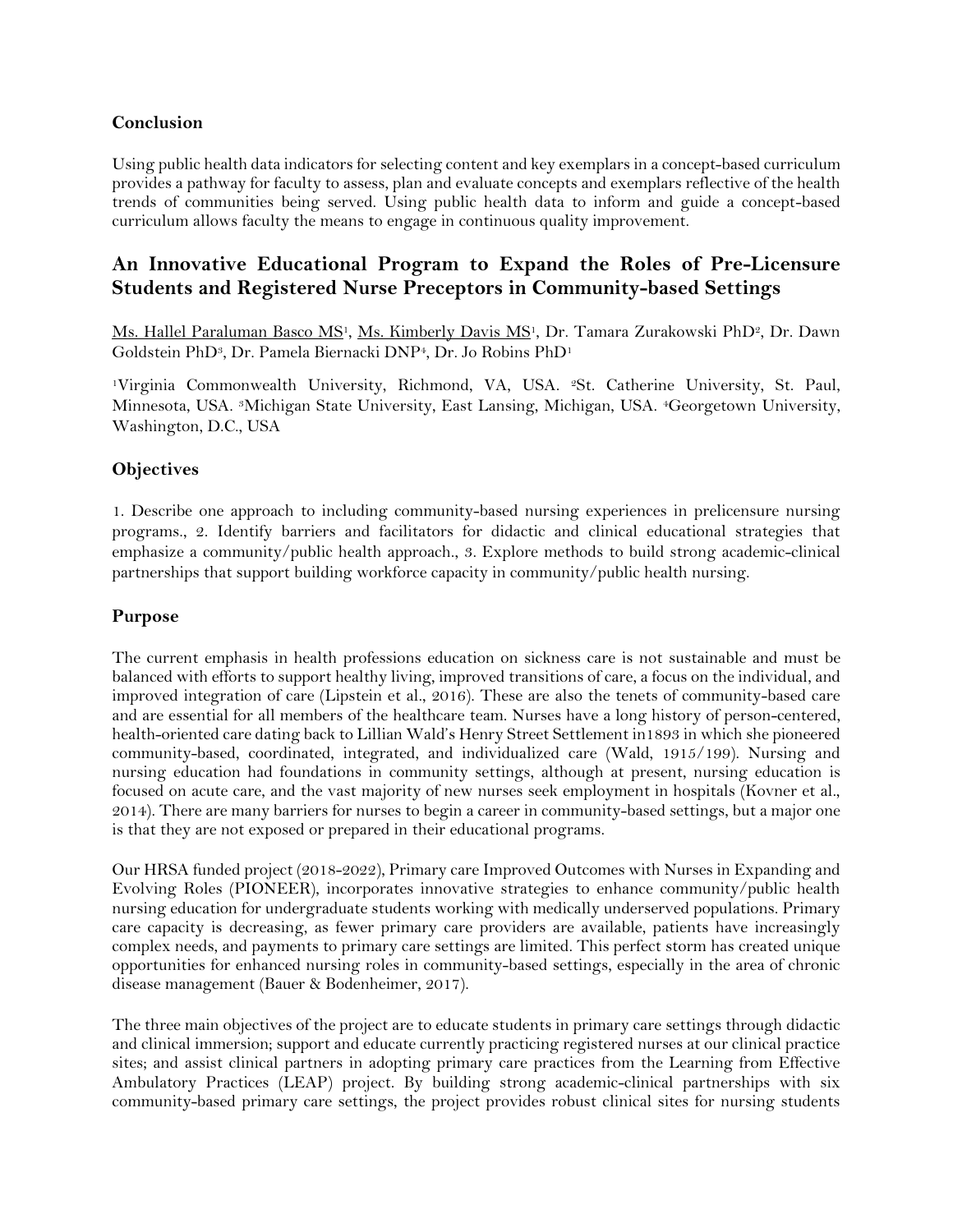while simultaneously educating and supporting currently practicing registered nurses towards full, patient-centered practice with vulnerable and underserved populations.

More specifically, the subgoals of our first objective, as stated above, are that 1.) At least 15 students per year will select PIONEER for their senior capstone experience, 2.) Students will attain an advanced beginner level of competence in primary care competencies and 3.) At least 75% of PIONEER students will seek employment in primary care settings in graduation and that at least 50% will be employed in primary care settings one year after graduation.

#### **Materials and Methods**

Combining clinical education with a strong mentoring component is an effective method for graduating RNs who are capable and committed to primary care as a career choice (Stark et al., 2001). The PIONEER project recruits students through a combination of an intensive summer "Primary Care Camp" (PCC) and financial support. PCC provides a two-week intensive between semesters and includes didactic content on primary care nursing, presentations from primary care professionals, site visits, and clinical experiences. PIONEER students complete their final clinical capstone course in community-based settings.

The clinical capstone requires 180 hours of clinical experience with an assigned RN preceptor. Topics related to primary care are introduced in earlier courses, but are not synthesized for practice, and this has been the focus of PIONEER. Historically, these clinical experiences were restricted to hospital settings, and by offering community-based settings, our project sought to shift this limited approach. A full-time Academic/Partnership Liaison (APL) was employed to facilitate the clinical experiences. The APL worked closely with students, preceptors, and faculty to ensure that students received robust clinical experiences that aligned with course objectives and required RN competencies. PIONEER students also benefited from other opportunities to enrich their knowledge and skills in primary care. Funds were provided to support student involvement in events such as disaster relief efforts, medical missions, or professional conferences. Throughout the PIONEER program, students received the didactic and clinical education needed for primary care practice, building on knowledge developed in previous coursework.

It must be noted that the success of goal one, as described above, hinges on the education and support of primary care RNs and assisting clinical partners in adopting primary care practices from the LEAP project. Primary care nurses in our clinical partner sites are not only invited to precept our undergraduate PIONEER students but are invited to engage with the PIONEER team and faculty through in-services, mentoring, and coaching. The APL is embedded in clinical partnership sites to work with, understand, and support the primary care RNs. CEUs have been made available by the university and affiliated Health System. The APL and faculty trained in areas of specific expertise (chronic disease management, care coordination, and behavioral health) have offered on-site in-services and developed self-paced, virtual modules available for CEUs. The PIONEER team most recently developed and launched two web-based, self-paced courses on Telehealth and Care Coordination, in the wake of the Covid-19 pandemic. While RN preceptors are essential for the education of the PIONEER students, RNs also benefit from the preceptor role. Engagement with students provides opportunities for professional growth, motivation to keep clinical knowledge and skills sharpened, and contributes to work satisfaction (Shpritz, 2006).

Clinical partners are given general operating funds to support enhanced RN practice. Additionally, PIONEER supported clinic partner for travel to Connecticut for a two-day clinic immersion at Community Health Center, Inc., an operating LEAP site, and individual consultation with Beth Ann Swan PhD, RN. Objectives and assessment strategies of these second and third objectives are not discussed in this abstract.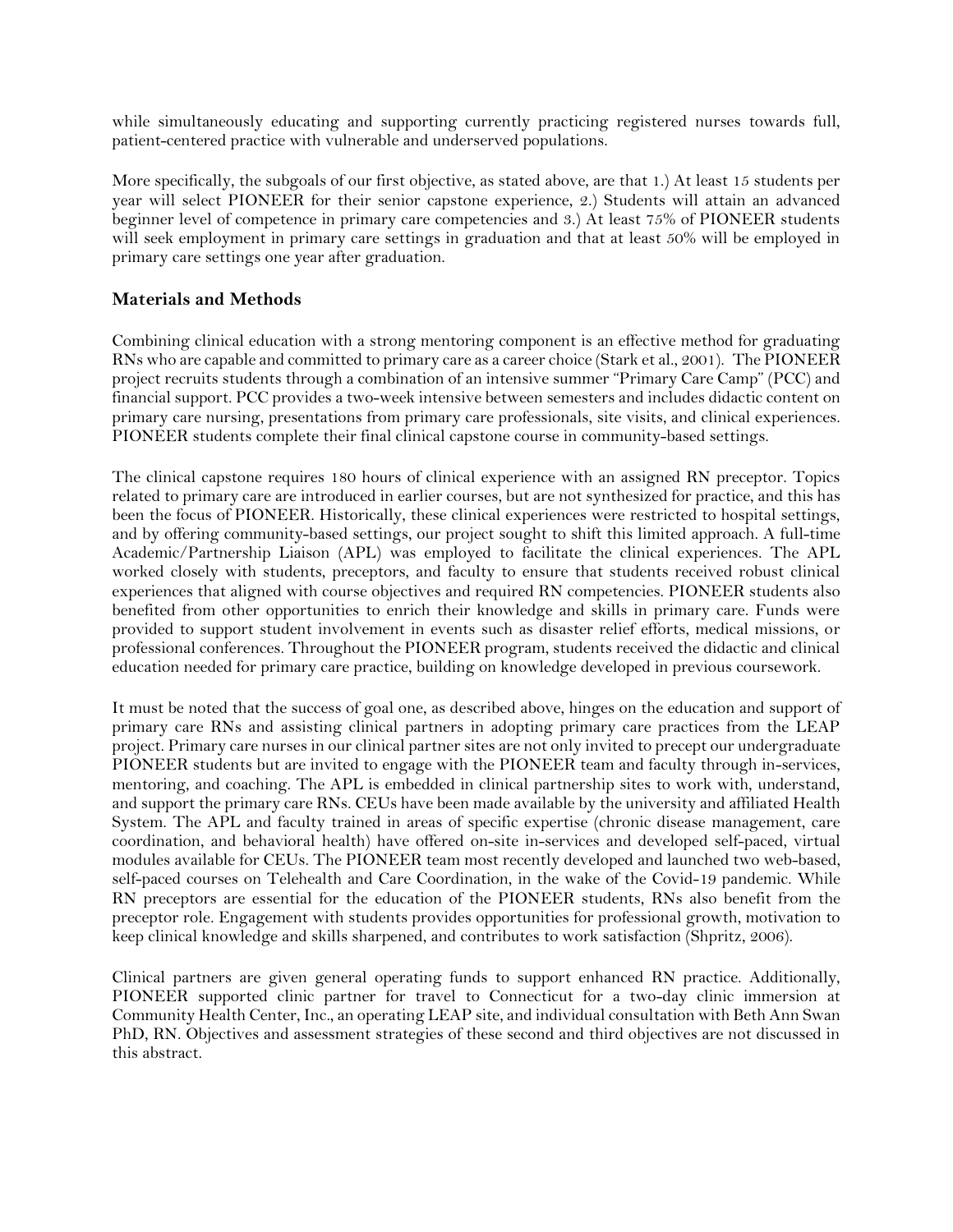#### **Results**

The number of students that selected PIONEER for their senior synthesis experience every year has approached or exceeded the goals for each year. There have been total of 43 students who completed the PIONEER experience, and an additional 18 students who are currently enrolled. Over the 4-year project, there are a total of 61 student participants.

Students' attainment of advanced beginner level status in competencies in primary care competencies has been assessed using the, Entry-Level Public Health Nursing (PHN) Competencies Instrument (Henry Street Consortium, 2017), and Checklist of Primary Care RN Competencies (West County Health Centers, n.d), Pre- and post-semester data are analyzed for each instrument. At this point, results from pre- and post-surveys from the students who have completed the PIONEER program have not been fully analyzed, pending completion of the final cohort.

Data on employment in primary care nursing are collected by direct contact with PIONEER graduates. Though not complete, the data to date provide insight about the current and changing attitudes towards community nursing and primary care. Of the first three cohorts (43 students total), 85% of the participants responded that they had taken jobs in acute care settings upon graduation, but at one year after graduation, that dropped to 70% (30% had roles in primary care settings). In addition, at the 1-year point, 75% responded that they were considering or actively seeking APRN or graduate studies.

Although some faculty were concerned that a clinical capstone in a non-acute care setting may decrease students' readiness for NCLEX, 100% of PIONEER students have passed on the first attempt.

There are several challenges largely beyond the PIONEER scope that have been revealed during the program period. These include system culture barriers, lack of understanding of RN role and capacities and RN practice laws, physician-centered versus team-based practice models, and of course, the Covid-19 pandemic.

#### **Conclusion**

<span id="page-19-0"></span>By focusing on the development of both the pre-licensure nursing student and RNs in primary care, the PIONEER project demonstrated effectiveness serves to advance primary care nursing and future of healthcare. It provides a model for successful academic-clinical partnerships in primary care and supports multiple goals that have been set forth in the newly released AACN Essentials (2021). For example, there is an identified need to increase nursing education's focus on the essential spheres of chronic disease management and wellness and disease prevention, all of which have been integrated into clinical and didactic education as part of this project. Multiple domains are woven throughout the project's initiatives and serve to strengthen both the students and clinical RN partners, such as an emphasis on population health, quality and safety, interprofessional partnerships, and person-centered care. Additionally, by emphasizing the role of the registered nurse in primary care and community-based settings, the PIONEER project supports goals, such as valuing community and public health nursing and strengthening nursing education, that has been set forth in the National Academies of Sciences *Future of Nursing* report (2021).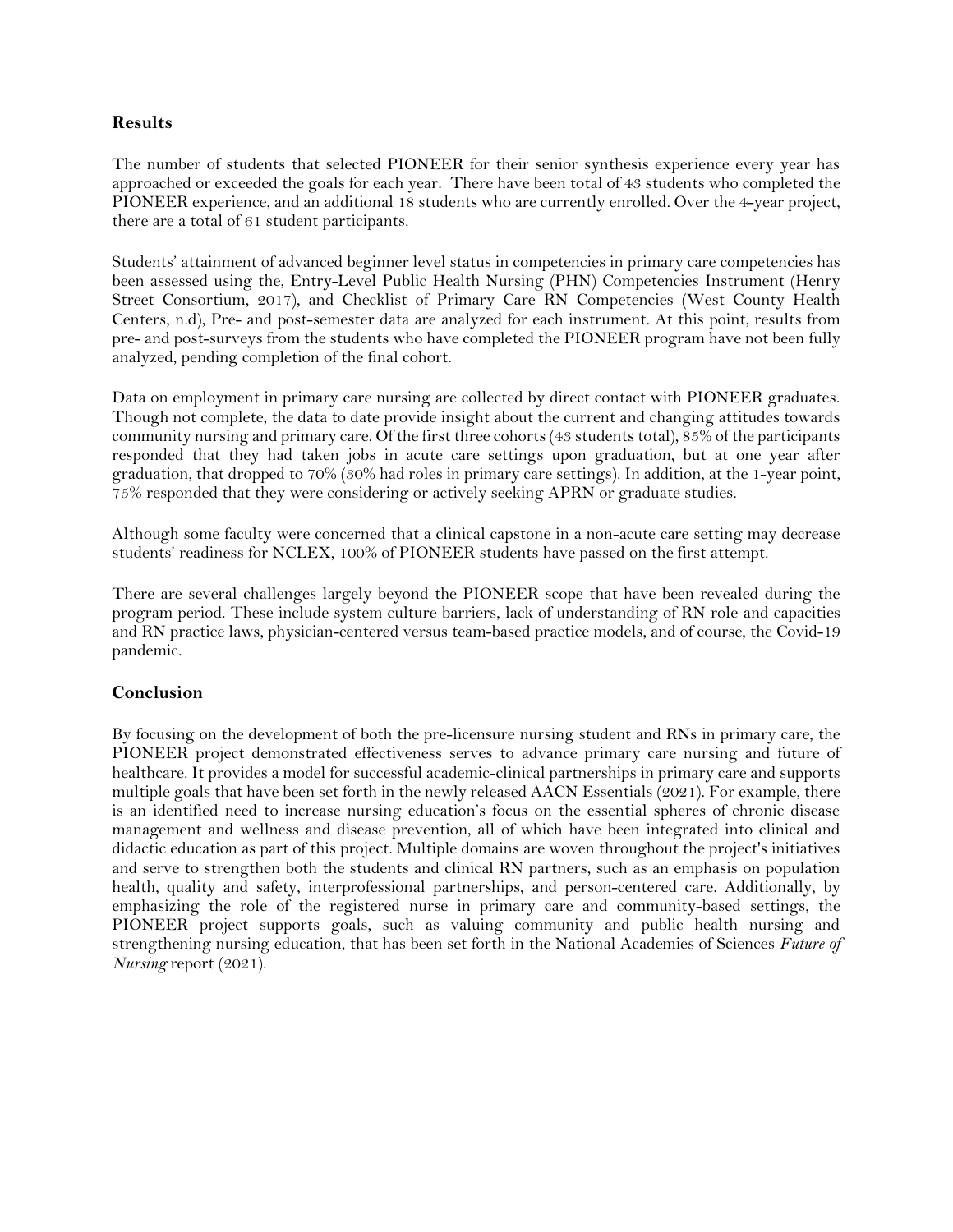## **Using Innovative Strategies through Evidence-Based Interventions in the School Setting to Enhance a Pre-Licensure BSN Community Health Nursing Course**

Stacy Arriola MSN, RN, CNE, Dr. Virginia Reising DNP, RN, PEL-CSN, PHNA-BC

University of Illinois at Chicago College of Nursing, Chicago, IL, USA

#### **Objectives**

Learners will be able to describe the steps of developing an evidence-based teaching intervention used to promote student health and healthy communities., Learners will be able to articulate at least one innovative strategy to enhance community/public health nursing education., Learners will be able to identify at least one potential new partnership with nursing schools to enhance community/public health nursing education and promote leadership development of community/public health/population health.

#### **Purpose**

In a pre-licensure BSN community health nursing course, students are exposed to school nursing by engaging with elementary schools as community partners to use the community health nursing process to develop, implement and evaluate a health teaching intervention. Some of these community partners are elementary schools. These elementary schools, both private and public, are located within a large midwestern city. This presentation describes the innovative strategies implemented by nursing students to promote student health, enhancing their community/public health nursing education and practice and providing them leadership development in preparation of their nursing career.

#### **Materials and Methods**

Nursing students utilize the community health nursing process of assessment, diagnosis, planning, implementation, and evaluation in the development, implementation, and evaluation of their communitybased teaching intervention for an aggregate population within the school setting. This includes conducting a windshield survey of the community, assessing the social determinants of health of the aggregate population, identifying the aggregate health issues related to the Healthy People 2030 objectives, selecting a learning theory and health teaching model, developing teaching goals and objectives, planning the evaluation methods, implementing the project, analyzing the results, and disseminating the knowledge to their peers. Students are assigned a school community partner and collaborate with the classroom teacher and other school staff members as needed.

#### **Results**

In 2020, the focus of the teaching interventions included the importance of sleep, nutrition, hygiene, and COVID-19. Due to the declaration of the COVID-19 pandemic in early 2020, shelter-in-place mandates, and the adjustment of online teaching, only one of the projects was implemented live in-person while the remaining three presentations were implemented by a pre-recorded presentation in which the students provided the recording for the classroom teacher to implement on their own with the developed methods for evaluation. The live teaching project was about sleep hygiene in a 6th grade classroom at a private elementary school. The classroom students successfully reached the set objectives learning about the benefits of sleep, symptoms of sleep, and methods to improve sleep as demonstrated by pre/post test. Following the recorded presentations, there was positive feedback from the student's peers and the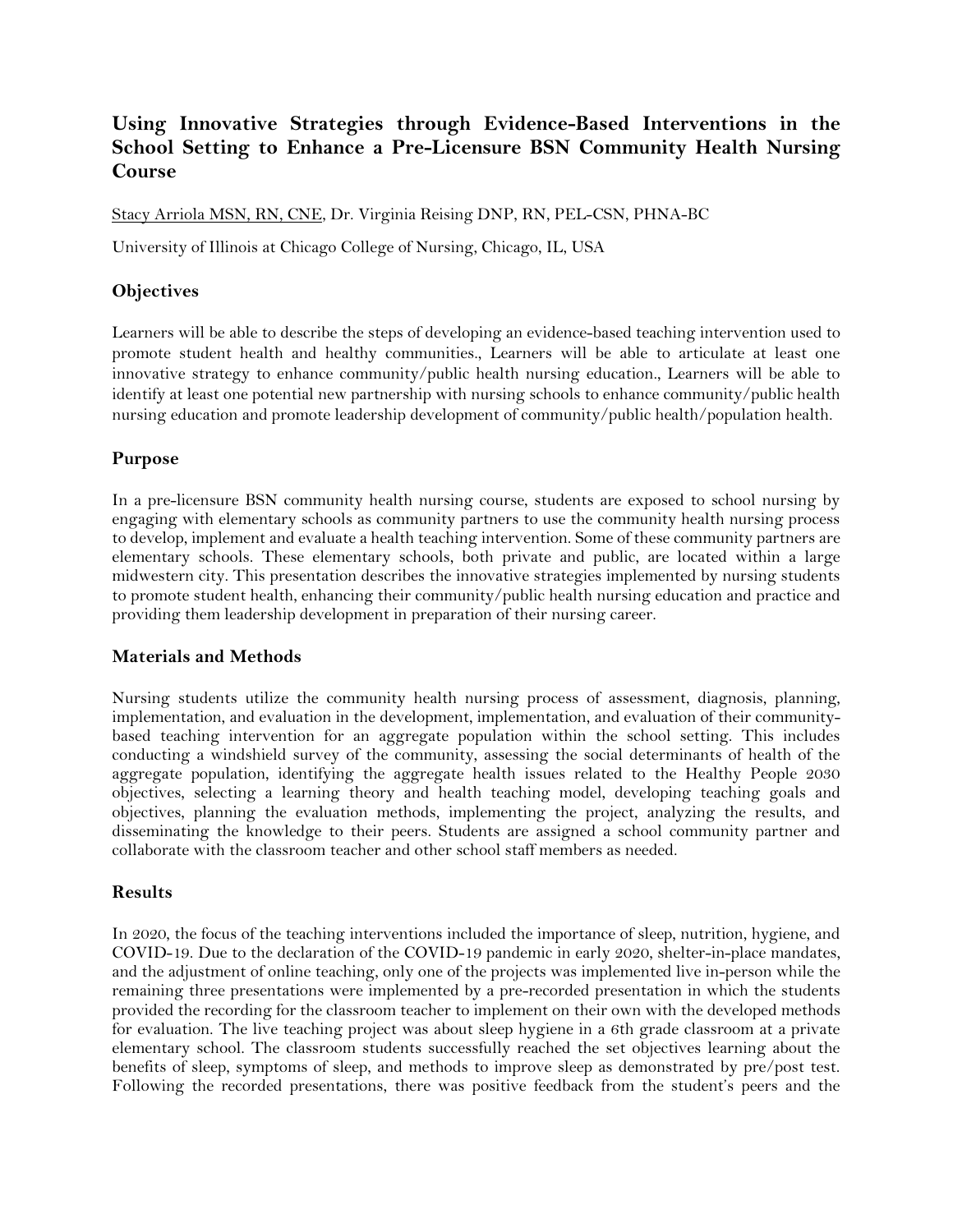teachers regarding the effectiveness of the presentation and the usefulness for the classroom setting. Results from Fall 2021 will be added by the conference date.

#### **Conclusion**

These innovative projects demonstrate that through collaboration with school community partners, nursing students in a community health course are able to successfully develop and implement evidencebased interventions for students in the classroom setting from the general education classroom to the special education classroom. These interventions aim to address the health needs of the aggregate student population thus improving their health, their family's health and overall the health of the community while meeting community health nursing clinical objectives. By exposing students to school nursing during their BSN nursing program, it may help to address the current nursing shortage in school nursing by inspiring nursing students to enter a career in school nursing.

## <span id="page-21-0"></span>**Education Track**

## <span id="page-21-1"></span>**Addressing Gaps in Healthcare for Persons with Cognitive Disabilities: An Inter-professional Partnership between Nursing and Special Education**

Assistant Clinical Professor Kelly Strickland MSN<sup>1</sup>, Project Director and Instructor Kelly Brumbeloe Schweck PhD<sup>2</sup>, Clinical Placement Coordinator Hopewell Carroll BSN<sup>1</sup>, Administrative Associate Nancy Harrelson BS<sup>1</sup>

<sup>1</sup>Auburn University School of Nursing, Auburn, AL, USA. 2Auburn University College of Education, Auburn, AL, USA

### **Objectives**

By the end of the presentation, participants will be able to discuss the prevalence of cognitive disability in their own communities., By the end of the presentation, participants will be able to list at least three common major health concerns related to individuals living with a cognitive disability., By the end of the presentation, participants will be able to identify potential partners at their own university or in their community to partner with to improve disability health and wellness.

#### **Purpose**

Individuals living with cognitive disabilities (ILWCD) are at higher risk of developing obesity, hypertension, heart disease, high cholesterol, seizure disorders, anxiety, and depression when compared to those without disabilities (Autism Speaks, 2019; Centers for Disease Control and Prevention [CDC], 2019a). Because of physical characteristics common in these individuals, they are also at a higher risk of choking on their food while eating and needing cardio-pulmonary resuscitation because of common heart defects (Hemsley et al., 2019; CDC, 2019b). Special education teachers need to be familiar with these common disease processes and prepared to provide lifesaving techniques of CPR, the Heimlich maneuver, and seizure first aid when working with ILWCD. Nurses care for ILWCD in the hospital and community settings and need to be prepared to communicate well with them and their caregivers. Nurse educators at a large southeastern university grasped the depth of these health disparities and reached out to their university's special education program. The two disciplines joined their expertise and created the inaugural Interdisciplinary Disability Health Awareness Workshop in 2021. The purpose of this workshop was to create an opportunity for special education and nursing students to learn from one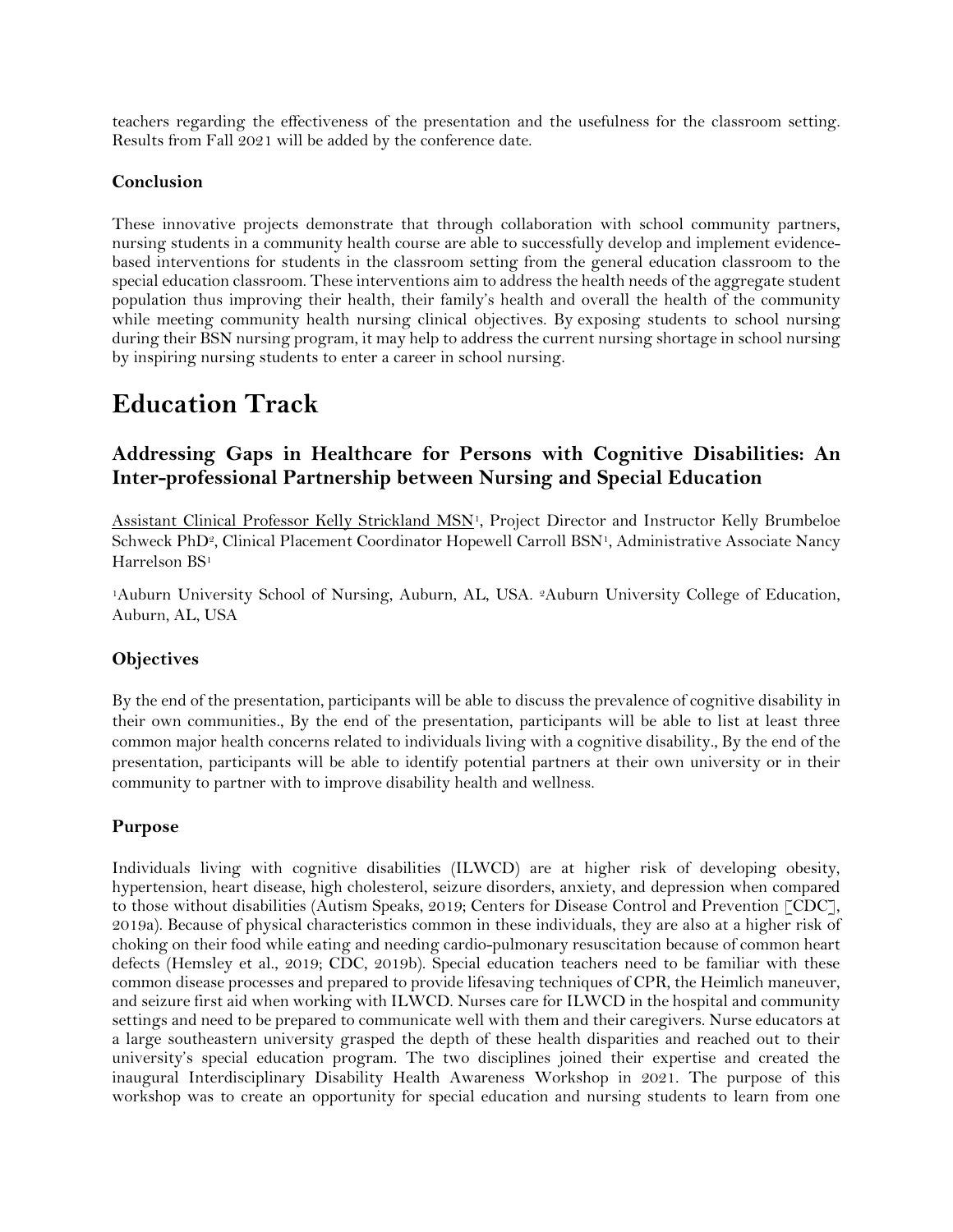another to address potential gaps in ILWCD's access to health care. Objectives were for students to be able to integrate disability etiquette and awareness language into conversations when speaking with peers, assemble appropriate team-based responses to ILWCD in crisis situations, reflect on his/her/their own perceptions of ILWCD, and demonstrate appropriate CPR, Heimlich maneuver, and seizure first aid techniques.

#### **Materials and Methods**

Nursing students in their second semester joined special education students in their practicum semester for a four-hour workshop. The workshop took place in the skills lab of the nursing school. IRB approval was obtained before the workshop for faculty to obtain de-identified pre and post surveys regarding all students' knowledge, skills, and attitudes towards ILWCD. Students were given the option to participate or not based on their personal preference. Once the pre survey was completed the workshop began. Students watched a video created by local ILWCD regarding disability etiquette and preferences on how to communicate with them in the class and clinical setting. Students were then assigned to interdisciplinary teams of six to work through two case studies which were developed and written together by faculty from both disciplines. Both cases were based on real life scenarios and centered on ILWCD's experiences at outpatient clinic settings. Faculty walked around from team to team while students discussed the cases to answer any questions that arose. Large group dialogue took place after each case study once students had the opportunity to discuss the case within their own teams.

The second half of the workshop was dedicated to learning and refining the life-saving skills of basic CPR hand placement, correct Heimlich maneuver technique, and seizure first aid. Nurse educators taught correct technique for all these skills and then allowed student teams to work on the skills themselves. Students were able to practice with Heimlich dolls and CPR mannequins. They were also able to critique one another. Once the skills were practiced and refined, students were able to take the post survey to see if knowledge, skills, and attitudes changed as a result of the workshop.

#### **Results**

The workshop proved to be very effective. Faculty learned from one another during the planning process and while co-teaching students. Interdisciplinary work was first modeled by the faculty, observed by students, and then displayed by the students in their teams. Special education students helped nursing students learn more therapeutic ways to care for ILWCD in the clinical setting. Nursing students helped special education students learn life-saving skills to use while teaching ILWCD in the school setting. Discussion during case studies included sharing ideas for how the future professionals could work together to prepare ILWCD for successful visits with their healthcare provider. Anecdotal data based on student comments include that the workshop was successful in obtaining its goals and accomplishing its objectives. Data from pre and post workshop surveys are still under analysis.

#### **Conclusion**

Nurse educators often limit their definition of interdisciplinary collaboration to disciplines of the traditional healthcare team. The inaugural IDHAW was important because it suggests that learning can occur when healthcare disciplines such as nursing work with non-traditional partners to increase the health of ILWCD. The value of each discipline shined as each brought their own unique strengths to the proverbial table.

*\*The team of faculty wish to thank Auburn University's Daniel F. Breeden Endowed Grant Program for providing funding to support this innovative teaching strategy.*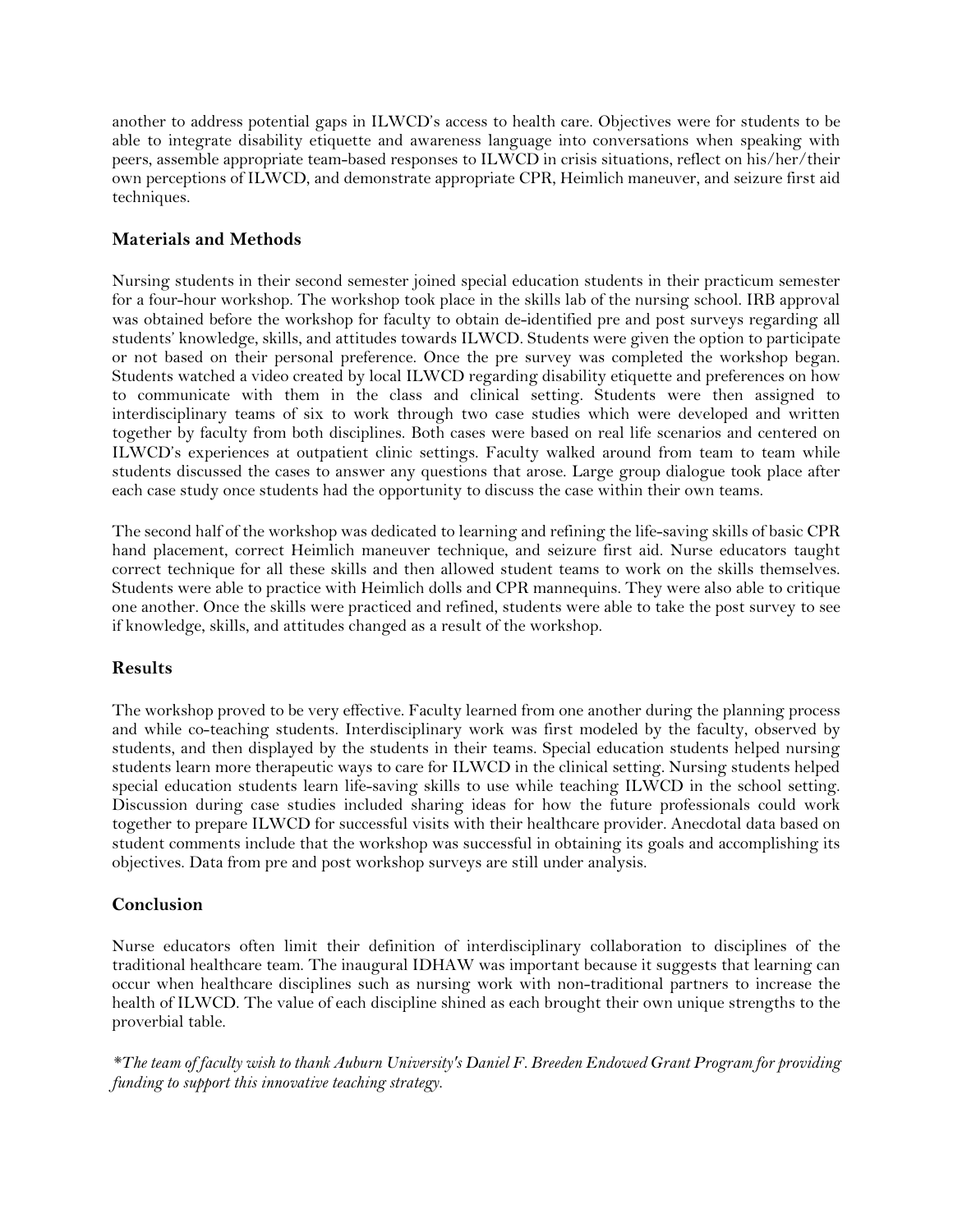## <span id="page-23-0"></span>**Advanced Public Health Nursing DNP Interventions**

Susan Swider PhD, PHNA-BC, Heide Cygan DNP, PHNA-BC, Mallory Bejster DNP, Manju Daniel PhD, APRN-BC, Shawna Hebert DNP, PHNA-BC, Shannon Halloway PhD, Glenda Morris-Burnet PhD, RN, Masako Mayahara PhD, RN

Rush University, Chicago, IL, USA

#### **Objectives**

Describe key components of a curriculum to help nurses develop knowledge and skills in APHN, Identify 3 examples of population health interventions conducted by APHN DNP graduates to demonstrate their skills in enhancing health equity across diverse populations

#### **Purpose**

The Affordable Care Act (ACA) (2010) was introduced as a partial answer to several pressing problems in the US health care system, including high costs and mediocre health outcomes for the U.S. population. The ACA initiated a shift in health care to an increased focus on disease prevention, health promotion, increased access to services and improved outcomes and cost savings across populations. Advanced Public Health Nurses (APHNs) are well suited to participate in this work, with their advanced knowledge and skills in public health and their nursing clinical background. The Future of Nursing (FON) 2020-2030 report recommended having nurses well versed in population health, health equity, and addressing social determinants of health to lead in working towards health equity. Bekemeier et al. (2021) identified APHNs with Doctor of Nursing Practice (DNP) education as being uniquely qualified for these efforts. The purpose of this study is to describe DNP projects in Advanced Public Health Nursing (APHN) over the past 8 years to identify the impact of APHN practice on the health of the public and health equity.

#### **Materials and Methods**

Current DNP programs with a focus in APHN need to address the need for nurses skilled in public/population health by adopting comprehensive curricula, robust practicum experiences, and assuring students meet relevant competencies (Quad Council, 2018; ANA, 2021 in review). The DNP in APHN program presented here from one university has graduated 50 students from 2012-2020, using a curriculum including coursework in: epidemiology and biostatistics; leadership; health economics and finance; policy analysis; program implementation skills such as budgeting and human resources management; population assessment; and developing and evaluating evidence-based population focused interventions. In addition, the 1100 practicum hours in this curriculum allow the students to develop, implement and evaluate an innovative population focused project in a public health setting, while also gaining skills in implementing and evaluating existing public health policies and interventions. The practicum experience is augmented by real time student and faculty discussion of APHN knowledge, skills and roles across a variety of practice and practicum settings. The analysis presented here of the resulting DNP projects is a qualitative analysis for themes across the purpose, target populations and outcomes of these APHN health promotion initiatives.

#### **Results**

The results highlight the populations targeted, project foci and outcomes/impact measured for APHN practice, and how these projects address population health needs across diverse communities.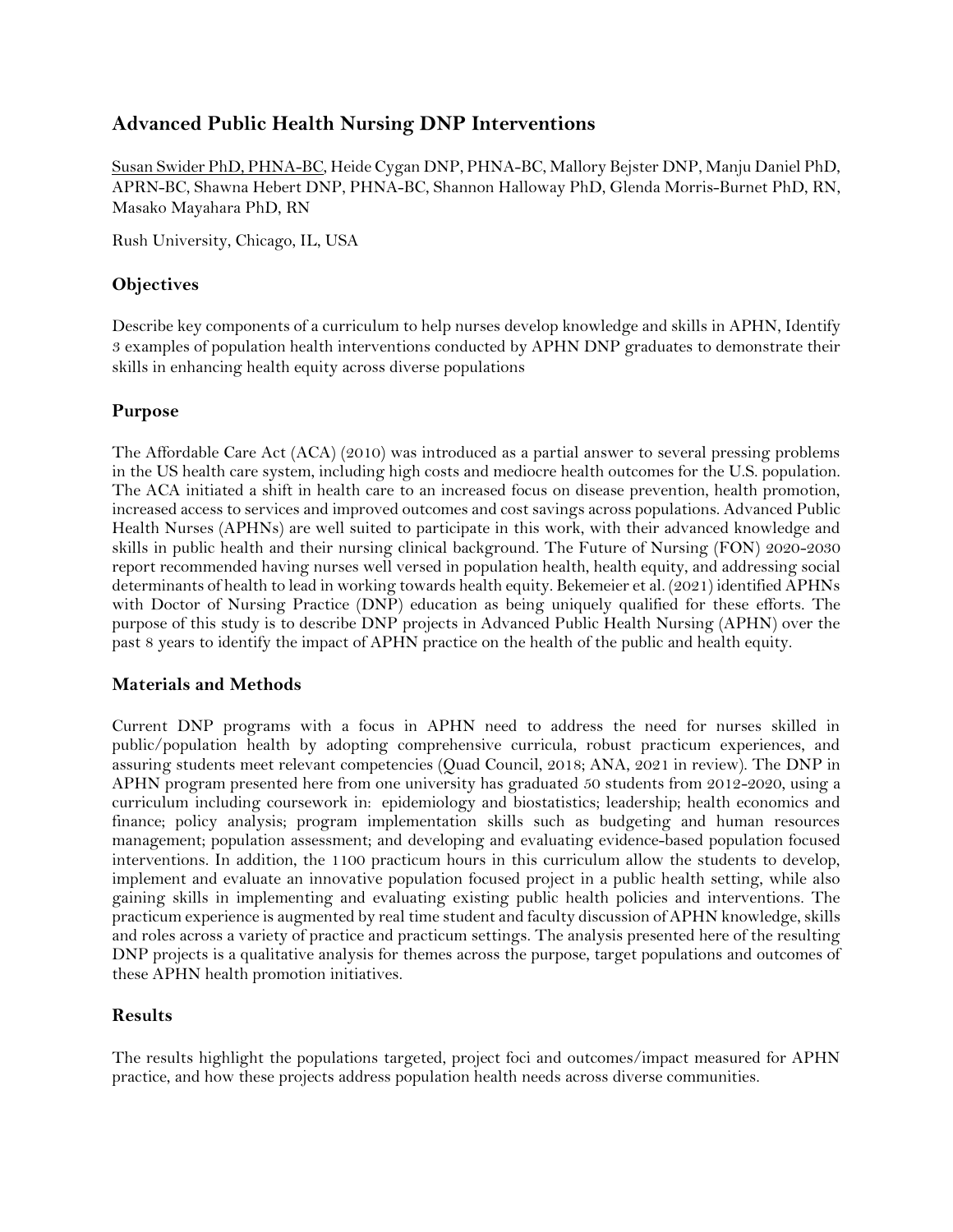#### **Conclusion**

These projects illustrate the role of the DNP in APHN in improving the health of the public by using their knowledge and skills to increase health equity and improve the health of diverse communities and populations.

## <span id="page-24-0"></span>**Faculty Credentialing for APHN Advising**

Shawna Hebert DNP, RNC-MNN, PHNA-BC, Susan Swider PhD, PHNA-BC, FAAN, Glenda Morris-Burnett PhD, MUPP, RN, Heidi Cygan DNP, RN, PHNA-BC, Manju Daniel PhD, APRN-BC, Masako Mayahara PhD, RN, Monique Reed PhD, RN, FAAN

Rush University College of Nursing, Chicago, IL, USA

#### **Objectives**

Discuss the importance of standardizing faculty qualifications for advising APHN students, List 2 ways faculty can demonstrate competency in APHN

#### **Purpose**

In 2017 the American Nurses Credentialing Center eliminated board certification for Advanced Public Health Nursing (PHNA-BC). Since there are a limited number of faculty with the PHNA-BC credentials, this raises concerns about the existence of faculty with documented knowledge and expertise to teach and advise students in that specialty. Student specialty practicum and projects need to be designed to help them meet the national specialty competencies as described in the Quad Council competencies for Public Health Nursing (Quad Council Coalition Competency Review Task Force, 2018). These include population assessment, policy and program development, implementation and evaluation, communication across stakeholder groups, health equity/cultural competence, working with community groups and members in authentic partnerships, public health knowledge and skills, financial planning for public and population health and leadership. Therefore, advising faculty should demonstrate core competencies for public health professionals at all three levels: the basic or generalist level (Tier 1); the specialist or midlevel (Tier 2); and at the executive and/or multi‐systems level (Tier 3). Faculty at a Midwest nursing program with a specialty program in Advanced Public Health Nursing sought to identify necessary knowledge and skills for faculty advising APHN students, in the absence of formal certification.

Purpose: To develop recommendations for a process of assessment and standardization in faculty qualifications to advise students in APHN programs.

#### **Materials and Methods**

Utilizing the Quad Council Competencies for PHN, a team of faculty (both with and without PHNA-BC certification) at Rush University in Chicago, IL reviewed and critiqued each competency tier to determine necessary competencies faculty should possess prior to advising APHN students, and possible ways of documenting such competencies.

#### **Results**

A list of competencies and the process to demonstrate how faculty meet these competencies was created. The consensus is that if faculty are not currently PHNA-BC and/or have not completed an APHN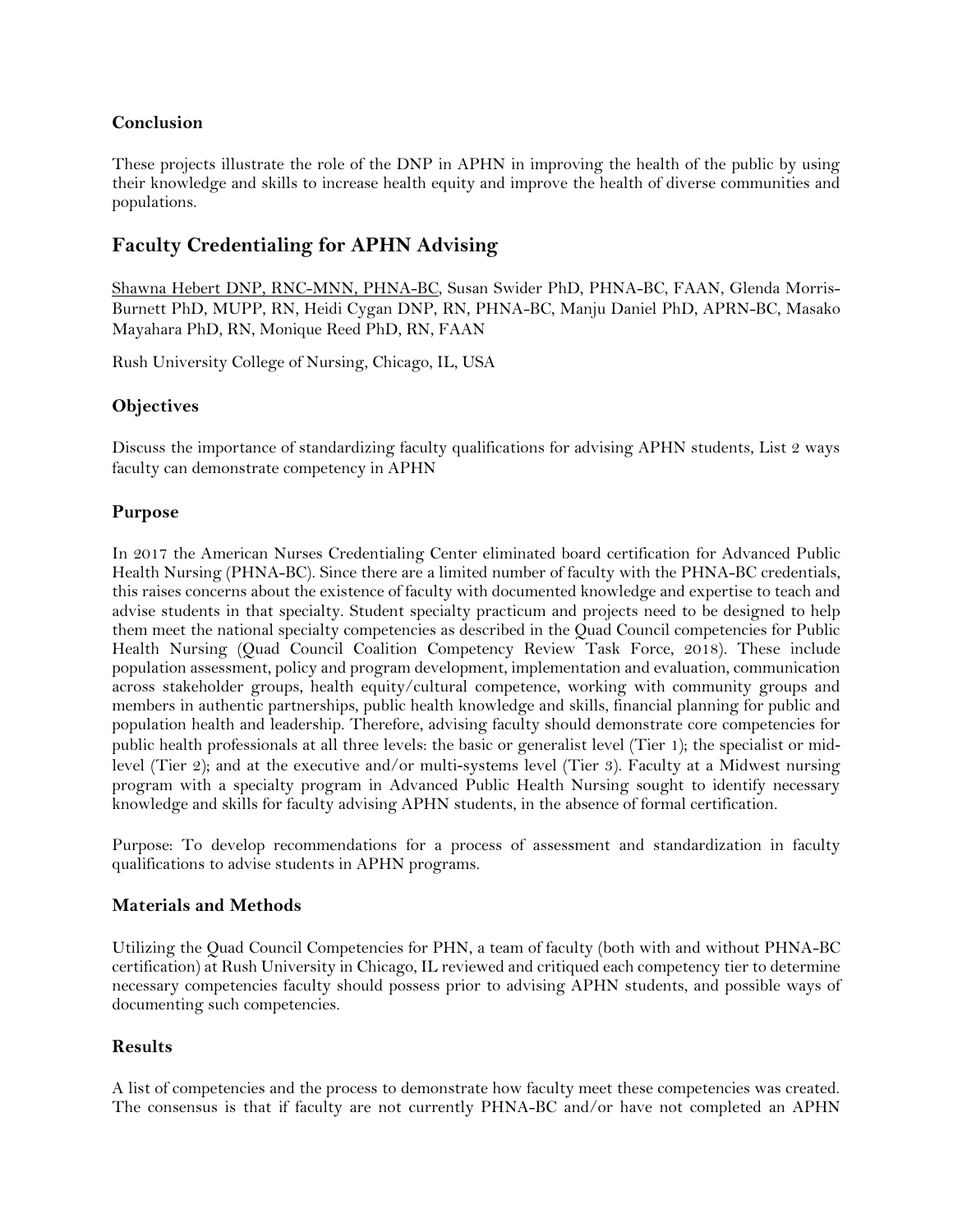curriculum, they must meet at least 80% of the quad council competencies to advise students. Since our DNP program requires at least 80% competency for students, we would have similar expectations for our faculty. This will be demonstrated through portfolio review and interview.

#### **Conclusion**

The Future of Nursing (FON) reports the importance of having highly skilled public health nurses to address the social determinants of health in individuals and populations. This then requires faculty that are highly qualified and competent in public health to advise such students. Developing a standardized method to determine qualifications and competencies of faculty to advise APHN students will be essential to the future of public health nursing.

## <span id="page-25-0"></span>**Operationalizing Tele-nursing Roles for BSN Students in a Federally Qualified Health Center**

Dr. Lorena Paul DNP, Dr. Linda Hook DrPh

University of the Incarnate Word, San Antonio, Texas, USA

#### **Objectives**

Determine collaborations, structures, data analysis processes, and outcome measures related to operationalizing student-led tele-nursing call center., Apply tele-nursing teaching strategies that lead to the optimization of patient/population health outcomes., Summarize lessons learned related to the development, implementation, and evaluation of student-led tele-nursing call center campaigns.

#### **Purpose**

The aim of this podium presentation is to introduce colleagues to a toolkit to guide planning, development, implementation, and evaluation of BSN student-led tele-nursing population health management campaigns. The toolkit was co-developed by DNP tele-health center director, clinical faculty, and students. It includes faculty lesson plan; telephonic scripts; tele-nursing policy; call center build-out blueprint that complies with COVID-19 social distancing recommendations; campaign roadmap with timelines; and telephone visit documentation templates.

#### **Materials and Methods**

Academic and practice partners applied the Plan, Do, Study, Act (PDSA) framework to incrementally develop, implement, and evaluate student-led tele-nursing call center campaigns. PDSA Cycle 1: With consideration for clinical course objectives, AAACN Competencies, Texas Board of Nursing Differentiated Essential Competencies, the lead clinical faculty designed lesson plan to aid faculty's facilitation of BSN students' orientation and accomplishment of medication management and client education components. PDSA Cycle 2: BSN students and faculty piloted and refined campaign components based on SWOT analysis and lessons learned.

#### **Results**

Evidence of students' impacts on telehealth outcome measures will be collected and analyzed during Fall and Spring 2021 semesters. Summaries of PDSA cycles will be presented to ACHNE conference participants.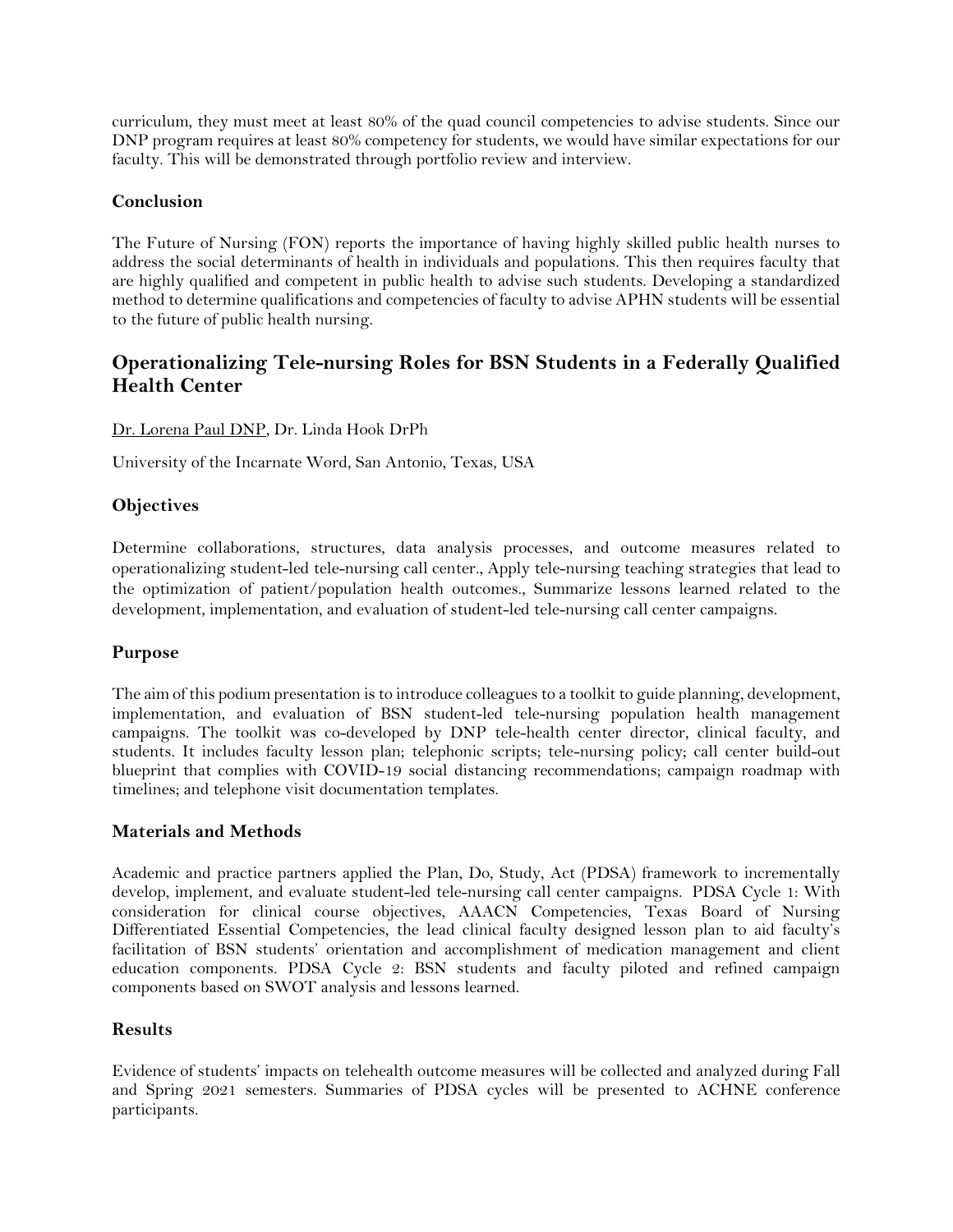#### **Conclusion**

The IFMSON/FQHC partnership is preparing BSN and DNP students for tele-nursing practices in community-based primary care settings. Active and experiential learning experiences (Rutledge, et al., 2017) relevant to population health management, high performing teams, and data analytics equip nursing students with competencies that demonstrate the value of nurses in primary care settings and advocate for the provision of timely, effective, patient-centered, efficient, equitable, and safe health care. The stage is set for an inter-professional learning lab with medical and pharmacy students in the future.

## <span id="page-26-0"></span>**Equity Track**

## <span id="page-26-1"></span>**Development and Psychometric Properties of the Tool for Assessing LGBTQI+ Health Training (TALHT) in Pre-licensure Nursing Curricula**

Dr. Athena Sherman PhD, PHN, RN, CNE [ORCID iD](https://orcid.org/0000-0002-3652-1196)<sup>1</sup>, Mx. Meredith Klepper MS, RN, CPN ORCID [iD](https://orcid.org/0000-0002-2177-3710)<sup>2</sup>, Ms. Aubrey Claxton<sup>1</sup>, Ms. Angie Deng MS, RN<sup>2</sup>, Dr. Catherine Ling PhD, FNP-BC, CNE, FAANP, FAAN [ORCID iD](https://orcid.org/0000-0002-4187-8683)2, Dr. Nicole Mollenkopf PharmD, MBA, BCPS, BCPPS2, Dr. Kelly Bower PhD, MSN/MPH, RN<sup>2</sup>

<sup>1</sup>Emory University School of Nursing, Atlanta, GA, USA. 2Johns Hopkins School of Nursing, Baltimore, MD, USA

#### **Objectives**

By the end of the presentation, participants will be able to discuss existing gaps in LGBTQI+ health content coverage in nursing curricula, By the end of the presentation, participants will be able to discuss the acceptability and utility of the Tool for Assessing LGBTQI+ Health Training (TALHT) in Prelicensure Nursing Curricula, By the end of the presentation, participants will be able to evaluate existing nursing curricula using the Tool for Assessing LGBTQI+ Health Training (TALHT) in Pre-licensure Nursing Curricula

#### **Purpose**

There is a lack of comprehensive lesbian, gay, bisexual, transgender, queer, and intersex (LGBTQI+) content in pre-licensure nursing curricula. LGBTQI+ people commonly experience mistreatment from nurses and healthcare providers due to lack of knowledge or personal biases. To date, few instruments exist to guide LGBTQI+-specific curricular improvement. Johns Hopkins School of Nursing LGBTQI+ Health Initiative and Emory University School of Nursing developed the Tool for Assessing LGBTQI+ Health Training (TALHT) to assist in evaluating gaps and redundancies in LGBTQI+ health content within pre-licensure nursing curricula.

#### **Materials and Methods**

Face and content validity were evaluated among experts in LGBTQI+ health, curricular development, nursing education, and measure development (N=22). The TALHT was modified based on expert feedback and a pilot with pre-licensure faculty  $(N=13)$  to evaluate utility and acceptability of the refined measure.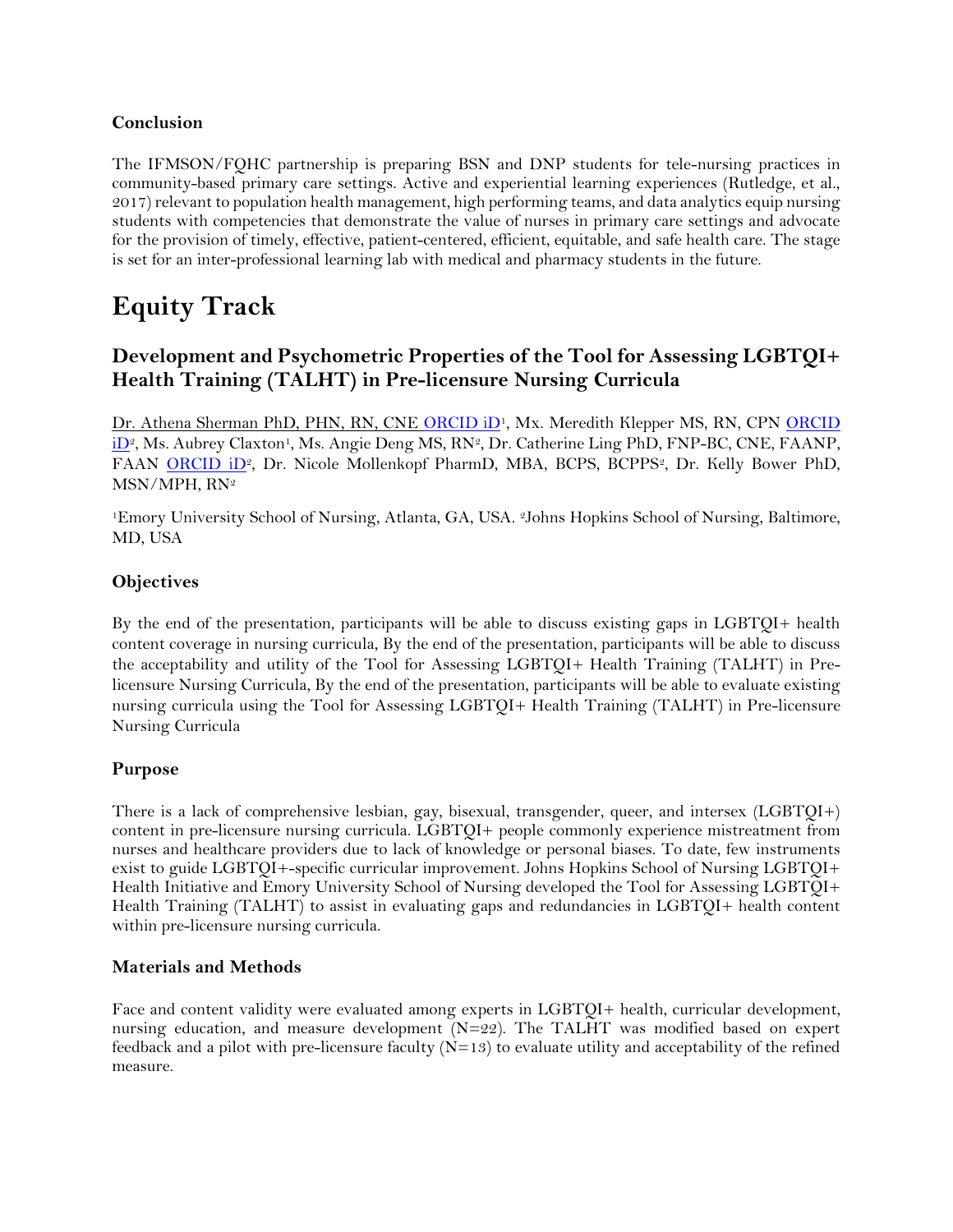#### **Results**

Face and content validity evaluation of the 60-item iteration of the TALHT showed that the majority of items were consistently relevant among external expert reviewers. However, the clarity and readability of items were lacking. We triangulated the quantitative and qualitative data from experts to adapt and reduce the number of items in the TALHT to 20 items. Pilot testing of the revised 20-item measure found that utility and acceptability of the tool were rated highly among pre-licensure faculty.

#### **Conclusion**

The validation of the TALHT comes at a time when this type of instrument is clearly needed. The *Future of Nursing 2020-2030* report calls for nursing education to incorporate competencies in caring for diverse populations to promote health equity. *The Essentials: Core Competencies for Professional Nursing Education* calls for a transition to operationalization of competency-based nursing education. The TALHT provides faculty and programs with a valid and reliable means to operationalize implementation of those competencies as they pertain to LGBTQI+ health.

## <span id="page-27-0"></span>**Enhancing Community/Public Nursing Education: The State of the Science of Crisis Standards of Care Amid Covid**

Dr. Janice Hobba-Glose DNS, MSN-CNS, RN<sup>1</sup>, Dr. Sharon Farra PhD<sup>2</sup>, Dr. Linda Garner PhD<sup>3</sup>, Dr. Ann Marie Stalter PhD<sup>2</sup>

<sup>1</sup>Daemen College, Amherst, NY, USA. 2Wright State University, Dayton, NY, USA. 3Southeast Missouri State University, Cape Girardeau, MO, USA

#### **Objectives**

Describe the baseline knowledge of Crisis Standards of Care among C/PHNE during the pandemic., Describe the content of Crisis Standards of Care education employed by nursing programs during the pandemic., Identify current and future recommended teaching strategies for Crisis Standards of Care education.

#### **Purpose**

This interactive podium presentation is a follow up to the We're Off to See the Wizard Pecha Kucha presentation delivered at the 2020 AI Research Plenary, Research in Action: Mentoring our Galaxy of Affinity Groups to Advocate for Evidence in Community/Public Health Nursing and Education.

Historically, the Institute of Medicine Annual Report: Forum on Medical and Public Health Preparedness for Catastrophic Events (2010), developed a system level approach to disaster planning and response from which reacting to disasters with needs that far exceeds the resources. The IOM Report entitled, Guidance for Establishing Crisis Standards of Care for Use in Disaster Situations (2009), defined Crisis Standards of Care as "a substantial change in usual healthcare operations and the level of care it is possible to deliver, which is made necessary by a pervasive or catastrophic disaster (IOM, 2009). The guidelines were intended to assist the health care team in leading the provision of equitable quality care when resources are scarce. Hanfling et al. (2012), reported that the CSC Guidelines were updated to include ongoing community and provider engagement, education, and communication. Infrequent implementation of CSC guidelines had led to limited knowledge of the guidelines and perceived limited dissemination of the necessary education on CSC to current nursing students. Prior to 2020, there was not a need for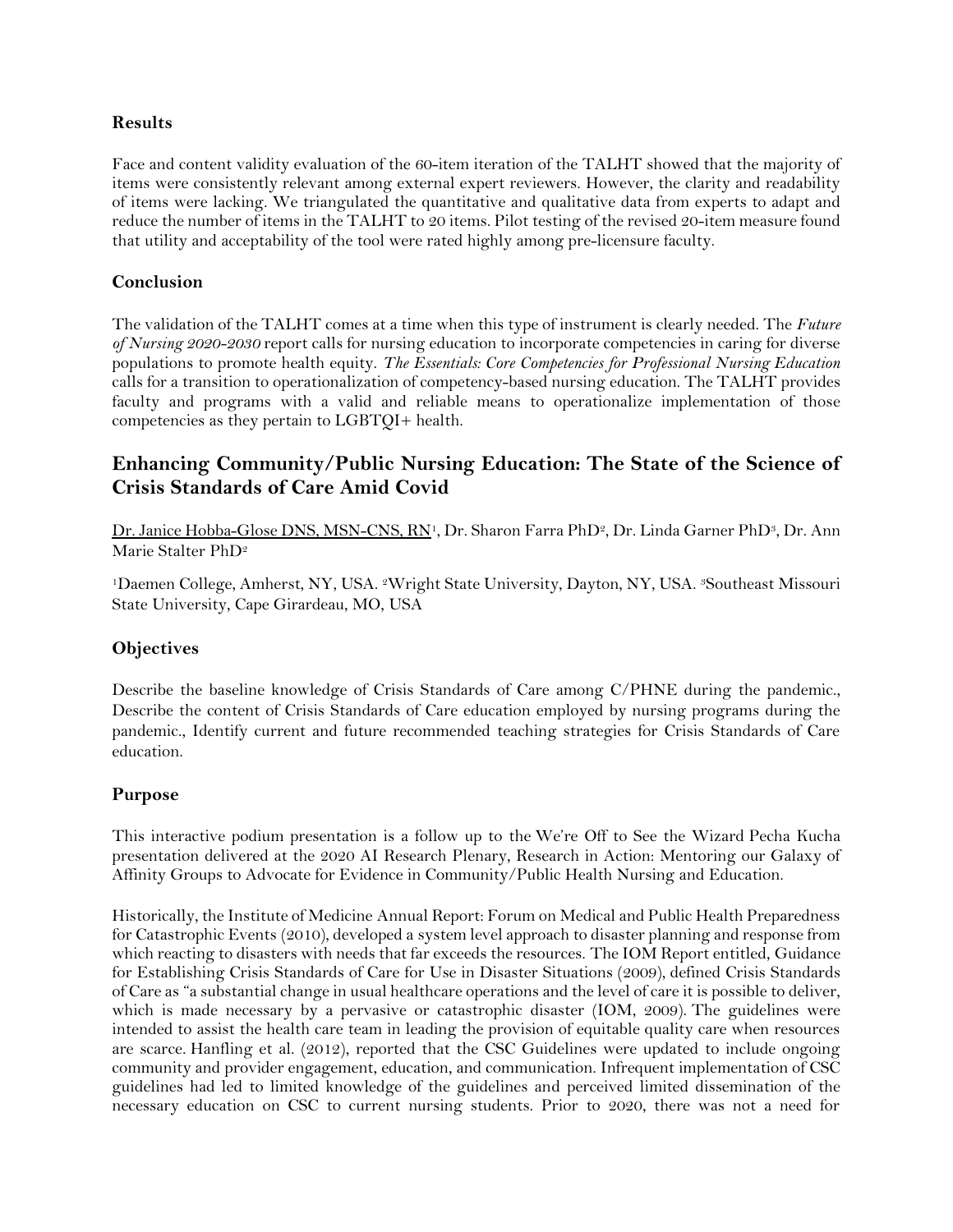widespread CSC guideline implementation. The COVID pandemic is the most current exemplar of the need for widespread CSC guidelines as well as the need for a renewed focus on education about the equitable implementation of the CSC guidelines. While the CSC guidelines exist, it was unclear if C/PHNE faculty were aware of them or if they engaged in teaching the rising workforce regarding the equitable implementation of the CSC guidelines. This presentation covers the completed study entitled, Understanding Crisis Standards of Care during the COVID Crisis. The impetus for this study was the Covid 19 pandemic and the renewed need for education and implementation of the Institute of Medicine's (2012) Crisis Standards of Care (CSC) guidelines.

During this presentation, the authors will provide participants with the results of the descriptive research study entitled, Understanding Crisis Standards of Care during the COVID Crisis. The researchers will prompt discussion about findings from the study that was aimed at discovering C/PHNE teaching practices related to CSC amid the COVID-19 pandemic. In addition, the authors will provide the attendees with opportunities to discuss and share ideas for enhancing CSC education through resources and tools designed to increase the curricular content of CSC. Discussion will focus on C/PHNEs sharing ideas to maximize teaching and learning methods that will shape the future of CSC education, policies, and programs.

#### **Materials and Methods**

This research employed a descriptive survey research methodology. IRB approval was obtained from all represented research institutions. The researcher team developed a survey entitled, Survey on Crisis Standards of Care- Education Version (SOCSC-E). The survey contains qualitative and quantitative elements and face and content validity was established through use of a panel of experts in the field of crisis standards of care.

The electronic survey was used to assess a population of C/PHNEs who were members of the ACHNE Listserv and who taught community and public health nursing courses during the pandemic. The population (~350 ACHNE members) were invited to participate resulting in a purposive convenience sample (12% response rate,  $n = 45$ ).

Data analysis was conducted both quantitatively and qualitatively. SPSS was used to analyze quantitative data and open and axial coding was used to analyze qualitative data. Results were used to triangulate findings in an attempt to answer the research questions.

#### **Results**

Overall, the data revealed that:

- 1. Self-reported knowledge of CSC among C/PHNE was low.
- 2. Knowledge of curricular content was "uncertain" and "ambiguous"
- 3. A need for improved teaching strategies related to CSC
- 4. A need for more training/workshops on CSC content and how to integrate into curriculum.
- 5. There is a voiced need for confidence in CSC educational strategies and knowledge.

Specifically, findings from this study include several short and long-term implications for nursing education. For example, there is an immediate need to develop educational resources for C/PHNE that can be used to address the knowledge deficit that surrounds the crisis standards of care. C/PHNE need access to ready-made materials such as toolkits that are user friendly and easily mobilized to address deficits in their own knowledge base or gaps in existing courses. Many educators are willing and enthusiastic about integrating crisis standards of care into their teaching efforts but lack the time or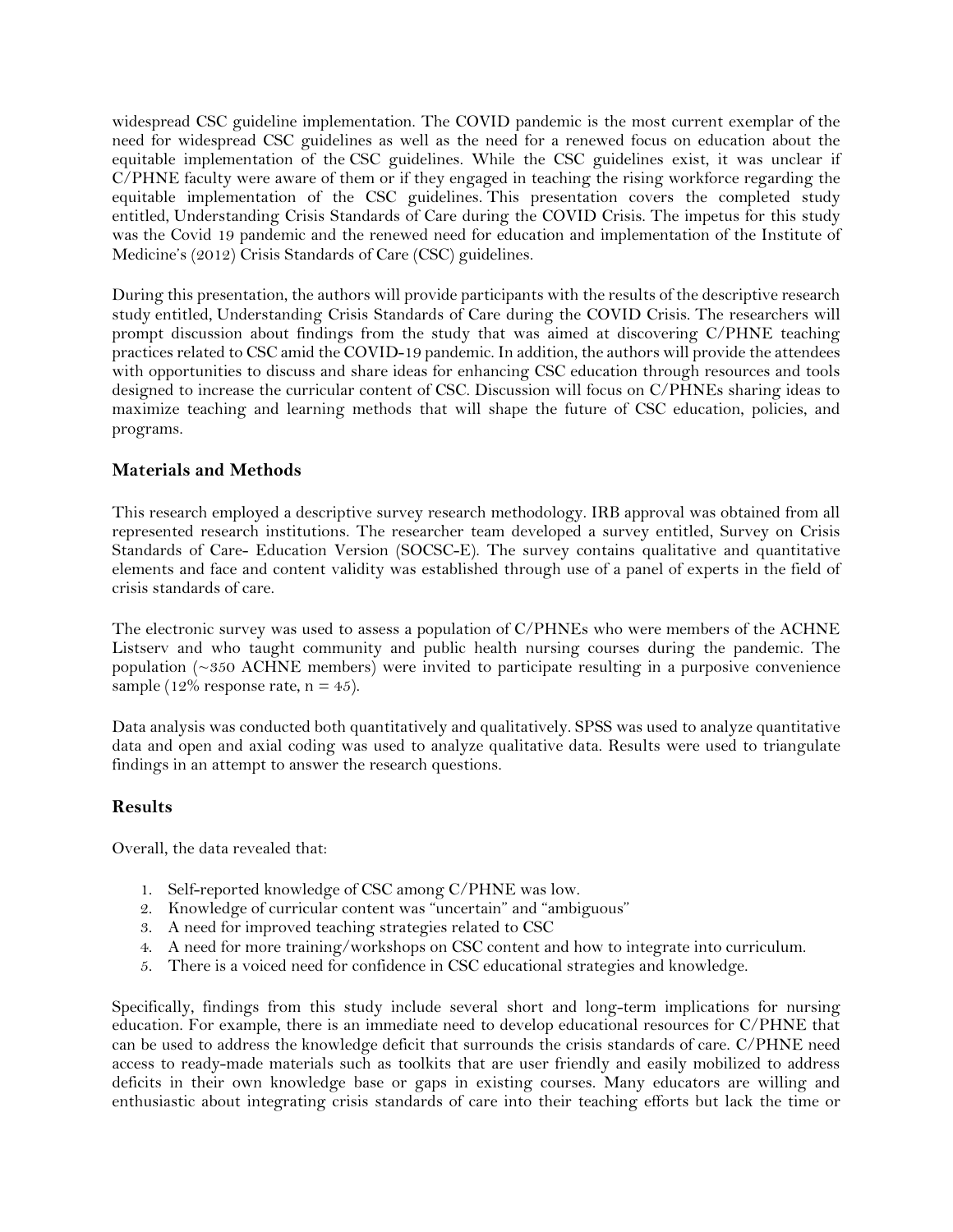energy to develop these materials themselves. In addition, providing support for nurse educators in the form of on demand "train the trainer" webinars or workshops could be a strategy to jump start actionoriented solutions to the current knowledge deficit.

Throughout the pandemic, there has been confusion among professionals and the general public about who has the authority to invoke a response to public health emergencies. C/PHNE would benefit from revisiting the legal, ethical, and moral implications associated with a global pandemic. As a professional organization, ACHNE could certainly serve as the voice to address concerns with the pandemic response in the United States and the associated consequences such as erosion of trust in governmental agencies, lack of consistency in health messaging, vaccine hesitancy, shortages of personal protective equipment, rationing of care, and nurse burnout.

As the pandemic continues to unfold over time, a significant long-term implication is the need to address the ongoing moral distress and lack of self-care that is evident among nurse educators. Just as clinicians must confront necessary changes in their practice during public health emergencies, C/PHNE need a plan to balance the tension that exists between preservation of the self and, what many would call, a studentcentered approach that strives to provide the "best" in nursing education. Ideally, planning would occur at both the organizational level as well as the personal level. Finding this balance would ease the tension and create an environment where nurse educators could continue with the mission of their organization, while at the same time, experience support for self-care, emotional, and physical well-being. Efforts in this type of planning would acknowledge the need to consider what should happen in nursing education during a global crisis versus what is best to do during normal conditions.

### **Conclusion**

Although the study had a few limitations (small sample, drop out, poor timing of distribution, and length), this study provided the researchers with the understanding that C/PHNEs need more information about CSC integration into curricula. To that end, the researchers recommend debate among C/PHNEs on the following topics:

- A toolkit to assist educators in disseminating CSC training
- Teach the teacher/Train the Trainer programs for CSC education
- Flexibility in ongoing training new variants and global pandemics may recur and C/PHNE need to be able to adapt educational strategies to match the current needs of the students
- Policy change and advocacy by C/PHNEs. Throughout the pandemic, the CDC posted guidelines but individual states needed to respect local guidelines as well making it difficult to know what to follow when and where. A consistent response from leaders and lawmakers would assist in the implementation of CSC guidelines.
- WHO also did not produce consistent and science based recommendations or where late in admitting the same to the public
- Science lied to us and did not keep up with changes so consequences in public health are health behaviors - vaccine hesitancy, health behaviors that are detrimental
- <span id="page-29-0"></span>• Addressing moral distress and self care - we need a plan to sustain RN staff and educators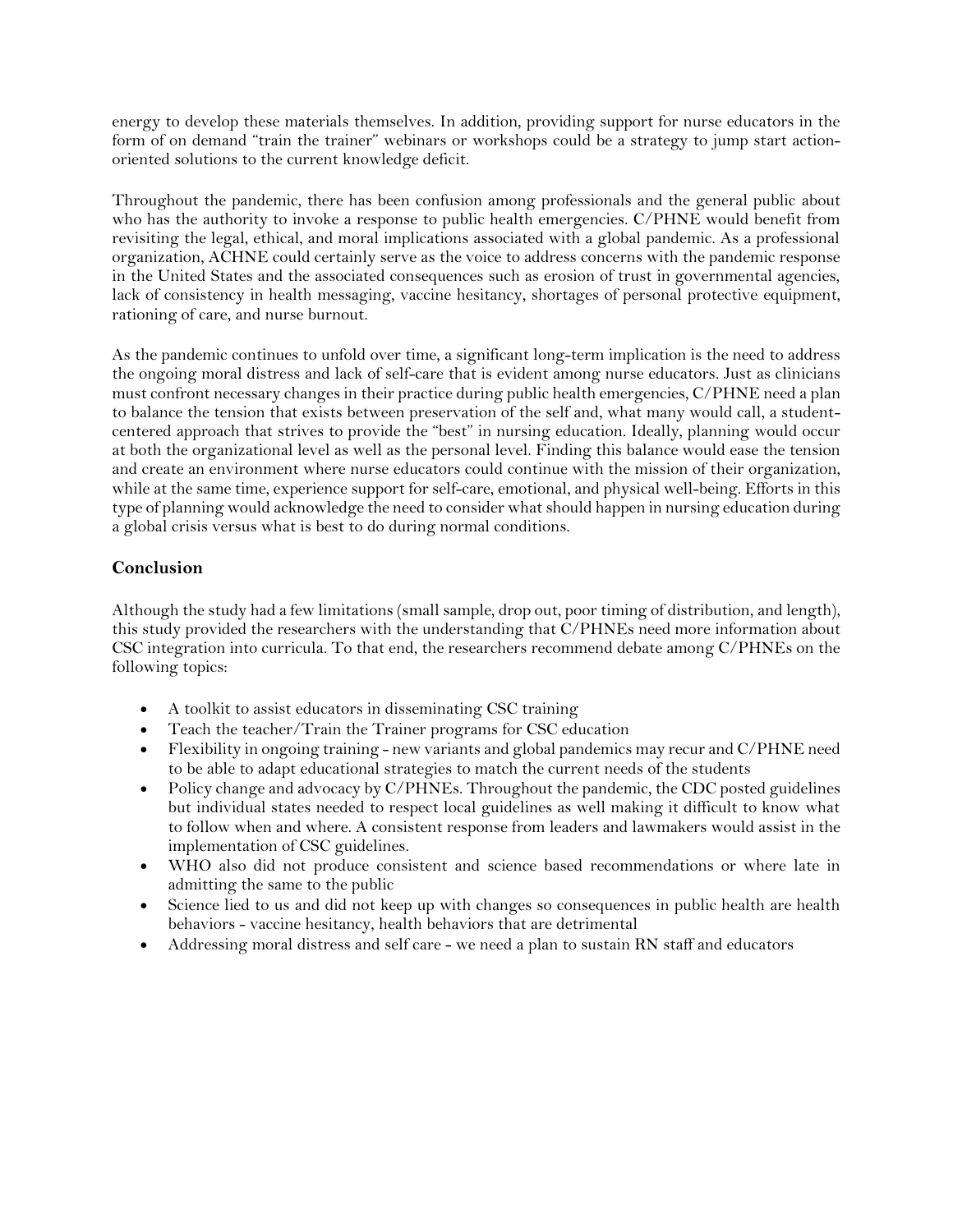## **Trash the Ash: A Smoking Cessation Education Program at an Outpatient Addiction Treatment Center**

Samantha Kreps, Agnieszka Suminski, Stuti Buddhadev, Katherine Quigley, Brianna Thompson, Lucy Saidu, Marta Konopka

Rush University, Chicago, IL, USA

#### **Objectives**

Educate peers on the importance of smoking cessation education, elicit supportive feedback from at least ten colleagues, evaluate feedback and make at least three changes to presentation.

#### **Purpose**

Cigarette smoking is common among persons with substance abuse disorders. Studies have reported that 80% of persons with substance abuse disorders also have nicotine dependence. Cigarette smoking is associated with an elevated risk for coronary heart disease, stroke and lung cancer. Despite the significant health risks, the majority of clients who receive treatment at an outpatient addiction treatment center smokes cigarette daily. The majority of the center staff are also smokers and there is no smoking cessation program available at the center. The purpose of this study was to assess the feasibility and efficacy of a pilot smoking cessation program.

#### **Materials and Methods**

This was a descriptive study guided by the Transtheoretical Model. The study was conducted at an outpatient addiction treatment center located in one of the low-income neighborhoods in Chicago. The center provides services for diverse clients with substance abuse disorders. Participants were recruited from the center. Eligibility criteria were a) adult age 18 and older and b) smoke cigarettes daily. Descriptive statistics were used to analyze all study data. Participants were invited to attend 4 weekly evidence-based smoking education sessions followed by guided group meetings. At the first session, participants were asked to develop SMART goals for cigarette cessation. Each session lasted for 1 hour. Participants who attended all four sessions received a \$20 gift card at the end of the program.

#### **Results**

A total of 15 clients participated in the program. The majority of participants were males 12 (80%). All participants were black (100 %). Participants reported that creation of a SMART goal and group meetings helped them to be accountable with their smoking cessation goals. Of 15 clients who participated in the program, 5 (33%) attended all 4 sessions. While participating in the program, 5 clients solicited help for acquiring nicotine replacement therapy. Of 5 clients who completed the program, and 4 (80%) reported a reduction in their daily cigarette consumption.

#### **Conclusion**

This was the first smoking cessation program at the outpatient substance abuse treatment center. The results suggest that the cigarette smoking cessation program was feasible and effective in reducing daily cigarette consumption among persons with substance abuse disorders. Although the majority of participants who completed the program showed improvement, none of the participants were able to completely stop smoking. Extending the length of the program, as well as adding medical intervention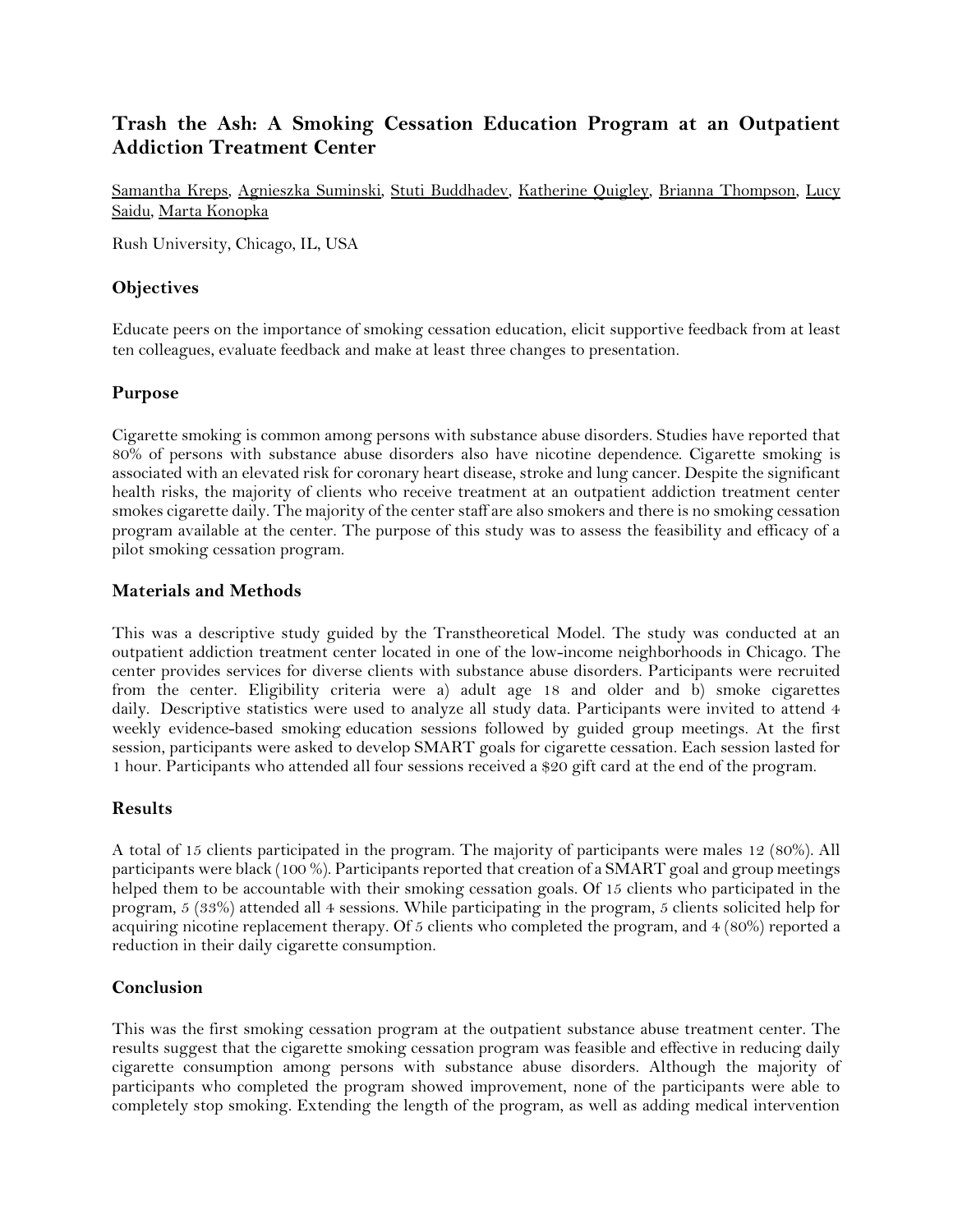management and behavioral health counseling, may be helpful in increasing the effectiveness of the program.

The study findings suggest the importance of addressing nicotine addiction as part of substance dependency treatment. Future study is needed to assess long-term effects of a cigarette cessation program.

## <span id="page-31-0"></span>**Using Contemporary Literature to Teach Social and Structural Determinants of Health**

Dr Sarah Brown Blake PhD, RN, PHN

CSU, Chico, Chico, CA, USA

#### **Objectives**

Describe how to incorporate novels into the community health nursing curriculum, List two methods of engaging nursing student in discussions about health equity using contemporary literature, Apply examples from contemporary literature to propose upstream solutions to improve health outcomes among marginalized populations

#### **Purpose**

The COVID-19 pandemic has exposed the extreme inequities that impact marginalized communities in the United States (U.S.). Undergraduate nursing programs are compelled to prepare students to act as innovative change agents by emphasizing systems-level approaches to understanding the root causes of health inequities. The Association of American Colleges of Nursing's (AACN) new essentials and the Future of Nursing 2020-2030 report will drive the need to expand antiracist nursing pedagogy to help pre-licensure nursing students understand structural causes of health disparities. Nursing faculty are uniquely positioned to address current gaps in the curriculum.

Nursing curricula have a history of incorporating novels and contemporary literature as teaching tools to explore health in a variety of settings. However, there is a unique opportunity to expand this tool in the community and public health nursing curriculum to specifically use the stories and lived experiences of diverse populations to teach, discuss, and explore complex health challenges and the role of social and structural determinants of health in the U.S.

This education intervention has two primary objectives: 1) To explore the effectiveness of using 21stcentury literature in expanding nursing students' understanding of diverse lived experiences and health inequities among marginalized populations related to the social and structural determinants of health. 2) To share new, engaging, and innovative teaching strategies with nursing faculty colleagues who are teaching similar content.

#### **Materials and Methods**

During the 2021-2022 academic year, a community and public health nursing theory course incorporated the campus "Book in Common" into the curriculum. The book selected was There There by Tommy Orange (2018) a novel exploring twelve characters from Native communities. Students were assigned to small online group discussions based on the reading. Large group discussions on the content were also incorporated into regular lectures. Prior to the first book club assignments, students received content on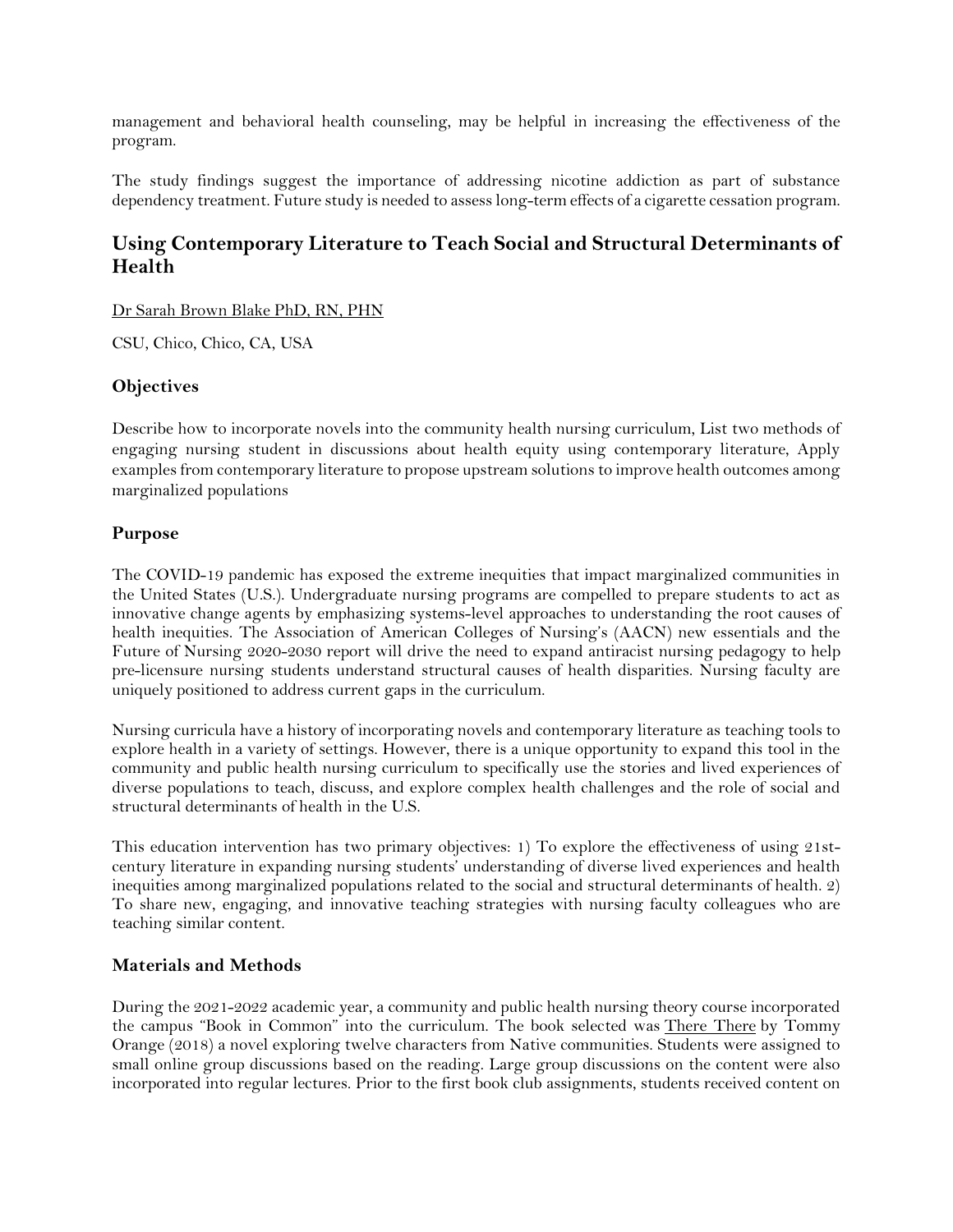implicit bias and evidence to support their development and understanding of health equity and structural competency in nursing practice.

#### **Results**

Mid-semester feedback from fall 2021 students suggests positive impacts and greater depth in understanding of structural causes of chronic disease and other health outcomes. Students (n=38) report that reading the assigned book has been both engaging and transformative in their understanding of the health challenges Native and Indigenous communities experience. Many mentioned that they would not have read the book if it had not been assigned and that the content complemented course content.

#### **Conclusion**

Detailed results from combined student course evaluations from the fall 2021 and spring 2022 semesters (estimated N=79) focused on this education intervention will be presented. In addition, lessons learned, next steps, and further plans for implementation will be discussed.

## <span id="page-32-0"></span>**Practice & Policy Track**

## <span id="page-32-1"></span>**Application of the Operational Model for Academic-Practice Partnerships: The Tale of Two Teams**

Heide Cygan, Angela Moss, Mallory Bejster

Rush University College of Nursing, Chicago, IL, USA

#### **Objectives**

1. Learners will explain the need for a framework to guide academic-practice partnerships, 2. Learners will differentiate between the eight strategies for academic-practice partnerships, 3. Learners will apply the Operational Model for Academic-Practice Partnerships to community partnerships

#### **Purpose**

Academic-practice partnerships bridge the gap between nursing academia and clinical care delivery, and result in improved capacity and outcomes for nursing programs and students, community-based organizations, and populations. While the benefits are well documented and definitions are available, the Operational Model for Academic-Practice Partnerships is the first model to operationalize definitions and guide the development, implementation and evaluation of academic-practice partnerships. The purpose of this presentation is to describe the development, implementation and evaluation of two Academic Practice Partnerships using the Operational Model for Academic Practice Partnerships.

#### **Materials and Methods**

The Operational Model for Academic-Practice Partnerships includes the following partnership strategies: innovation, embedded faculty, joint appointment, consultant, independent practice, volunteer, scholarship, and clinical site development. The academic-practice partnerships between Rush University College of Nursing and Chicago Public Schools, and with the Rush University College of Nursing and Chicago Department of Public Health are described in alignment with model strategies.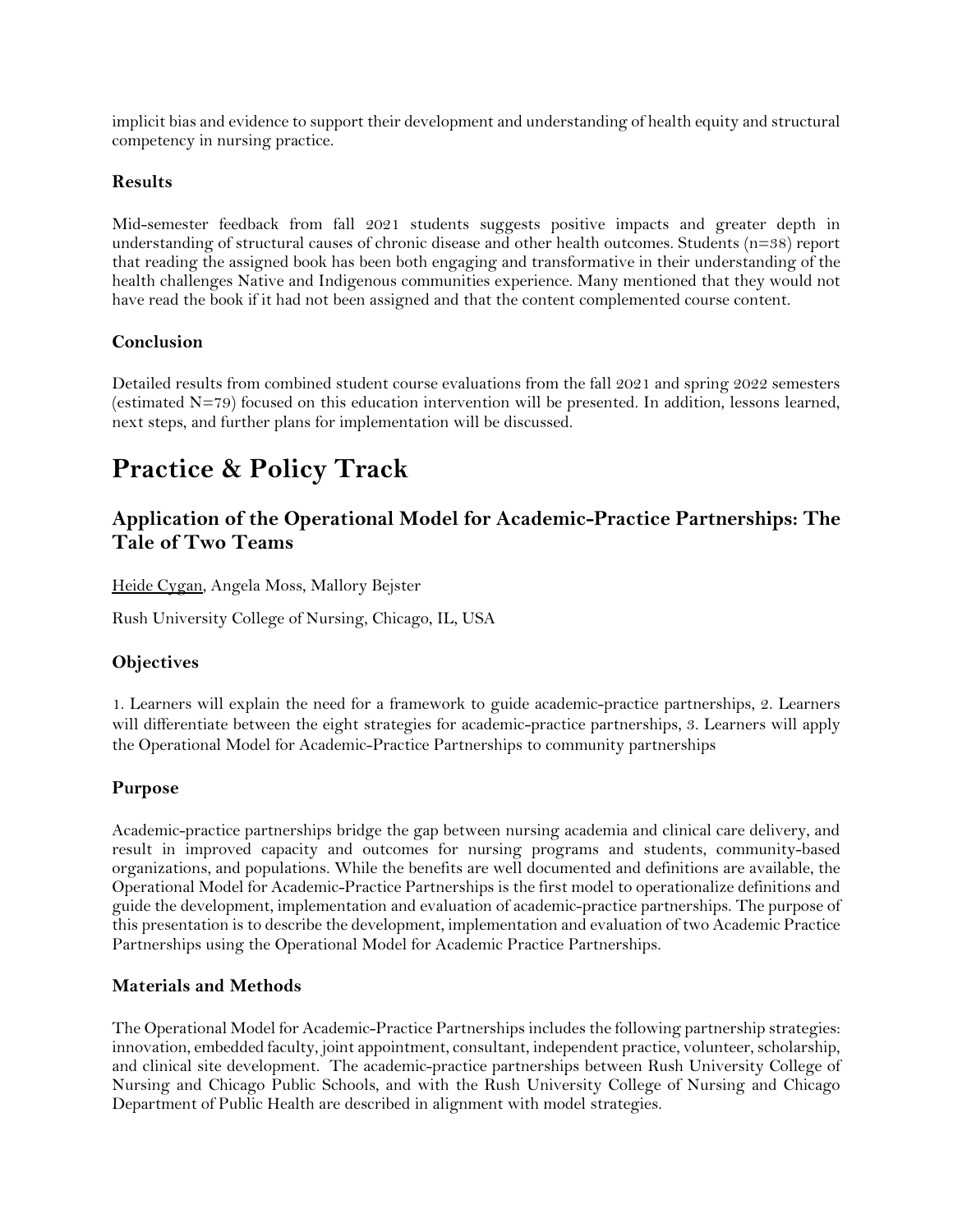#### **Results**

The partnership with Chicago Public Schools began as clinical site development and has since evolved to include scholarship and consultant strategies. Outcomes include consistent clinical placement for pre- and post-licensure students, faculty scholarship opportunities, increased organizational capacity for health promotion and disease prevention, and improved knowledge for the population. The partnership with Chicago Department of Public Health began as an innovation and embedded faculty strategy, and quickly evolved to include volunteer, scholarship and clinical site development strategies. Outcomes include direct primary and specialty care delivery to over 1000 individuals experiencing homelessness and COVID-19 infection, over 20 student and volunteer opportunities, and faculty scholarship.

#### **Conclusion**

The Operational Model for Academic-Practice Partnerships may be used by colleges of nursing across the country to realize the potential of partnerships to improve outcomes for students, faculty, organizations and populations.

## <span id="page-33-0"></span>**Co-Creating Strategies for Equitable Access to Nature and Green Space**

Dr. Gina Alexander PhD, MPH, MSN, RN [ORCID iD,](https://orcid.org/0000-0002-4036-8198) Dr. Vicki Brooks DNP, MSN, APRN, FNP-BC, Dr. Tammie Williams DNP, MSN, APRN, FNP-BC, CNE

Texas Christian University, Fort Worth, TX, USA

#### **Objectives**

(1) Discuss historic patterns and root causes of recreational park inequity in low-income neighborhoods within a southern urban metroplex in the United States., (2) Describe the process of coalition building for an equitable evaluation of these local recreational parks., (3) Outline a policy advocacy agenda for park master planning efforts and increased park funding.

#### **Purpose**

Background: People-power dynamics in a large urban metroplex in the South have led to persistent inequity in green space, fueled by residential segregation, lack of funding for parks in low-income neighborhoods, and institutional racism. Recently, teams of baccalaureate nursing students completed a park auditing process to explore the quality of the parks within the attendance zone of a low-income, racially diverse neighborhood school. In addition, the students and supervising faculty mobilized partners in the school community, in a community-based nonprofit organization, and in the local park and recreation department.

Purpose: The primary aim of this initiative is to co-create a policy advocacy agenda to increase access to high-quality recreational parks and green space among low-income, racially diverse neighborhoods in an urban metroplex of the southern United States.

#### **Materials and Methods**

Baccalaureate nursing students working in teams completed a population-focused public health nursing (PHN) practicum with emphasis on access to green space, parks, and nature. Using a social justice lens, the students and supervising faculty collaborated with local residents, the local school community, a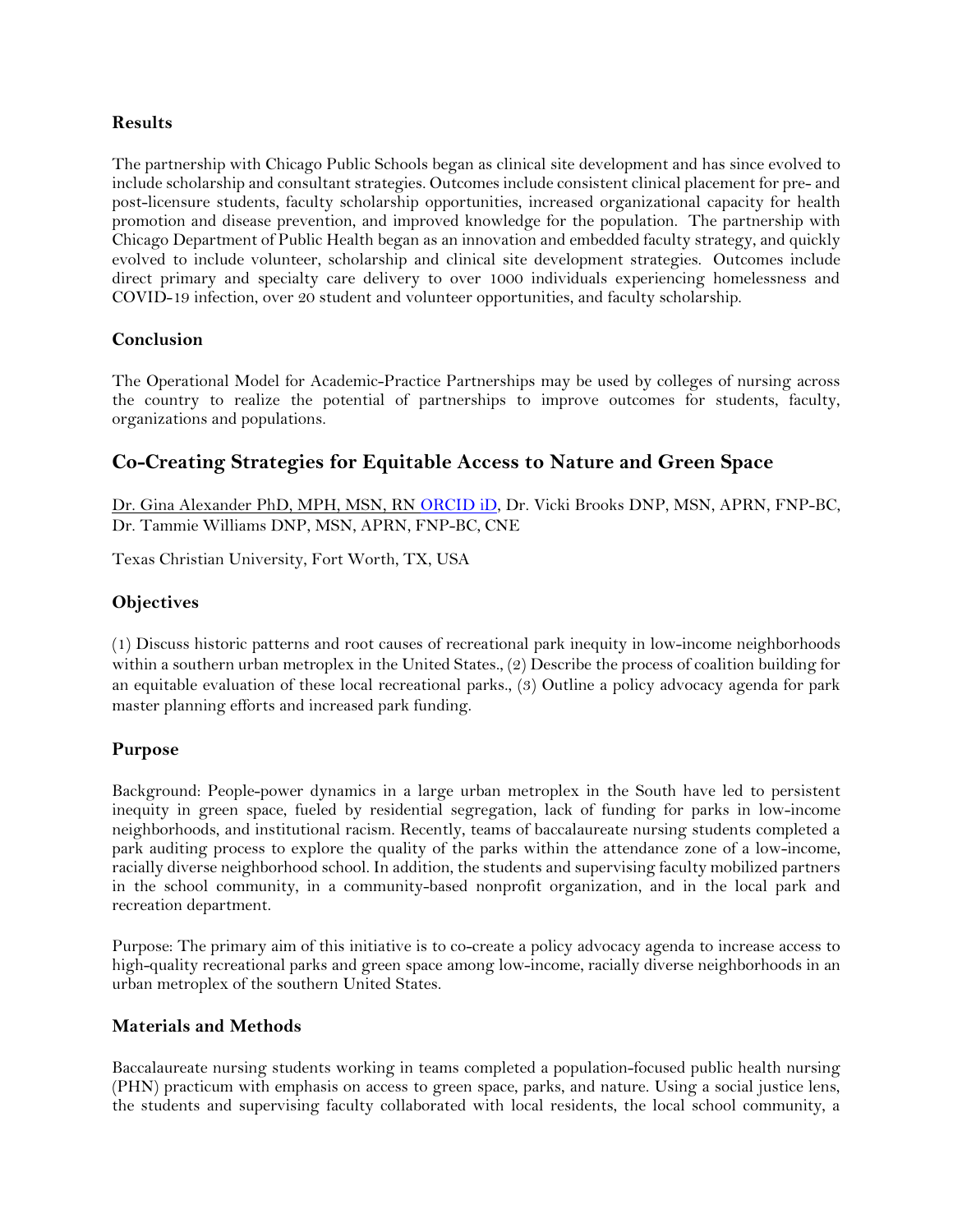community-based nonprofit organization, and the local park and recreation department to research historic patterns and root causes of recreational park inequity. All stakeholders adopted a framework for equitable evaluation to gather community member input and recommendations for policy and systems change.

#### **Results**

The research and equitable evaluation process is ongoing, but key leverage points for increasing park equity and access to green space are evident through preliminary analysis of findings. One lever is strategic tree planting to enhance canopy coverage, which is only 6% in some neighborhoods, relative to other areas of the city less than 5 miles away with much higher tree canopy coverage approaching 42%. Other levers include the establishment of safe, secure, accessible nature trails to connect neighborhood parks and the creation of a vegetative habitat buffer in strategic locations to mitigate water contamination and improve water quality. Coalition partners are co-creating a policy advocacy agenda for park master planning efforts and increased park funding.

#### **Conclusion**

Preliminary findings of research and equitable evaluation have clear implications for public health nursing practice regarding nature-based health promotion at multiple levels of practice. Nursing students and faculty collaborated with coalition partners to identify priority leverage points for policy advocacy to promote park equity. Advancing this policy advocacy agenda will build community capacity for sustained access to nature and green space for all community members.

## <span id="page-34-0"></span>**Policy and Advocacy through Children's Literature**

#### Owner Ashley Wynn-Grimes master's degree

Cannabis Nursing Solutions, Owings Mills, Md, USA

#### **Objectives**

participants will have Increased awareness of the implications related to medical cannabis specific to minors, Participants will be able to describe the importance of educating public health advocates on cannabis medicine, Participants will be able to compare and contrast recreational and medical cannabis programs.

#### **Purpose**

This presentation will describe how a nurse and advocate found a creative way to increase the awareness of cannabis as a medicine and the polices that support it. A book "Asa's Medicine" was created to raise the awareness of medical cannabis use in a child and the how advocacy can influence policy change.

#### **Materials and Methods**

This presentation will describe how a nurse and advocate found a creative way to increase the awareness of cannabis as a medicine and the polices that support it. A book "Asa's Medicine" was created to raise the awareness of medical cannabis use in a child and the how advocacy can influence policy change.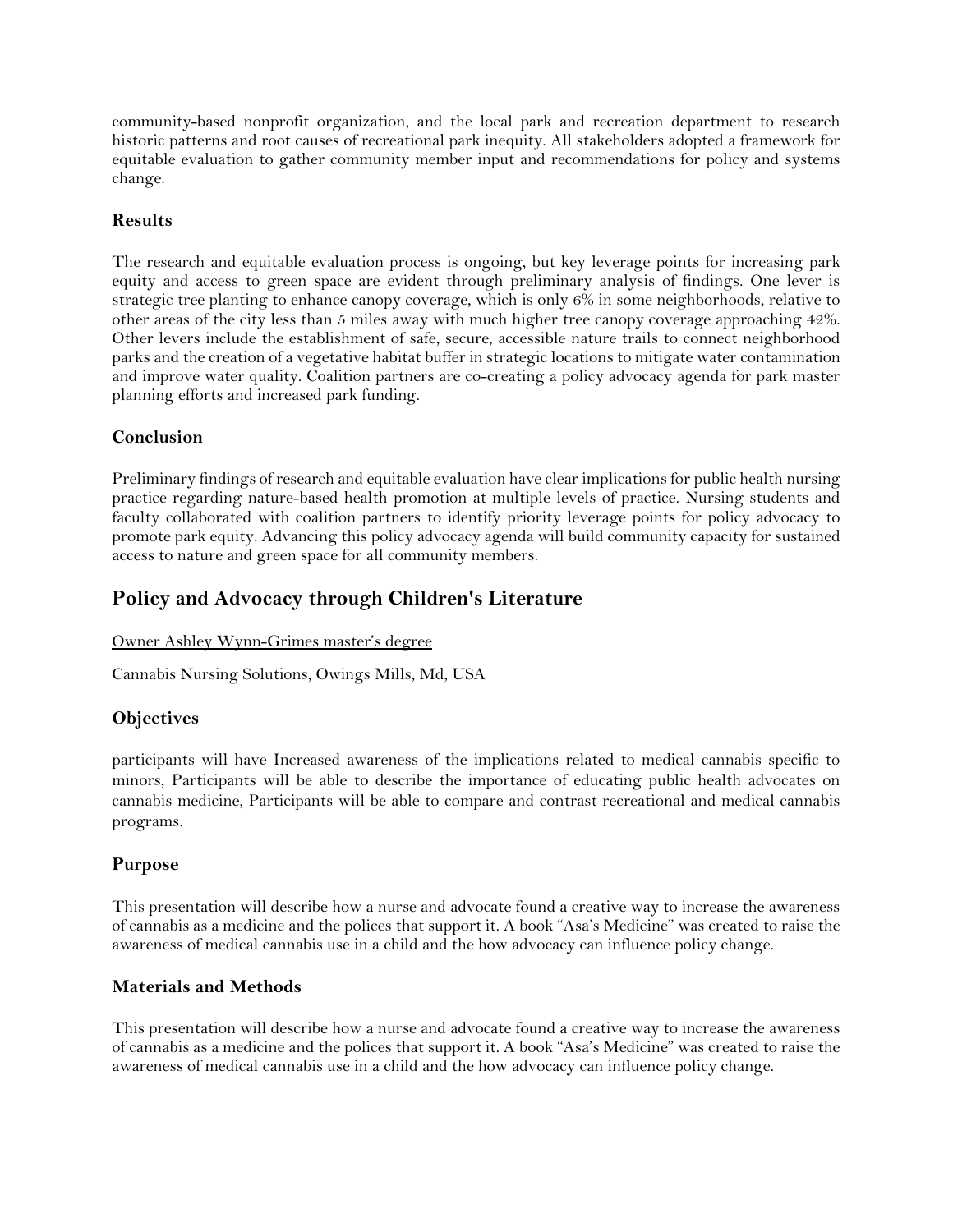#### **Results**

In, 2020, the Maryland General Assembly passed H.B. 617, which allows the use medical cannabis administration on school property. With the passing of this bill into law, school nurses need to acquire state-specific knowledge of the laws and regulations about the use of medical cannabis. Additionally, the nurse will facilitate the development of policies and protocols for administering the medication.

#### **Conclusion**

As a trusted health care experts and educators, school nurses are in a unique position to inform the community, parents, teachers, and other students the differences between recreational cannabis use and medical cannabis. As the use of the medicinal cannabis grows, so will the need for nurses with advanced education in this specialized area.

### <span id="page-35-0"></span>**School-based Blood Lead Surveillance: A Missed Opportunity in Schools**

Dr. Kimberly Stanislo DNP

Ashland University, Mansfield, Ohio, USA

#### **Objectives**

Describe the impact of childhood lead exposure in school-age children, identify barriers to childhood blood lead screening, identify how school nurses can provide a critical link between public health and schools

#### **Purpose**

Childhood lead exposure remains a public health crisis, despite decades of intervention. Current methods of blood lead surveillance do not effectively identify, screen, and refer children in the school setting for lead exposure. Children with early childhood lead exposure, even those who have lead levels as low as 1  $\mu$ g/dL, are suffering health and academic adverse outcomes. There are no communication systems in place for healthcare providers or health departments to communicate with school districts regarding children identified with childhood lead exposure. The purpose of this project is to 1) Improve the identification and management of children exposed to lead through the implementation of school-based blood lead surveillance and 2) Improve health and educational outcomes of children at-risk for elevated blood lead levels by implementing the use of an evidence-based public health surveillance tool in the school-based setting. School nurses are an essential members of both the healthcare and educational interprofessional teams. They represent a unique collaborator between primary healthcare, public health, families, and schools. Implementation of school-based BLL surveillance for blood lead screening results, utilizing the state immunization database, allows school nurses to identify at-risk children with childhood lead exposure, refer for health and educational assessments, and promote screening for children with no record of previous screening. School-based blood lead surveillance can improve child health outcomes, educational outcomes, and promote the overall health of communities by addressing the social determinants of health.

#### **Materials and Methods**

Implementation of the CDC Decision Chart for Children Affected by Lead (2015), modified to include blood lead level surveillance (BLL) by school nurses in Ohio schools utilizing ImpactSIIS, the Ohio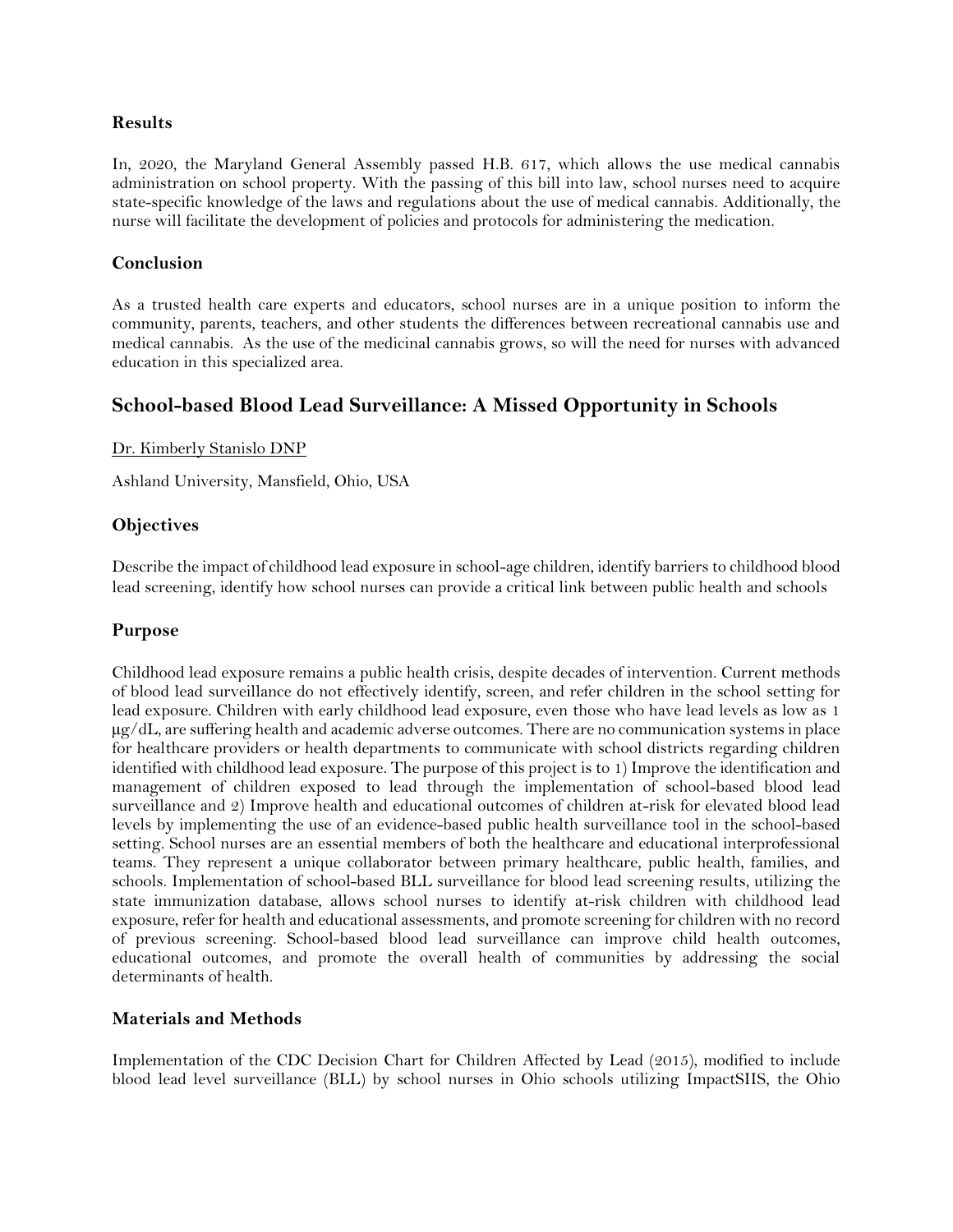immunization registry. A pre- & post- retrospective records review was conducted in two high-risk areas for student in grades K-3.

A post-intervention survey was completed by the participating school nurses in relation to their knowledge of BLL impacts, community resources, and use of the Modified Decision Chart.

#### **Results**

BLL surveillance utilizing ImpactSIIS identified approximately 60% of student BLL as compared to 0- 2.4% identified in student health records.

41% of students did not have a retrievable BLL result. These students were referred for BLL screening. These students met the requirements for mandatory screening by the CDC and state guidelines.

54-89% of students, between the two schools, had a BLL of 1-4.9µg/dL, too low for referral and services by state and county health departments.

8% of students had BLL greater than 5-9.9µg/dL. These students should be identified by local health department, but do not qualify for monitoring or intervention services.

2% of students had BLL between 10-14.9µg/dL and 15-24.9µg/dL. 2% of students had BLL between 15-  $24.9\mu$ g/dL. 0.5% of students had BLL greater than  $25\mu$ g/dL. These students should be known by and have a history of intervention through the local health department.

None of these students had BLL shared with the school for purpose of academic monitoring as a result of lead exposure. Through the use of the Modified CDC Decision Chart for Children Affected by Lead, School A referred 58% of students for academic monitoring and 2% were referred to the health department and Child Find processes. School B referred 53% of students for monitoring and 3% were referred to the health department and Child Find processes.

The post-intervention survey indicated the school nurses valued the impact of BLL results, increased their knowledge of community resources, rated the Modified Decision Chart as efficient and manageable in regards to time and complexity.

#### **Conclusion**

Prevention of childhood lead exposure is key, but it is also critical to identify children already exposed to lead to ensure they receive the appropriate academic, behavioral, and health interventions and services. ImpactSIIS is an effective method for school nurses to conduct BLL surveillance. The Modified Decision Chart was effective in providing schools with the ability to increase the identification, screening, and referral of children at high risk for lead exposure. Schools already have interprofessional teams charged with monitoring student outcomes. Including students with a history of lead exposure into this monitoring process increases the likelihood they will be identified, evaluated, and receive intervention services to support academic achievement.

School-based BLL surveillance by school nurses provides an ideal collaboration between access to the patient population, healthcare follow-up, and public health intervention in at-risk communities. Nationally, only 60% of children are screened for lead exposure per guidelines. School nurses have expertise in surveillance of health conditions and screening results and have access to the patient population on a daily basis. This creates an opportunity to overcome some of the barriers to BLL screening, such as access and mobility rates. Providing schools with an evidence-based practice to better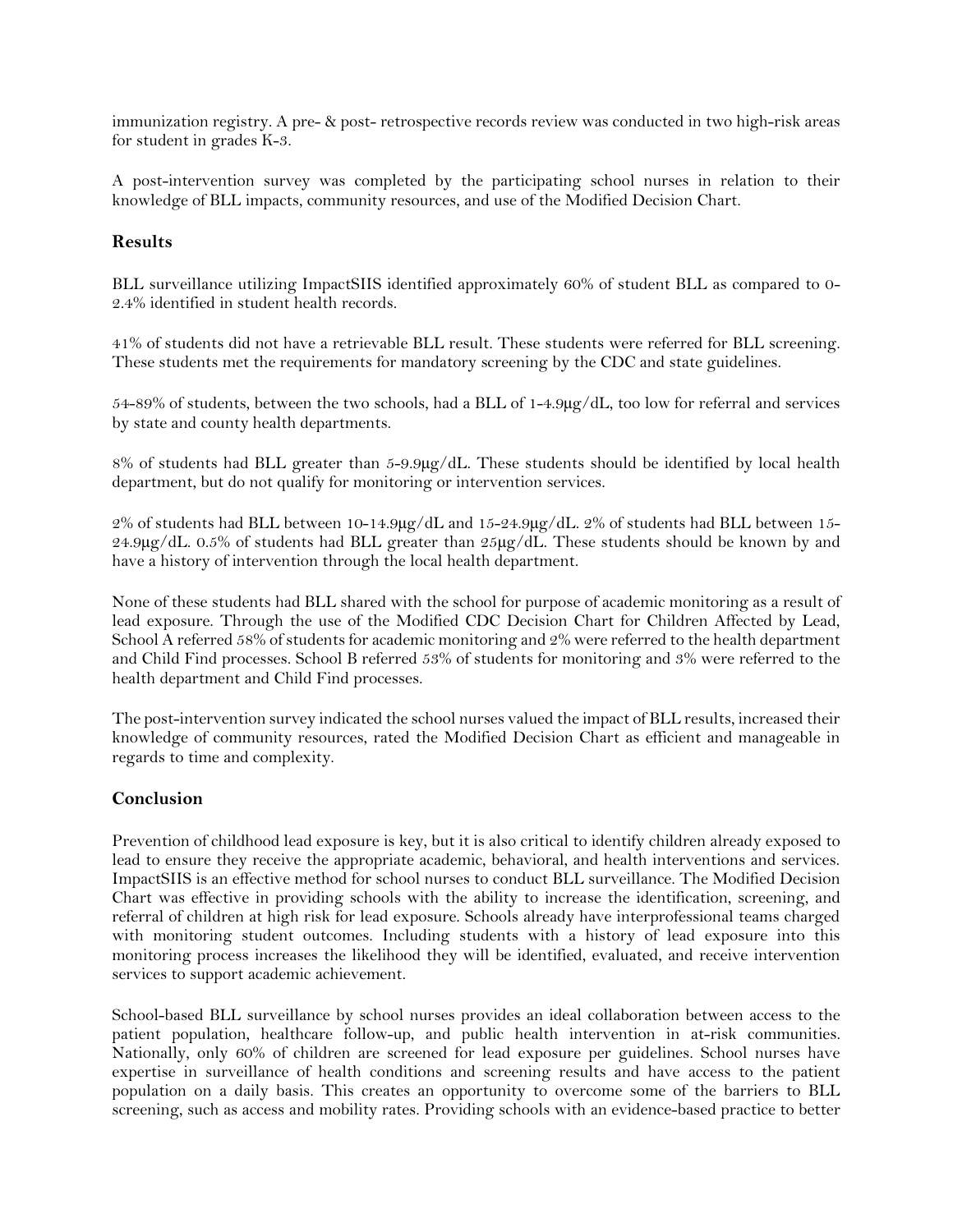identify and manage students at risk for adverse health and academic outcomes is essential in addressing the needs of the whole child. The identification of schools as communities and school nurses as experts in public health are essential to improving the health and academic outcomes of millions of children.

### <span id="page-37-0"></span>**Vaccine Hesitancy: Then and Now**

Bridgette Pullis PhD, RN, CHPN, Barbara Hekel PhD, MPH, RN

UT Health Cizic School of Nursing, Houston, TX, USA

#### **Objectives**

Participants will be able to discuss the history of vaccine hesitancy. Participants will be able to discuss the vaccine hesitancy continuum. Participants will be able state an intervention for each of the levels of vaccine hesitancy.

#### **Purpose**

The desired outcomes of this project are to (1) Increase knowledge of COVID-19 vaccine hesitancy among nursing students; (2) Increase nursing students' ability to confidently deliver information to individuals and communities to address current and future public health threats; (3) Increase opportunities for conversations about vaccine hesitancy regarding COVID-19 vaccinations among student nurses and the vulnerable populations served in the community health clinical setting.

#### **Materials and Methods**

This is a mixed model longitudinal study.

Development of communication skills will be emphasized as students practice presenting a convincing argument regarding health issues (debate), motivational interviewing, and employing communication modalities such as social media and Public Service Announcements (PSAs). Key learning opportunities will foster students' confidence and effectiveness in addressing vaccine hesitancy including:

(1) A didactic module focused on communicable disease and vaccine hesitancy concepts;

(2) Student learning will be evaluated through quizzes over vaccine hesitancy and communicable disease concepts;

(3) Student participation in a reflection exercise based on a case study regarding vaccine hesitancy will illustrate real-world consequences of personal health decisions;

(4) A Texas Health Steps motivational interviewing module to assist students to use motivational interviewing techniques as part of routine clinical practice to support children, adolescents and families in making positive health changes;

(5) Students will develop a PSA to address vaccine hesitancy in the vulnerable population of focus in their community clinical;

(6) Students will participate in a debate regarding current health issues and vaccine hesitancy;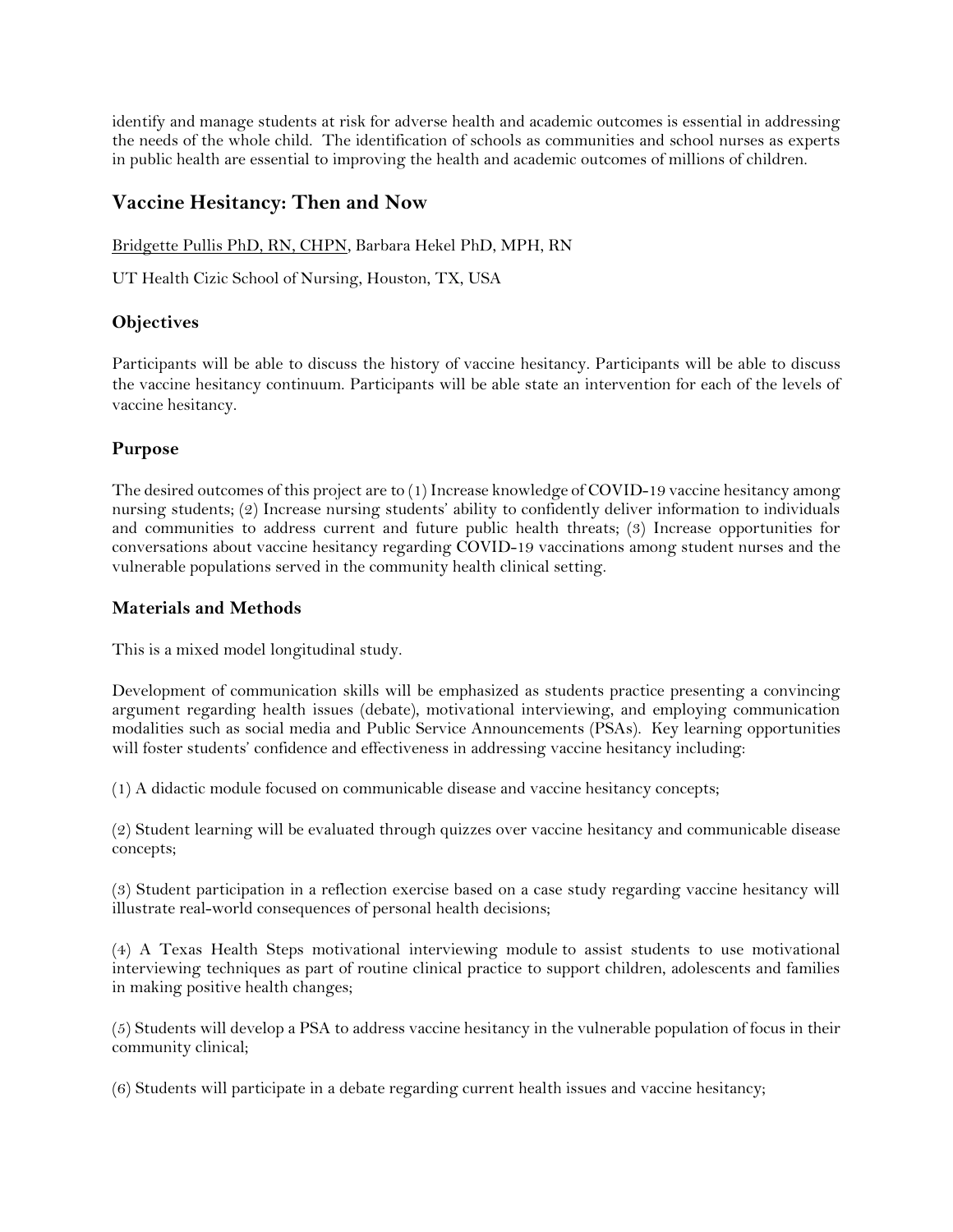(7) Students will participate in a simulation focused on risk communication;

(8) Students will use effective communication skills in clinical to teach individuals and groups about vaccines and communicable disease risk.

Data sources to measure key outcomes will include: (1) Quiz results, (2) Completion of reflection exercise, (3) Completion of Motivational Interviewing Texas Health Steps Module, (4) Completion of a PSA assignment, (5) Performance in a debate, (6) Number of students completing the simulation (quiz or debriefing will be developed with the simulation), (7) Number of community sites where the PSA or other risk communication modality was employed to address vaccine hesitancy,

#### **Results**

A statistician has been consulted and will run all statistical analysis. Independent T test will be employed.

## <span id="page-38-0"></span>**Research Track**

## <span id="page-38-1"></span>**Adapting and testing the Self-Efficacy in Environmental Risk Reduction instrument among Spanish-speaking populations**

Dr. Julie Postma PhD [ORCID iD](https://orcid.org/0000-0001-9743-5526)<sup>1</sup>, Dr. Gail Oneal PhD<sup>1</sup>, Dr. Tamara Odom-Maryon PhD<sup>1</sup>, Dr. Celestina Barbosa-Leiker PhD1, Dr. Patricia Butterfield PhD<sup>2</sup>

<sup>1</sup>Washington State University College of Nursing, Spokane, WA, USA. 2Washington State University Elson S. Floyd College of Medicine, Spokane, WA, USA

#### **Objectives**

1. Define self-efficacy in the context of maintaining a healthy home., 2. Describe Harkness' five step model of cross-cultural survey design., 3. Identify nontraditional agencies with which to partner on environmental health promotion efforts.

#### **Purpose**

The purpose of this study was to adapt the Self-Efficacy in Environmental Risk Reduction 2.0 (SEERR) instrument to Spanish-speaking populations. The aim was to explore the latent constructs in the SEERR 2.0 instrument, identify the relationships between the items and the factors, and identify the overall dimensions of the factor structure.

#### **Materials and Methods**

**Design**: This study was guided by Harkness' five step model of cross-cultural survey design which was used to adapt SEERR 2.0 to Spanish (SEERR 2.0 Sp). These steps included: 1) Parallel Translation; 2) Review; 3) Adjudication; 4a) Pre-test (qualitative); 4b) Pre-test (quantitative); and 5) Documentation. The factor structure was analyzed using exploratory factor analysis (EFA) with maximum likelihood estimation, thus allowing us to move toward factor structure confirmation, and compare results with previous findings. This study received a certificate of exemption from the university's institutional review board.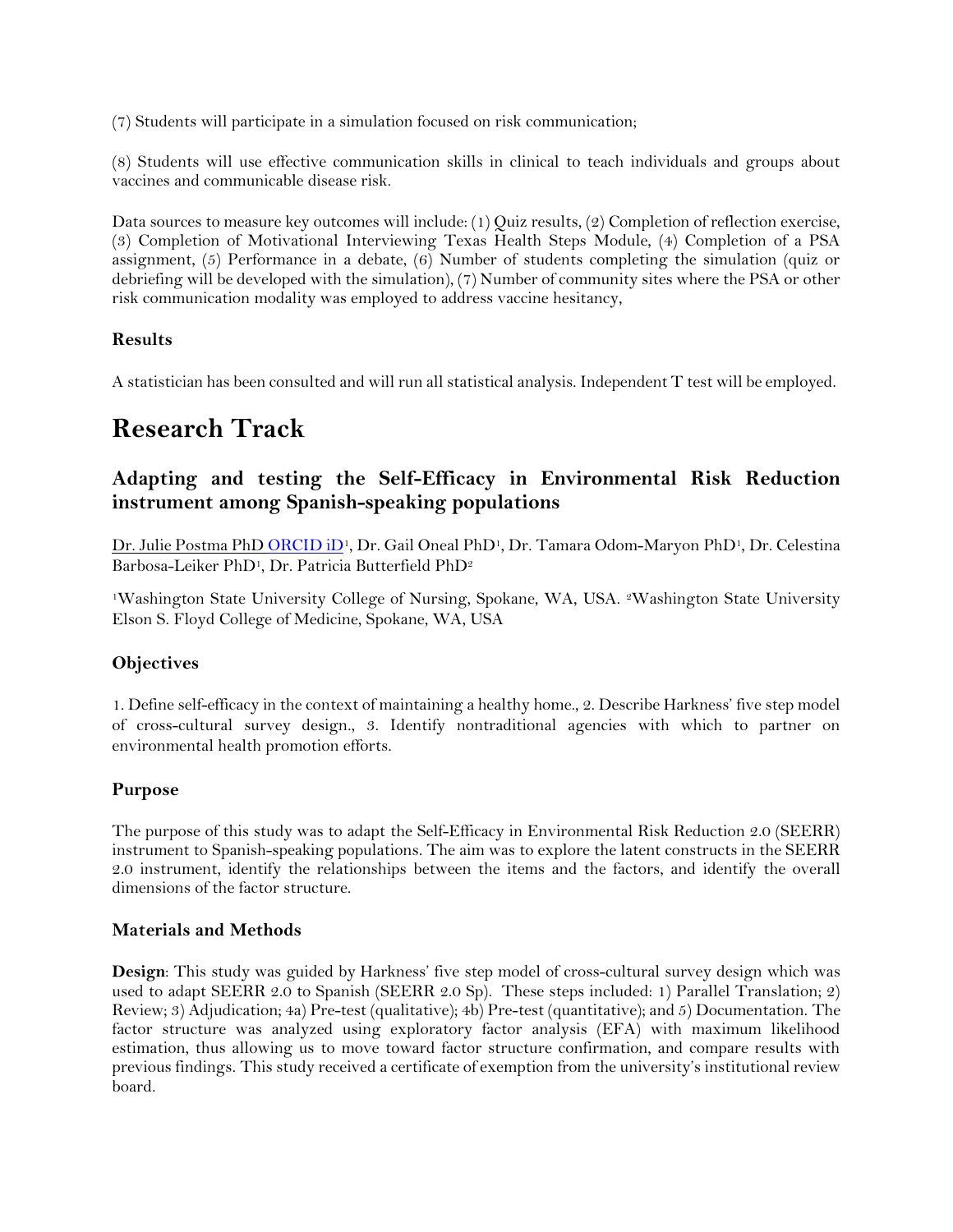**Sample**: We sampled 95 adult, Spanish speakers from a federally qualified health clinic in a rural, agricultural community that serves farm workers, the un- and under-insured. Inclusion criteria consisted of being: 1) aged 18 or over, 2) Spanish-speaking, and 3) a recipient of clinic services.

**Measures**: SEERR 2.0 is 11 items organized around actions and behaviors taken in response to general household environmental health risks. Results from pre-testing motivated a revision of the response scale from 0-100 to a 5-response option Likert scale and a simplified translation.

**Procedures**: The SEERR 2.0 Sp was administered by clinic personnel using pen and paper. Data was collected anonymously, April-June, 2019. Consent was verbal and implied upon filling out the survey. Data was entered in Excel. Analyses were conducted in IBM SPSS Version 26.

#### **Results**

Results from the EFA indicated that a 1-factor model provided the best fit to the data. The latent construct of the SEERR 2.0 Sp is household environmental health self-efficacy. All items load higher than .610, indicating each item explains at least 36% variance in the latent construct. Cronbach's alpha indicates the scale has high internal consistency ( $\alpha = .92$ ).

#### **Conclusion**

Long-standing university-community partnerships were instrumental to adapting the instrument, recruiting participants and collecting the data. Working with Latina women from a community coalition and a community health worker program serving the target population was critical. This study provides additional evidence that parents and caregivers do not conceptualize environmental health as agentspecific. Rather, like the conceptual models that informed the original instrument, participants conceptualized environmental health from a household perspective that includes an action-oriented focus on multiple exposures and effects. An emerging 'environmental health literacy' conceptual framework extends SEERR by situating it on a continuum from individual awareness and knowledge to collective action to protect health. Given the findings from the pre-testing completed in this study and the revisions made in response, environmental health literacy is a useful frame for future work. Next steps will include collecting data from English  $(n=110)$  and Spanish  $(n=110)$  speakers and analyzing that data using Confirmatory Factor Analysis.

<span id="page-39-0"></span>Funding acknowledgement: This work was supported by the Association of Community Health Nurse Educators, \$2500, 2018.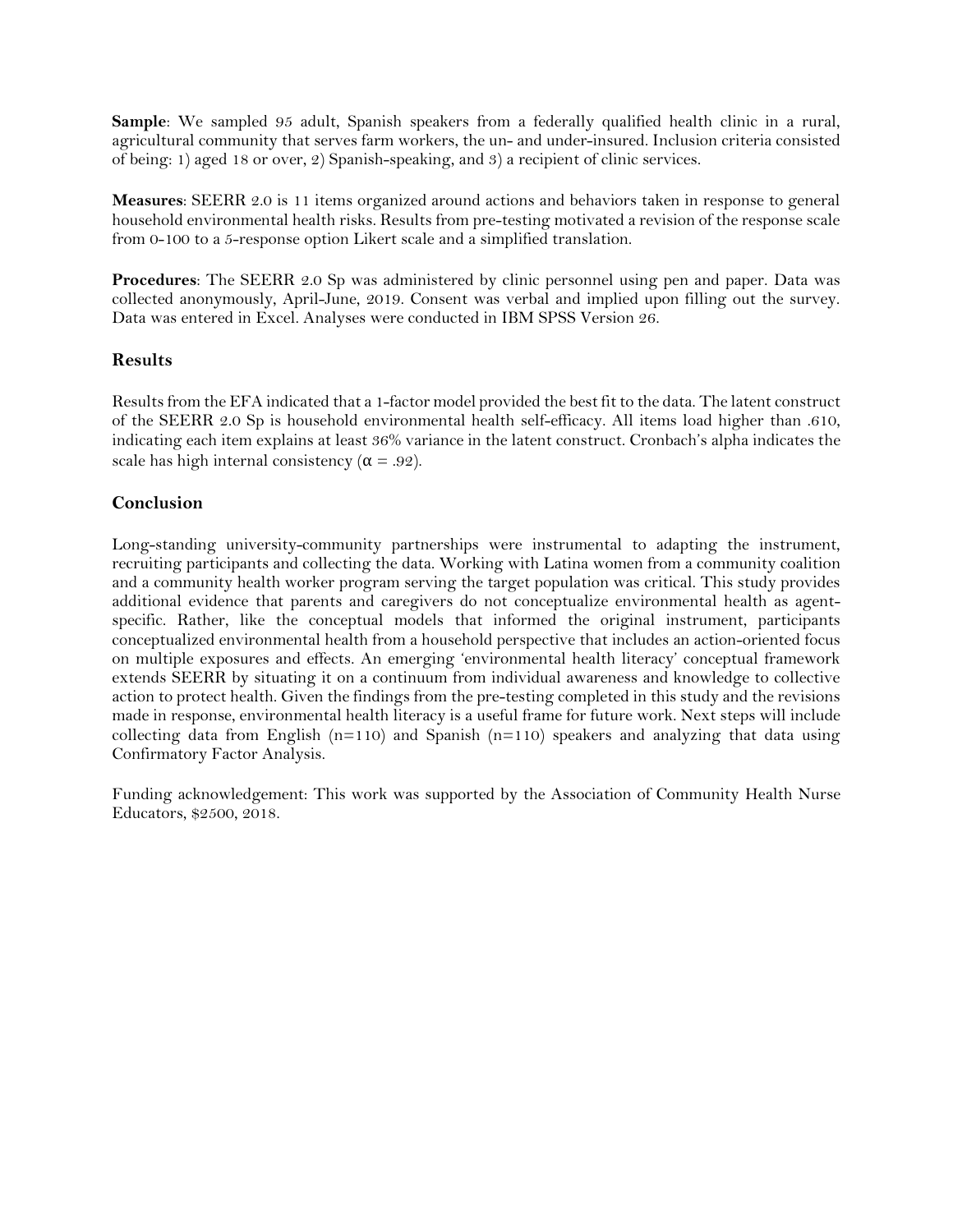## **Clinical Debriefing use in Community, Population, and Public Health Nursing Education: A Descriptive Statistical Analysis Approach**

Dr Megan Gross PhD, MPH, RN<sup>1</sup>, Dr Teri Beth Darnall DM, MSN, RN, CNE<sup>2</sup>, Dr Christina Hernández PhD, RN<sup>3</sup>, Priscella Correa PhD, MSN, RN<sup>4</sup>

<sup>1</sup>Messiah University, Mechanicsburg, PA, USA. 2West Virginia Junior College Morgantown, Morgantown, West Virginia, USA. 3University of Incarnate Word, San Antonio, Texas, USA. 4West Texas A & M, Canyon, Texas, USA

#### **Objectives**

• Describe 2-3 findings on community health nursing clinical experiences and clinical debriefing from a national survey of baccalaureate nurse educators. , • Describe 1-2 ways that current baccalaureate nurse educators have received training on debriefing for their community health nursing clinical., • Identify 2- 3 ways that baccalaureate nurse educators can use clinical debriefing in a community health nursing course.

#### **Purpose**

The purpose of this study will be to understand how baccalaureate nurse educators view the role and purpose of clinical debriefing, whether they use clinical debriefing in their current teaching practices, and how they would use debriefing to help nursing students to translate theory into clinical judgment.

#### **Materials and Methods**

There are two components of this study. The first component is an online descriptive survey. Using a multitude of question-types, the survey aimed to understand the types of Community/Population/Public Health (CPPH) rotations, whether nurse educators utilized clinical debriefing to help students reflect on their clinical learning, and what programs used for clinical rotations in this course work. This 12-question descriptive survey will be distributed during the Fall 2021 academic semester to members of an international nursing organization's listserv. This survey will provide insight into topics that have not previously been collected or analyzed. After completion of the survey distribution, researchers will embark on the second phase.

A descriptive phenomenological method will be implemented with four focus groups of nurse educators to explore the lived experiences of facilitating student learning through clinical debriefing to open the discussion while giving control to the participants to respond and direct the conversation (Morse & Field, 1995). The purpose of this phenomenological study is to understand how CPPH nurse educators use the debriefing process to drive clinical judgment for nursing students. Limited literature is published on debriefing in the acute clinical setting with no literature specific for the Community/Public Health baccalaureate nursing (BSN) courses. The semi-structured questions will be reviewed by content nurse experts prior to starting the second phase of this study. The focus groups will answer the following questions (1) How do baccalaureate nurse educators view the role and purpose of clinical debriefing?; (2) How would baccalaureate nurse educators wish to be trained on using debriefing for clinical rotations?; (3) How would baccalaureate nurse educators use clinical debriefing in their current teaching practices?; and (4) How would baccalaureate nurse educators use debriefing to help nursing students to translate theory into clinical judgment? Focus groups will be conducted at the beginning on the Spring 2022 academic semester.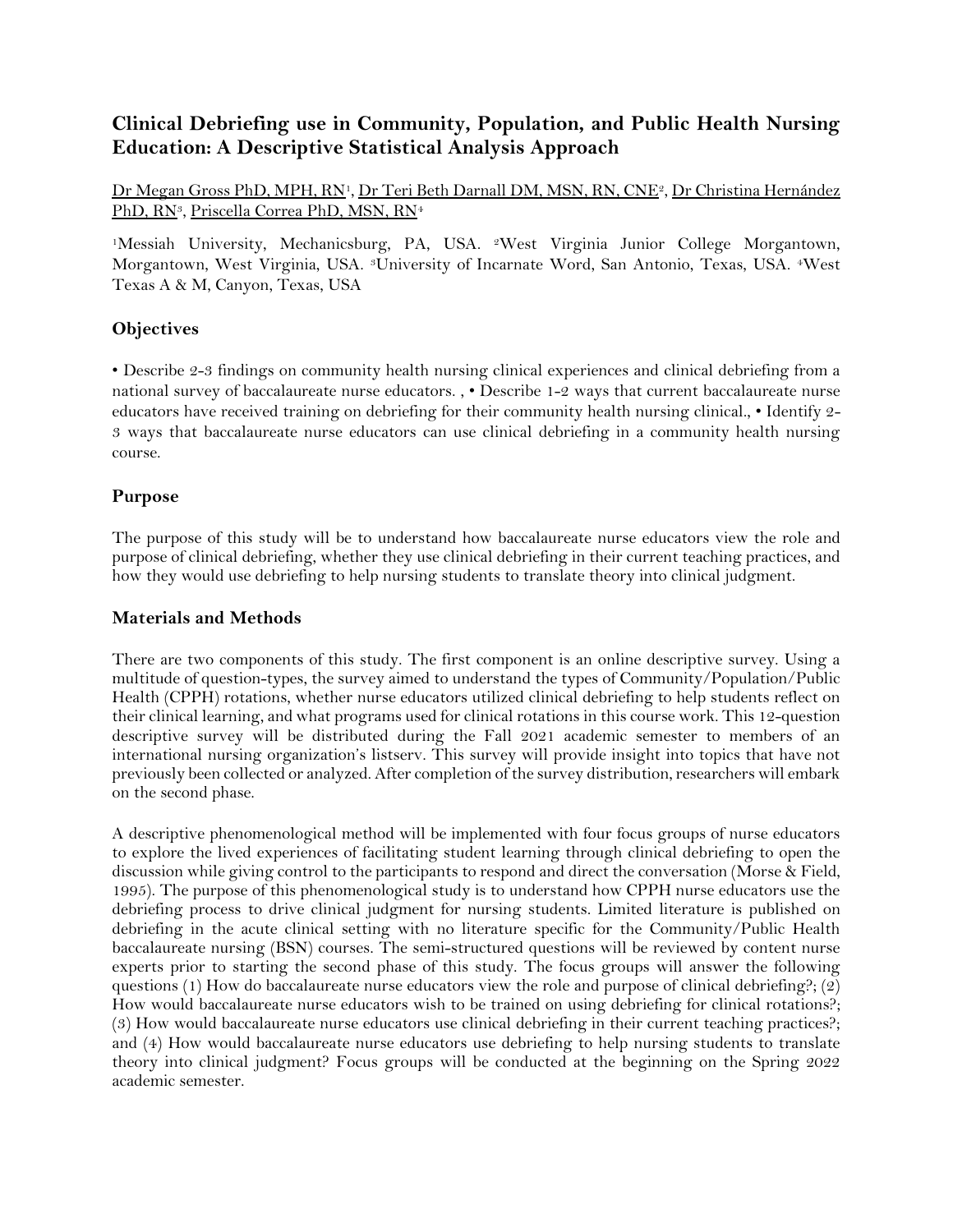#### **Results**

The descriptive survey will be conducted on an online platform and will be analyzed by the researchers. Data analysis of the 12 questions will be reported out by using descriptive statistics including means, standard deviations, percentages, and a range of scores. Content analysis of the focus groups will follow Colaizzi's Seven-Step method.

#### **Conclusion**

Results from this study will inform the professional nursing education community on the knowledge and/or practice gaps of CPPH nurse educators on best practices to translate theory into practice and develop clinical judgment. In addition, findings from the survey and focus groups will lay the foundation for a future study on the implementation of a structured clinical debriefing in CPPH BSN courses. This will help to fill the gaps and offer an opportunity to optimize student learning and clinical judgment as baccalaureate nursing students prepare for professional nursing practice.

## <span id="page-41-0"></span>**Healthcare Workers' Health Beliefs Regarding Personal Protective Equipment: A Mixed Methods Study**

Dr Kathleen Morales PhD, RN, CNE1, Dr Sandra Monk PhD, RN<sup>2</sup>

<sup>1</sup>University of West Georgia, Carrollton, Ga, USA. 2Berry College, Mount Berry, GA, USA

#### **Objectives**

Describe healthcare workers' health beliefs regarding PPE as measured by the Health Beliefs Related to PPE Tool., describe the healthcare workers' calculated risk of infection during the COVID-19 pandemic as measured by the Risk for COVID-19 Infection Tool., Describe the relationship between the healthcare workers' calculated risk of infection and their self-reported perceived susceptibility of infection during the COVID-19 pandemic.

#### **Purpose**

The purpose of the quantitative component of this mixed methods study was to explore and identify healthcare workers' health beliefs regarding PPE and their calculated risk for infection during the COVID-19 pandemic.

#### **Materials and Methods**

Demographic and environmental questions were developed by the primary researcher after a review of the literature.

Healthcare workers' health beliefs were measured using the Health Beliefs Related to PPE During the COVID-19 Pandemic tool.

The healthcare workers' susceptibility to COVID-19 was measured using a tool developed by the primary researcher, the Risk for COVID-19 Infection tool. Items for this instrument were developed from the literature.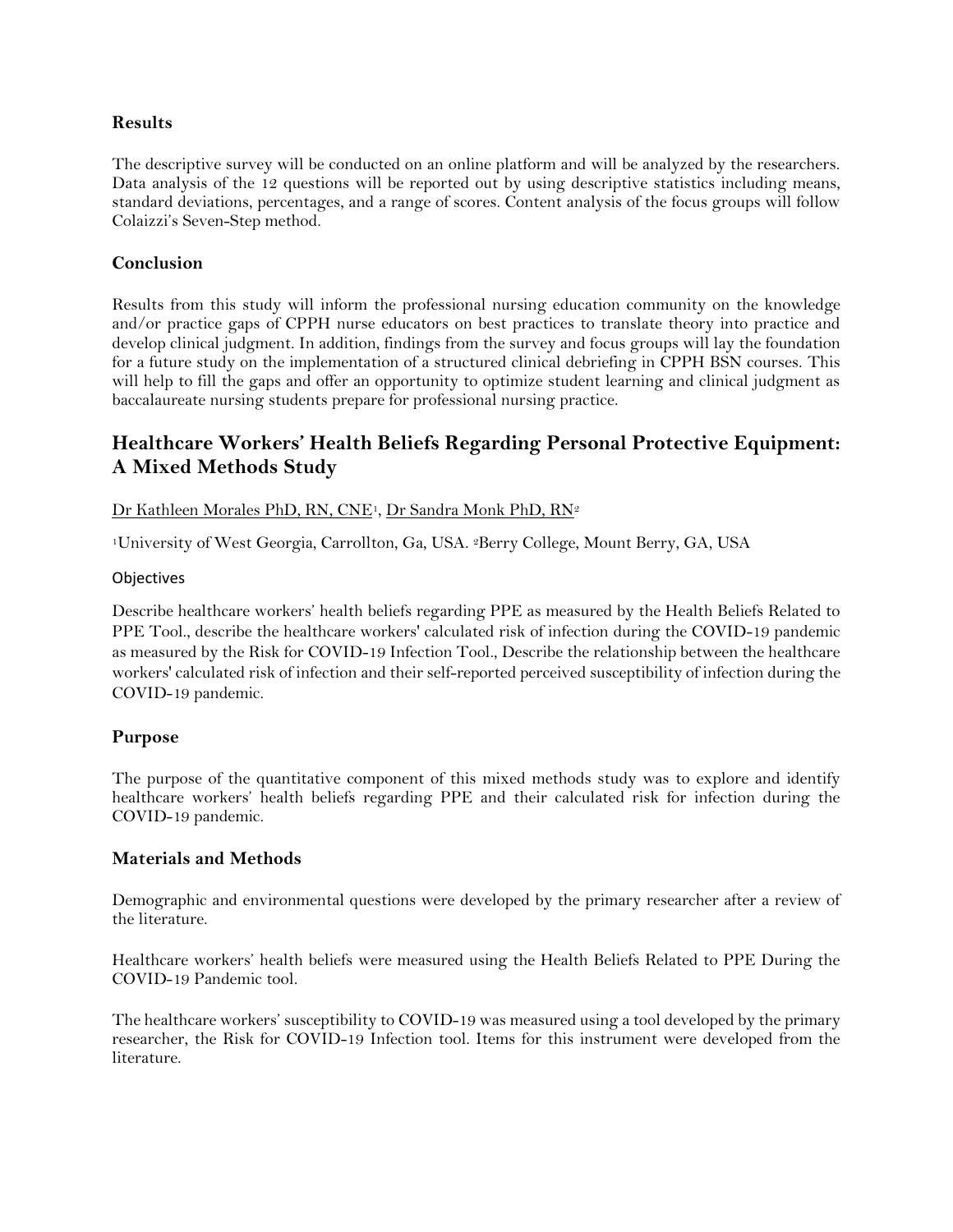A final dependent variable, susceptibility, was measured using healthcare workers' answer to one question on the PPE tool—"My health condition makes me more likely to get infected."

#### **Results**

RQ 1: What are the healthcare workers' health beliefs regarding personal protective equipment (PPE) during the COVID-19 pandemic as measured by Health Beliefs Related to PPE? The values obtained were subjected to a series of *t* tests or analysis of variance in the case of healthcare role. No significant differences in perceived beliefs were found among those who do and do not live alone, work in a union or nonunion setting, and work in a private or public or a for profit or not for profit setting.

RQ 2: What are the healthcare workers' calculated risks for COVID-19 infection as measured by the Risk for COVID-19 Infection Tool? Total scores on the Risk for COVID-19 Infection Tool were calculated. Descriptive statistics describe the healthcare workers' responses to each type of risk and the calculated risk for COVID-19 infection.

RQ 3: Is there a statistically significant difference in the relationship between healthcare workers' calculated risk for COVID-19 infection and their self-reported perceived susceptibility to infection between those who provide direct and those who provide indirect care? The correlations of the participants' calculated risk for COVID-19 infection and their perceived susceptibility to infection were compared for each type of care provider (direct and indirect). The obtained correlation values were compared by transforming the correlation coefficient (*r*) values into *z* scores. Correlation between risk for COVID-19 Infection and susceptibility to infection was significant for direct care providers ( $r = .34$ ,  $p <$ .01,  $n = 181$ ) and insignificant for those who provided indirect care ( $r = .20$ ,  $p = .18$ ,  $n = 48$ ). These positive correlations indicated as the perceived susceptibility score increased so did the calculated risk score (or vice-versa). A comparison of the correlations for the two groups of providers found they were not significantly different from each other ( $z = 0.91$ ,  $p = .36$ ).

RQ 4: Do selected demographic and environmental variables and their calculated risk for infection during the COVID-19 pandemic predict healthcare workers' health beliefs regarding PPE during the COVID-19 pandemic? A series of multiple regression analyses was conducted to examine what independent variables predicted the six subscales of the PPE tool. Demographic and environmental independent variables were their calculated risk score, whether the healthcare worker provided direct or indirect care, were vaccinated, had adequate PPE resources, lived alone, their healthcare role, and their gender and years of experience. Also included as independent variables were the settings in which they worked—unionized, profit status, and location (metro, rural, or suburban).

All multiple regression analyses showed significant equations, but the adjusted  $R2$  found was low in some analyses ( $\sim$  .25) and negligible in others ( $\sim$  .05). Common significant predictors across the scales included whether the participants were vaccinated, believed they had adequate PPE resources, and their perceived risk. Less common predictors were their gender, their healthcare role, whether they were a direct or indirect healthcare provider, or the setting in which the participants worked. The preliminary nature of the PPE instrument development process guided the qualitative component of the study.

#### **Conclusion**

The calculated scores on the risk tool correlated with the reported perceived susceptibility scores indicating as participants' risk rose, so did their perceived susceptibility. Participants' perception their institution had adequate PPE resources was a significant positive predictor of perceived workplace benefits, while in the same regression model, risk was a negative predictor.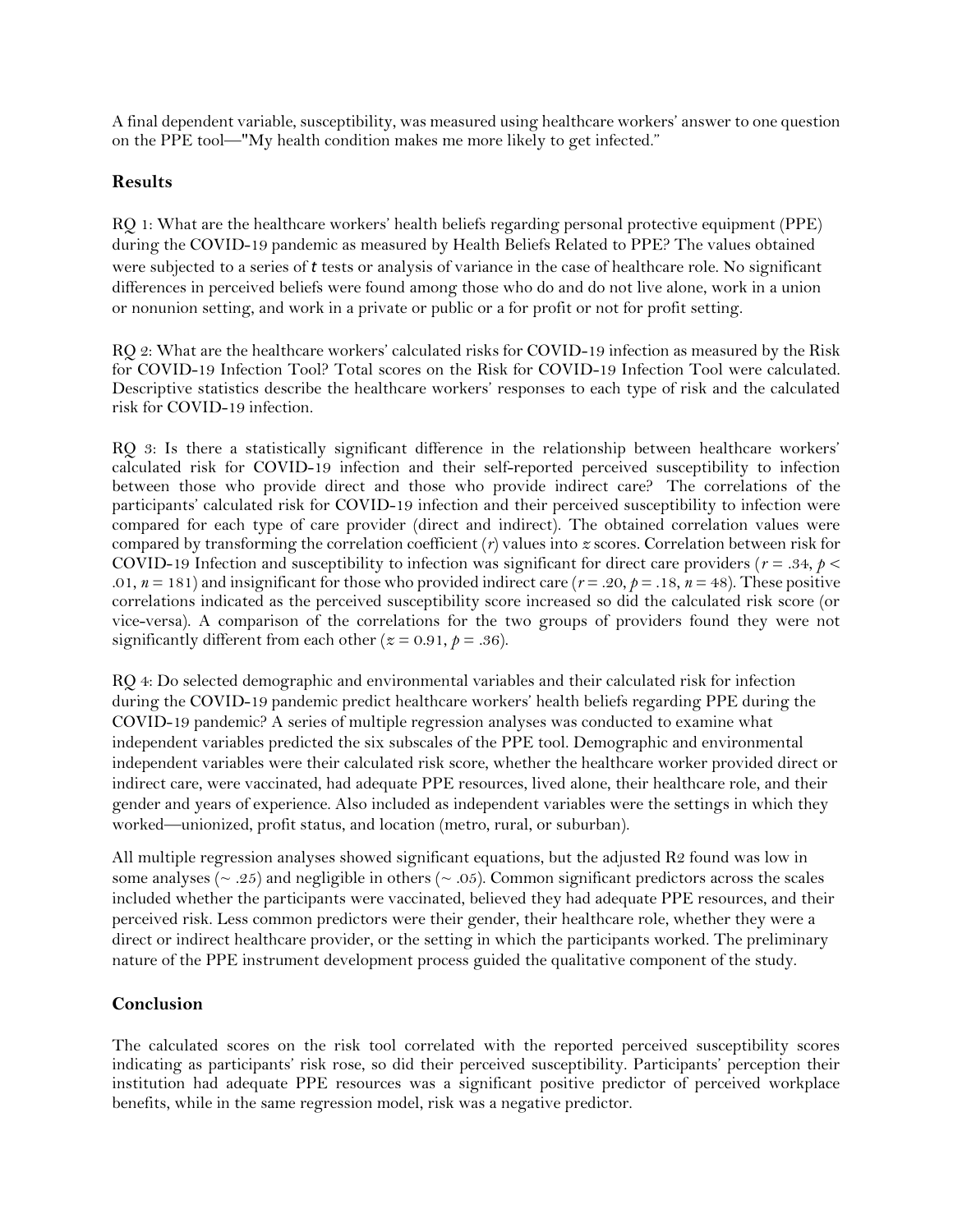Those participants who were vaccinated reported higher perceptions of seriousness, which may have motivated them to get vaccinated. Vaccination was positively associated with perceived benefits and having adequate resources. Those who were not vaccinated were more likely to report higher perceived barriers.

The highest mean scores were for the perceived benefits and perceived self-subscales. This confidence may also be reflected in the lower mean score for barriers. Being vaccinated was a positive predictor of perceptions of benefits and a negative predictor of perception of barriers.

Having adequate resources was a positive predictor of workplace benefits, cues to action, and self-efficacy.

Those who provided direct patient care such as nurses and EMS workers were more likely to report higher perceived barriers. White and female participants were more likely to report higher perceived barriers. A higher score on perceived barriers indicated participants were more likely to consider the use of PPE as a barrier to their work, which may reflect the homogenous sample.

Having adequate PPE resources was a positive predictor of self-efficacy, suggesting healthcare workers have confidence in their ability to successfully use PPE and need to be supported with adequate resources to adhere to the appropriate protocols.

### <span id="page-43-0"></span>**School Nurses and Asthma Care in the Southeastern United States**

Dr. Robin Dawson PhD, RN, CPNP-PC [ORCID iD](https://orcid.org/0000-0001-5764-3558)<sup>1</sup>, Mr. James Richardson BS<sup>2</sup>

<sup>1</sup>University of South Carolina College of Nursing, Columbia, SC, USA. 2Medical University of South Carolina, Charleston, SC, USA

#### **Objectives**

1) Understand the current state of asthma-related school nursing in the southeastern US, 2) Identify school nursing barriers and challenges related to asthma care, 3) Identify school nurse leadership opportunities related to asthma care

#### **Purpose**

School nurses play an integral role in managing childhood asthma (Bergen, 2017, McCabe et al., 2019). This is especially relevant in rural and poor areas, which have fewer primary care providers/pulmonary specialists, more knowledge deficits, and increased transportation issues that impact care access (Estrada & Ownby, 2017). These challenges are directly related to asthma outcome disparities, including higher rates of severe asthma among African American/Black children and asthma-related hospitalization among Hispanic/Latino children. The American Lung Association (ALA) has charged school nurses with leading best practices in school-based asthma services, including identification/tracking of students with asthma, use of asthma action plans, and access to prescribed medications (ALA, 2021). The purpose of this study was to provide a comprehensive understanding of the current state of asthma-related school nursing in the southeastern US and discuss the role of school nursing in championing asthma care equity through leadership in practice and policy development (NASN, 2021).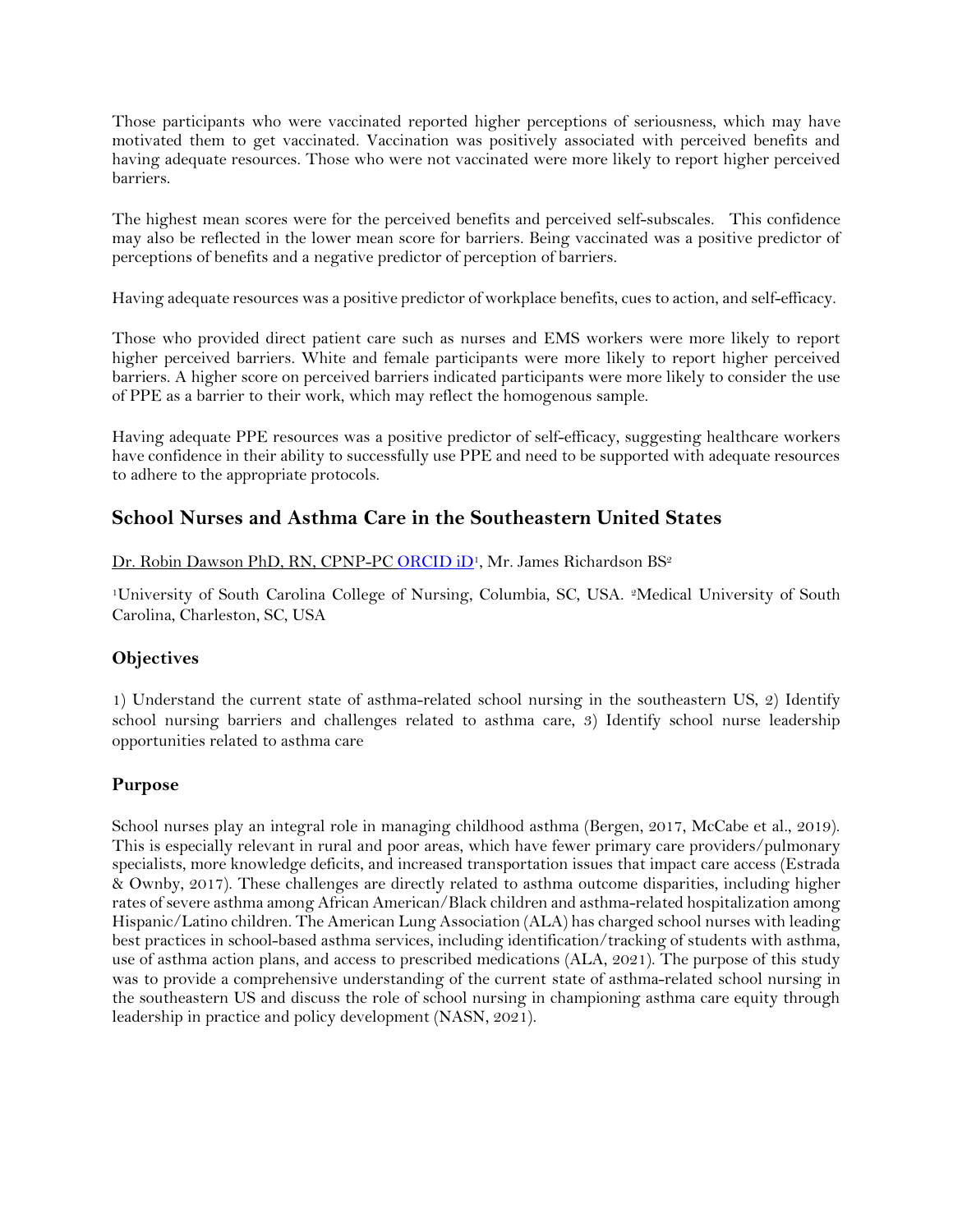#### **Materials and Methods**

After IRB approval, an anonymous, online survey link was emailed to school district head nurses or superintendents in all Virginia, North Carolina, South Carolina, Georgia, Alabama, Mississippi, and Florida counties for further dissemination to district nurses. Data were collected using REDCap, a secure web application designed for survey development and data capture. Descriptive statistics were generated using Excel.

#### **Results**

Participants included 319 school nurses; the majority were white  $(n=282, 88%)$ , female  $(n=316, 99.7%)$ , and between the ages of  $45-64$  (n=200, 63%). Most were RNs (n=247, 77%). Most had either an associate (n=124, 39%) or bachelor's (n=142, 45%). Salaries ranged from <\$30,000 (n=60, 21%) to over \$60,000  $(n=26, 9%)$  with the majority earning \$30,000-\$44,999 (n=127, 44%). Most were responsible for one school (n=247, 77%), 23% (n=72) were responsible for 2 or more, and a small number (n= 5, 1.6%) were responsible for 5 or more schools. Most practiced primarily at elementary schools  $(n=204)$ ; school locations were predominantly rural (n=215, 68%). Student body sizes ranged from  $50 - 2950$  students with the number of students identified with asthma at each school ranging from  $1 - 200$ . Only 89 participants reported their school(s) had some type of asthma educational program (e.g., Open Airways, informal programs) in place; barriers to implementation were inadequate funds and personnel. All nurses administered rescue medications (short-acting bronchodilators). Even though participants indicated a willingness to administer controller medications (n=207, 82%) only 34% were currently doing so.

#### **Conclusion**

School nurses are a vital part of community/public health nursing, particularly for children with asthma. Limited personnel - likely related to low salaries as compared to other nursing roles – is directly related to limited implementation of evidence-based asthma educational programs. Additionally, lack of resources, funding, and competing demands are challenges that ultimately contribute to childhood asthma outcome disparities. To mitigate asthma outcome disparities, school nurses should employ advocacy strategies that raise awareness of the need for adequate staffing and resources, such as leading community partnerships (e.g., with school board representatives and primary care providers), maintaining a consistent social media presence, and engaging in the policy-making arena through political service.

## <span id="page-44-0"></span>**Theoretical implications for a smartphone application designed for young adults with asthma during wildfire smoke: Lessons learned from a feasibility study**

Professor, Associate Dean for Research Julie Postma PhD [ORCID iD](https://orcid.org/0000-0001-9743-5526)1, Research Professor Tamara Odom-Maryon PhD1, Research Coordinator Ross Bindler PharmD1, Software Engineer Justin Whicker BS2, Branch Chief, Clinical Research Branch Center for Public Health and Environmental Assessment, Office of Research and Development Ana Rappold PhD<sup>3</sup>

<sup>1</sup>Washington State Univeristy College of Nursing, Spokane, WA, USA. 2Urbanova, Spokane, WA, USA. <sup>3</sup>United States Environmental Protection Agency, Durham, NC, USA

### **Objectives**

1. Identify health behavior theories that informed a smartphone application (app) designed to reduce risks from wildfire smoke. , 2. Align protective health messages with concepts from behavior change theories.,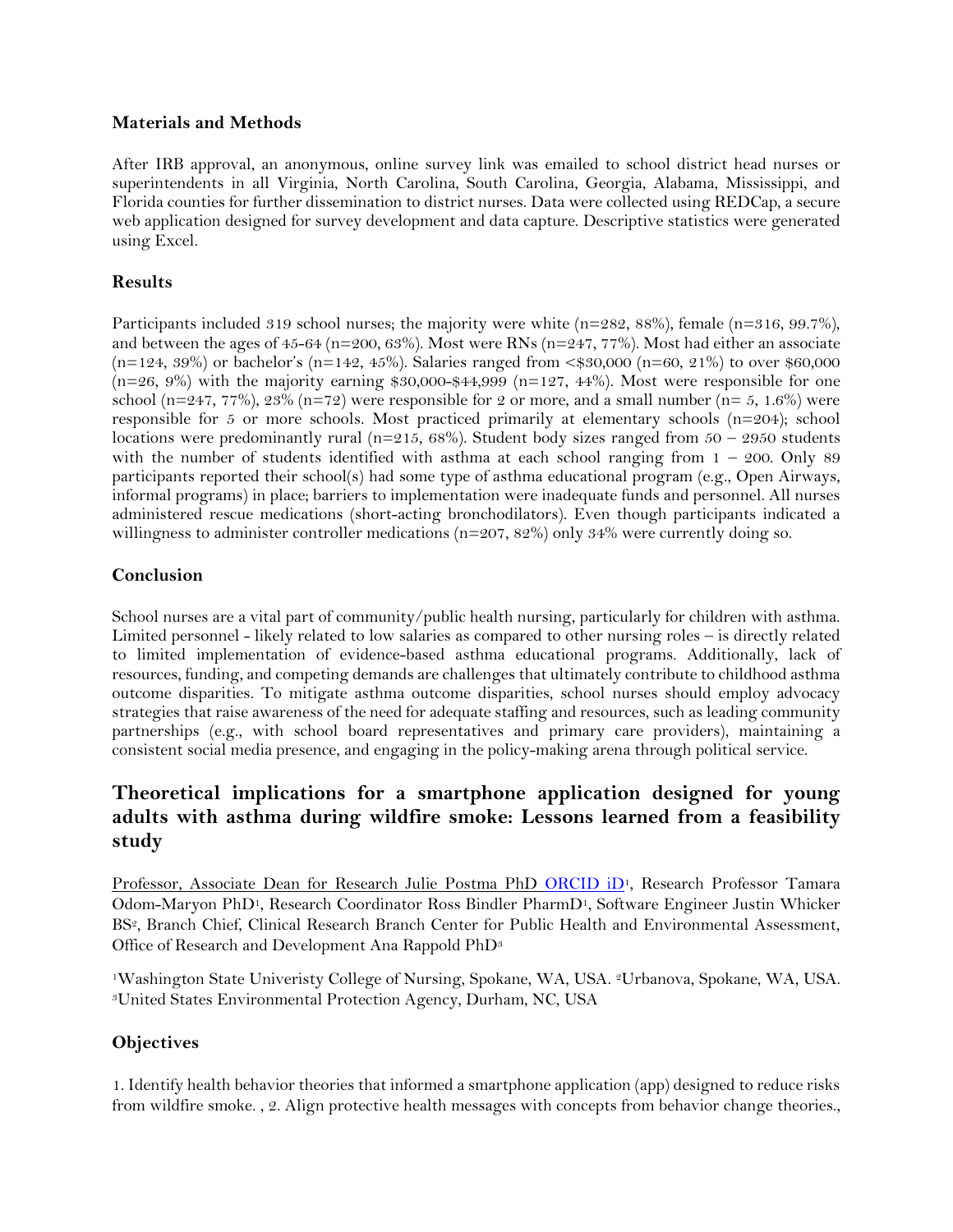3. Describe lessons learned for future health messaging from a clinical trial testing a smartphone application tailored to young adults with asthma.

#### **Purpose**

The purpose of this study was to reduce risks from wildfire smoke among young adults with asthma. The specific aims were to: 1) Establish the feasibility, acceptability, and barriers and facilitators of adopting the technology of the risk reduction interventions in young adults with asthma; 2) Explore the preliminary impact of the Smoke Sense interventions on lung function and asthma control.

#### **Materials and Methods**

Materials and methods: Sixty-seven young adults were enrolled during the 2020 wildfire season and randomized to one of 3 groups for an 8-week study period: Smoke Sense Urbanova, Smoke Sense Urbanova Plus, or a control group. Both intervention groups could access Smoke Sense Urbanova, an app that supports reducing risks from breathing wildfire smoke. The Smoke Sense Urbanova Plus group also monitored their daily lung function, received air quality notifications, and accessed a message board. App usage data were collected throughout the study period. The Asthma Control Test and Forced Expiratory Volume in one second  $(FEV_1)$  were measured at baseline, 4, and 8 weeks. A subset of intervention participants evaluated the interventions via a follow up survey and brief interview after they completed the study.

#### **Results**

Results: Most participants agreed the app was usable. The message board was used infrequently by the Smoke Sense Urbanova Plus group ( $n=23$ ) with 26% posting at least once. More participants read than posted messages. Participants made recommendations to strengthen the app features, including the asthma prevention tips and the message board. Asthma control and  $FEV<sub>1</sub>$  did not significantly differ between groups.

#### **Conclusion**

Conclusion: App design and deployment was feasible with no adverse effects. Reinforcing the benefits of protective behaviors across a broader range of outcomes, such as getting a good night's sleep versus avoiding an emergency room visit, is recommended for app revision. Enhancing perceived susceptibility and severity by training participants to create healthy habits in consideration of air quality will impact asthma monitoring and control. Ongoing research will support asthma self-management tools that public health nurses and community health workers can recommend for at-risk populations.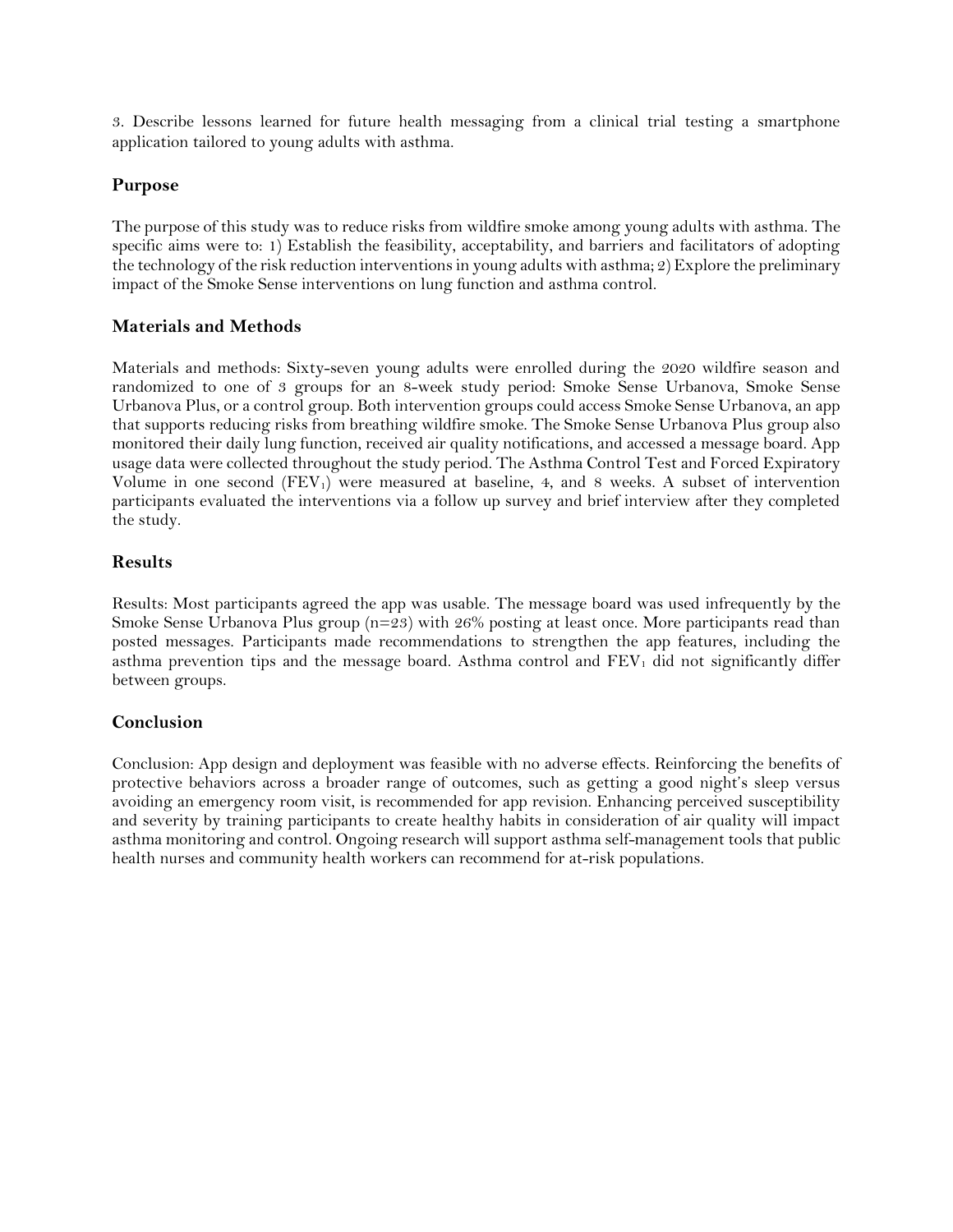# <span id="page-46-0"></span>**Posters**

## <span id="page-46-1"></span>**Student Posters**

## <span id="page-46-2"></span>**Addressing the Social Determinants of Health Needs in Underserved Communities: A Student-Driven Interprofessional Team Approach**

Katherine Raja BS [ORCID iD](https://orcid.org/0000-0001-8108-5904)<sup>1</sup>, Jordan Leonard BS<sup>2</sup>, Matthew Boden B[A ORCID iD](https://orcid.org/0000-0002-1769-7989)<sup>1</sup>, Andrea Mayo BA<sup>3</sup>, Dr. Lori Edwards DrPH, MPH, BSN, RN, PCH-CNS, B[C ORCID iD](https://orcid.org/0000-0002-5298-9418)<sup>3</sup>

<sup>1</sup>University of Maryland School of Medicine, Baltimore, MD, USA. <sup>2</sup>University of Maryland Francis King Carey School of Law, Baltimore, MD, USA. 3University of Maryland School of Nursing, Baltimore, MD, USA

#### **Objectives**

Describe the tools and resources needed to address social determinants of health in a community engagement center., Explain the interprofessional educational (IPE) goals and outcomes in a student driven initiative., Discuss the complexity and opportunities to meet the unmet health needs identified by local community members.

#### **Purpose**

West Baltimore encompasses several communities challenged by significant social stratification and health disparities.<sup>1</sup> Neighbors have difficulty navigating the complexity of health and social care systems due to limited availability, lengthy wait times, and limited resources. Using a social justice framework, an interprofessional team of students and faculty have bridged these gaps by serving as patient advocates and care coordinators, addressing barriers to care and walking neighbors through accessing needed services.<sup>2</sup>

#### **Materials and Methods**

In 2018, an interprofessional collaboration inclusive of University of Maryland, Baltimore (UMB) students and faculty from Schools of Medicine, Nursing, Law, Physical Therapy, Social Work, Pharmacy, and Dentistry, established the UMB Health Alliance (UMBHA). Under the directive of the university president, the UBMHA aligned with the university's core values of social justice and community engagement. Students established a place-based, interprofessional education model to provide health education and coordination of care.

#### **Results**

UMBHA now provides a weekly social determinants of health clinic in collaboration with the Community Engagement Center. Neighbors receive care coordination for extremely complex health and social needs either in person or virtually. Screening tools and strategies will be presented. Neighbors emphasize that access to care means more than having a provider; they require assistance with every detail.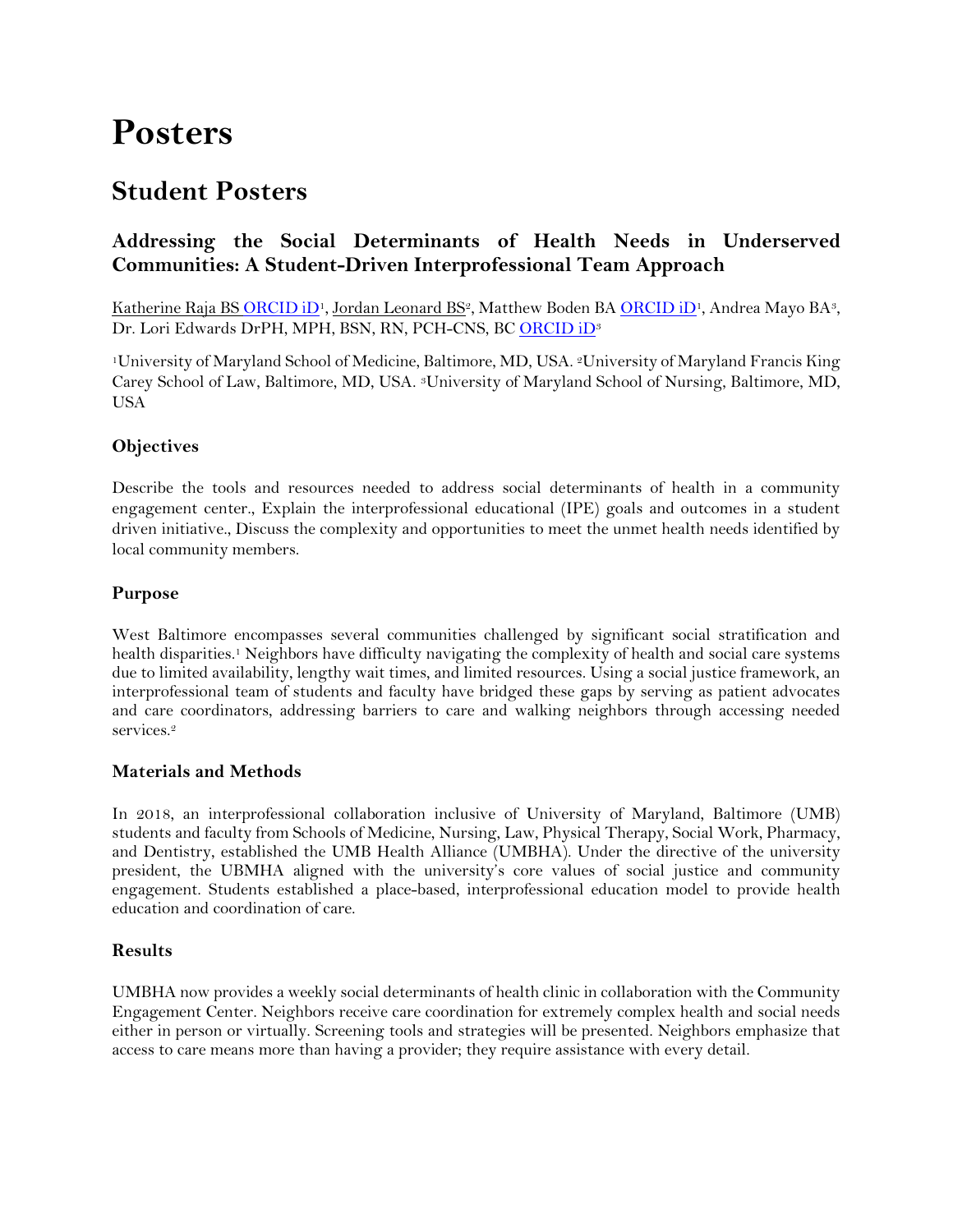#### **Conclusion**

UMBHA is a meaningful experiential and volunteer service provided by interprofessional teams of students and led by public health nursing faculty. Students gain advocacy and care coordination skills but more importantly neighbors whose fundamental needs remain unmet are guided through complex health and social systems. UMBHA addresses social determinants of health, modeling social justice in action.

## <span id="page-47-0"></span>**A Community-Based Telehealth Clinical Experience to Enhance Associate Degree Nursing Student Learning During the COVID-19 Pandemic**

Amy Rine Wake MSN<sup>1,2</sup>, Dama Cooley MSN<sup>1,2</sup>, Amy Greer MSN<sup>1</sup>, Cynthia Roberson MSN<sup>1</sup>, Melissa Sellers MSN<sup>1</sup>

<sup>1</sup>Jackson State Community College, Jackson, TN, USA. <sup>2</sup>East Tennessee State University, Johnson City, TN, USA

#### **Objectives**

Identify specific skills and perspectives achieved by students through the telehealth project. , Explore avenues to enhance community health nursing in Associate Degree education. , Understand the benefits of including basic community health nursing education in Associate Degree nursing education.

#### **Purpose**

Traditionally, the associate degree nursing program focuses on the preparation of the student nurse through didactic classroom, laboratory, and clinical experiences. Research supports the importance of exploring innovative strategies for nursing education of both exploring innovative strategies for nursing education both in the classroom and clinical setting. As colleges and universities around the world rapidly shifted from on-ground to virtual learning in the beginning of the COVID-19 pandemic in the spring of 2020, schools of nursing faced the challenge of completing clinical requirements while being prohibited from entering in-patient care facilities. At the same time, out-patient care facilities began a shift to telehealth to promote social distancing. As a result, virtual clinical became a primary source of clinical hours for students. Faculty members at a community college nursing program added a five-week telehealth experience to increase patient contact in a contemporary practice environment. The purpose of this work is to present the student experiences, challenges, and learning that resulted from this clinical experience in the first and subsequent semesters. These experiences offer insights that can inform the development of emerging policies and programs in nursing education in the rural practice settings, as the community college, faculty, students, and clients involved in the experience live and work predominantly within rural areas over a large geographic area in the southeastern United States.

#### **Materials and Methods**

The clinical experience required students to follow the same client for five weeks. All components aligned directly with specific course objectives. Student assignments included selection of a client aged 70 or older to meet a specific course objective involving care of the older adult. Clients needed to volunteer for participation, be capable of providing informed consent, able to understand English, and willing to communicate about health and health related topics by phone or video conferencing a minimum of four times over five weeks. Student identification of clients led to many students choosing clients with whom they already had relationships, but time constraints and emergent pandemic concerns justified student self-selection of such clients. The project focused on student assessment of the needs, supports, and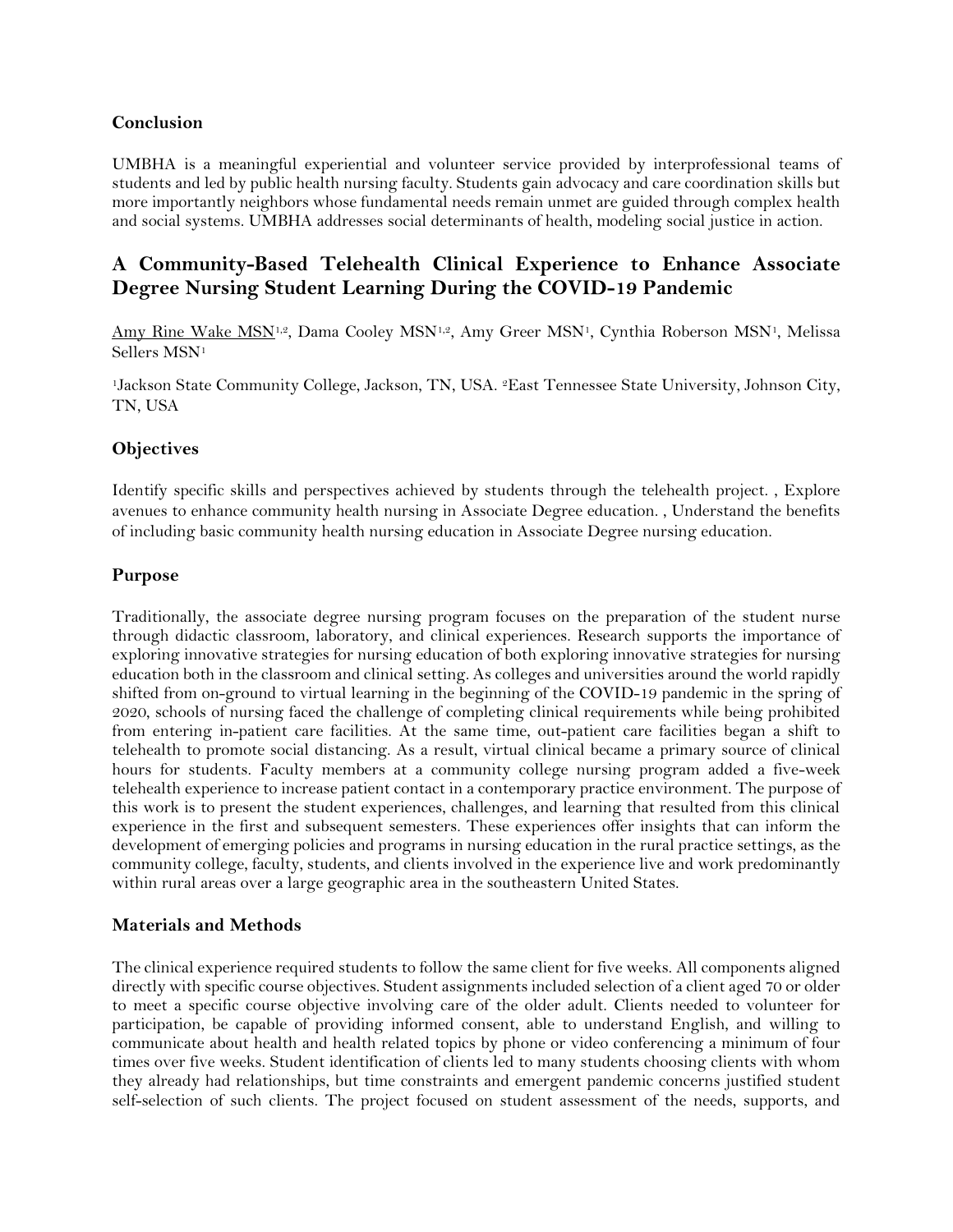strengths of the client in the community setting. It allowed students to identify elements of practice involving the use of a telehealth format, and supported student application of concepts of teaching and learning. The inclusion of safety and infection control component related directly to the COVID-19 pandemic, and further supported student attention to the mental health needs of the client. The experience also allowed students an opportunity to attend to their development of caring behaviors using Swanson's Theory of Caring.

#### **Results**

At the culmination of the project, students submitted multiple assignments including problem lists, care plans, teaching plans, and process recordings. Additionally, students completed a journaling assignment addressing the challenges and benefits of the assignment while reflecting on both client and personal learning and growth.

#### **Conclusion**

Students demonstrated a better understanding of the issues facing clients at discharge from acute care facilities and better insight into the challenges of daily living for older adults. Student feedback and reflection revealed a sense of accomplishment when clients met outcomes, and enhanced nurse-client relationships built over time. Additionally, students had an opportunity to interact closely with monitoring faculty and to gain important insights and experiences regarding the limitations of telehealth, especially as related to the older adult living in a rural environment.

## <span id="page-48-0"></span>**Educate to End Tuberculosis (TB): Improving Public Health Nurse investigative proficiency through novel guidelines for food processing facilities in a low TB incidence state**

#### Ms. Kimberly Winans BSN

University of Kansas School of Nursing, Kansas City, KS, USA. Kansas Department of Health and Environment, Topeka, KS, USA

#### **Objectives**

Understand the need for comprehensive tuberculosis (TB) contact investigation (CI) guidelines in low TB incidence states., Describe the public health nursing (PHN) educational materials, methods, and piloting of the guidelines., Explain the intersection of the guidelines, public/private collaborative partnerships, and the advancement of PHN education related to tuberculosis in diverse populations.

#### **Purpose**

Improve PHN lead Tuberculosis (TB) contact investigation (CI) in low TB incidence states with food processing plants through the development and dissemination of the first comprehensive TB CI guidelines.

#### **Materials and Methods**

A historical review of the literature and expert consultation were employed to inform the TB CI guidelines. Feedback from TB experts, local public health, and private sector stakeholders was synthesized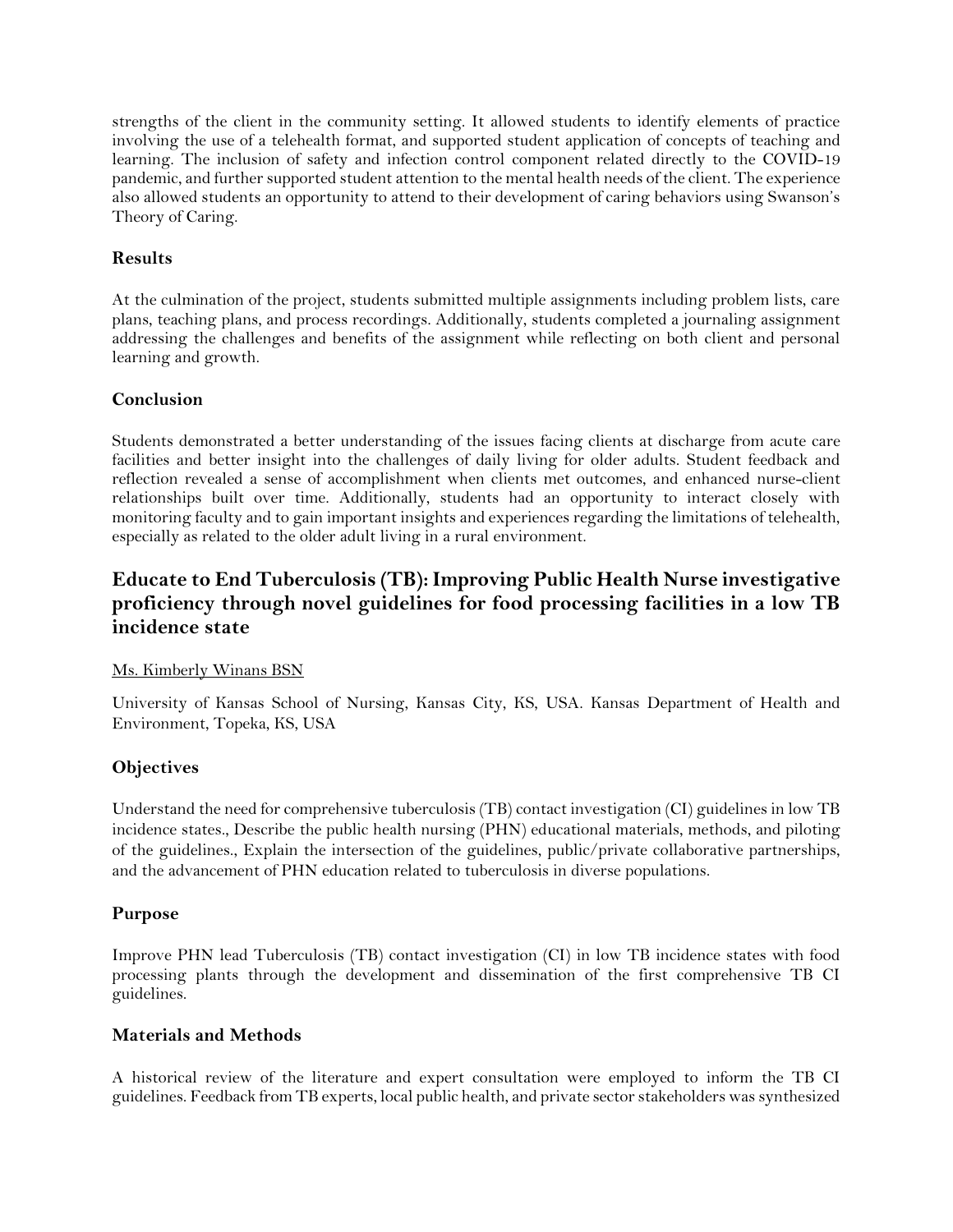to develop food processing facility CI guidelines. In addition, county-level case rates, descriptive case data, and self-assessed data about local public health core competency proficiency were gathered for project context.

#### **Results**

Comprehensive food processing facility TB CI guidelines were developed to guide PHNs through the process of gathering CI data, performing site visits, ongoing investigation processes, collaboration activities, and cultivating public/private partnerships. Piloting occurred at a beef processing plant in a rural western Kansas county.

#### **Conclusion**

The guidelines inform future TB CI training and education for PHNs across low TB incidence states while improving public health/private sector partnerships and advancing the global health goal of TB elimination. Further piloting and improvements will refine the guidelines as a living document with easily accessible and explainable guidance. Future opportunities include a nationally available toolkit produced in collaboration with the Centers for Disease Control and Prevention and the TB Centers of Excellence.

## <span id="page-49-0"></span>**Evaluating Nursing Knowledge and Readiness in Providing Medical Care To Post-9/11 Veterans in Civilian Healthcare Settings: A Quality Improvement Project**

#### Mrs. Chelsey Simoni BSN [ORCID iD](https://orcid.org/0000-0003-1492-8662)

Rhode Island College School of Nursing, Providence, RI, USA. HunterSeven Foundation, Providence, RI, USA

#### **Objectives**

Identify risk factors (toxic exposures) in post-9/11 veterans, Identify the top three cancers diagnosed within post-9/11 veterans, Identify three resources available for post-9/11 veterans

#### **Purpose**

Since 2001, the United States has deployed over four-million uniformed service members to areas in the Middle East and Southwest Asia in support of the Global War on Terror (Connable et al., 2020). While research is limited and preliminary in nature, the data suggests that veterans who have deployed to Iraq and/or Afghanistan are more likely to experience chronic physical symptoms, increased shortness of breath (Sedliak et al., 2021) and a decreased level of physical fitness post-deployment as compared to predeployment (Poisson et al., 2020). In addition, data related to present cases suggest that the same population is experiencing chronic, complex, terminal and otherwise unexplainable medical issues and rare forms of cancer at an increased rate when compared to their non-veteran, civilian counterparts of similar demographics (Waszak & Holmes, 2017). Additionally, much of the literature surrounding post-9/11 service members focuses heavily on mental health, post-traumatic stress, and suicidality. In a review of the literature, very few studies address this topic of civilian nursing knowledge and readiness in caring for post-9/11 veterans. The lack of research highlights a clear gap for concern. For example, a 2015 Congressional appropriations committees reporting suggests that 26% of post-9/11 veterans are currently enrolled in and utilize the Department of Veterans Affairs Healthcare Administration, leading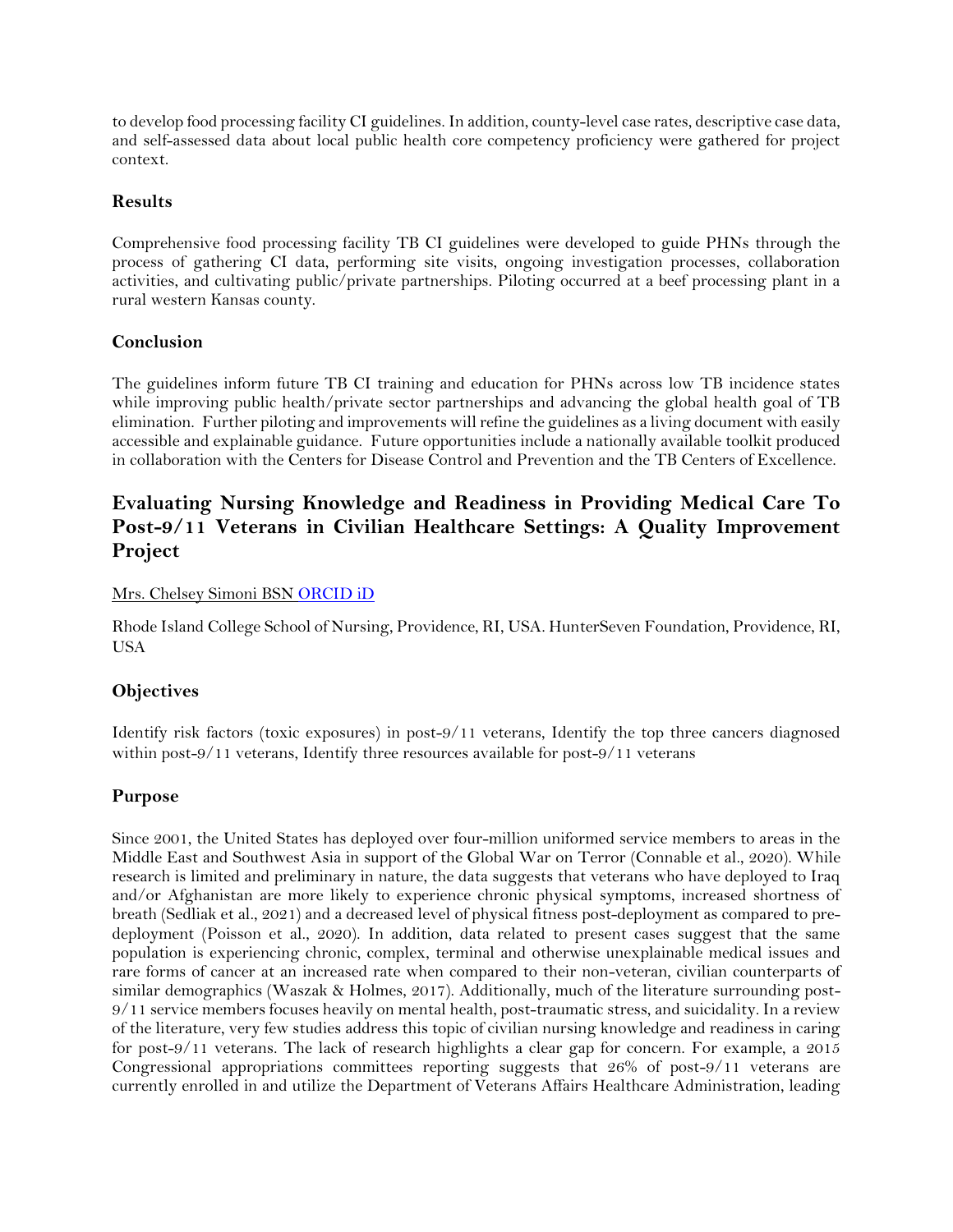researchers as well as committee members to believe that the remaining are using civilian-based (non-Veteran Health Administration) medical facilities (Maiocco et al., 2020).

According to Bonzanto et al., as many as 96% of registered nurses in civilian healthcare centers lack the education, knowledge, and preparedness to provide care to post-9/11 veterans and their families (2019). This is a concern because the Department of Veterans Affairs already projects that the number of post-9/11 veterans will continue to grow as we are still actively involved in combat operations overseas, and peak around 2039 at more than 4.3-million post-9/11 veterans (Crawford, 2018). In turn, as the number of veterans returning increases, the need and necessity for healthcare and disability needs will likely increase as well. Lastly, a concern of knowledge and readiness in the civilian nurse caring for this population arises as registered nurses tend to be the backbone of the healthcare system in terms of initial encounters, assessments, and interactions.

The clinical problem to be investigated is to determine the level of nursing knowledge and readiness in providing medical care to post-9/11 veterans in civilian-based acute-care settings.

#### **Materials and Methods**

Purpose

The purpose of this quality improvement project is to evaluate nursing knowledge and readiness in providing medical care to post-9/11 veterans in civilian healthcare settings. Leininger's Transcultural Nursing Theory will guide this study.

Study Design

The study design will consist of a web-based, fifteen question survey instrument focusing on participants military knowledge, comfort in providing veteran-centric care, self-reported proficiencies and prior training with built-in score range for competency evaluation.

Sample and Setting. The study sample participants targeted will include actively practicing, registered nurses who are employed either full or part time in a civilian acute-care setting, to include emergency departments, walk-in/urgent care clinics and ambulatory care facilities in the United States. The identification of the term acute care for purposes of this study is any branch of health care where a patient receives short-term treatment for an injury, illness, and urgent medical conditions. Agency nurses and per-diem nurses will be excluded in this study.

Study participants will be recruited through e-mail from the Emergency Nurses Association (ENA.org) membership portal. Pending approval, study participation requests will be sent to 500 individuals with estimates of obtaining twenty percent response rate. Demographic information regarding age, gender, location (city/state) and military service will be gathered for data analysis purposes. Study participant goal is a minimum of 100 completed responses. No participation incentive will be provided.

Materials. Materials to be used in this study will include a computer-generated graphic flyer to be utilized during emailed, survey distribution and will merge respondents to Qualtrics XM survey software where the study will be hosted.

The survey instrument to be utilized for this study is a variation of the RAND Corporation's Ready or Not web-based tool, a tool with 22-indivdiual items assessing military knowledge, comfort items, selfreported proficiency and prior training utilizing a built-in score range. Permission for survey instrument utilization and variation has been enacted and is pending.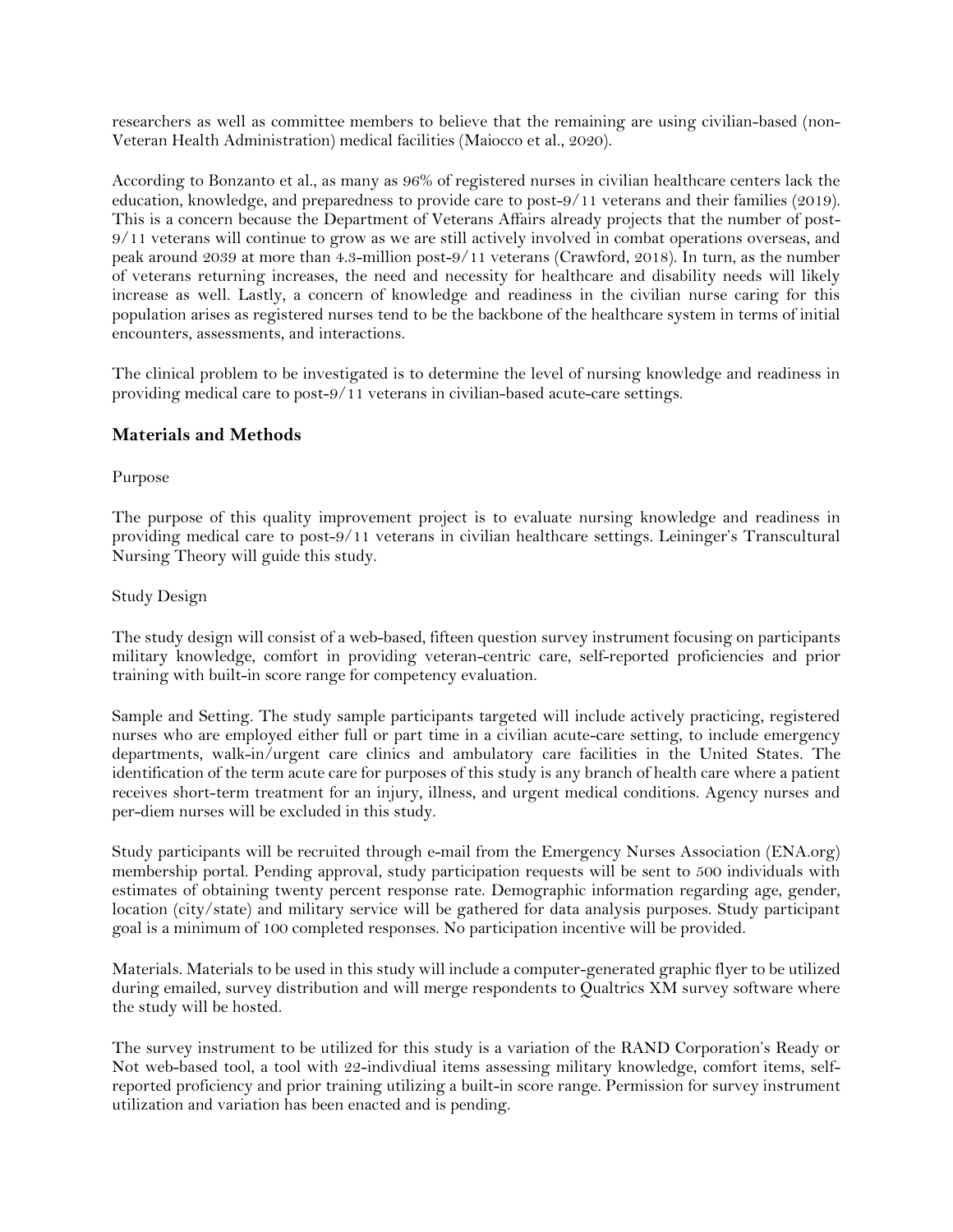Measurement. Upon survey closure and completion of the data collection process, completed survey response data will be exported to IBM SPSS Statistical Analysis Software for measurement and identification in trends based on built-in score range per item assessment.

Planning and Procedures. In the Fall of 2021, survey distribution planning will begin, First, a proposal to the Rhode Island College Institutional Review Board (IRB) will be submitted via Topaz Software Program. Pending IRB and survey instrument approval, the survey will begin to be distributed in early Spring 2022 and will remain open for responses for one month. Upon closure, surveys will be reviewed for completeness and merged into Qualtrics XM study software, data analysis will be completed by the end of Spring 2022. Study findings will be applied in a written, evidence-based practice paper, completed in the Fall of 2022.

#### **Results**

#### Demographics

The average age of registered nurse participants at the time of this survey ranged between 20 to 29 years (35%) and 30 to 39 years (48%) with a majority (83%) of nurses practicing in an acute-care setting (emergency department, inpatient care, intensive care/critical care). All the participants reported being licensed and actively involved in patient care, and (69%) having obtained a bachelor's degree in nursing. Majority of respondents identified as female (84%). Participants were asked if they had ever served in the Armed Forces, twelve percent  $(n=70)$  stated they had served in the military, averaging 7.6 years of service (range 2.5 to 30 years) and over half (62%) of participants stated they had an immediate family member who currently serves or had served in the Armed Forces. Lastly, respondents reported (based on experience), that mental health concerns (post-traumatic stress, depression, anxiety, suicidal ideation, addiction) are occurring most frequently in post-9/11 veterans (93%), followed by medical illness (pulmonary diseases, tumors/malignancies, autoimmune disorders, etc.) (7%), and lastly physical injury (amputations, musculoskeletal injuries, brain injuries, etc.) (<1%).

#### Self-reported Knowledge and Preparedness

Five areas of knowledge pertaining to caring for post-9/11 veterans was addressed using an intervalscale question. Areas of knowledge assessed included: war-related illnesses, traumatic brain injuries, psychological impacts of war, military/veteran culture, and lastly military/veteran resources. Competences were scored on a 5-point scale, ranging from "completely unfamiliar" (1), to "extremely familiar" (5). Over half of respondents reported very to extremely familiar with traumatic brain injuries (mean = 3.18; 55%) and military/veteran culture (mean = 2.82; 54%). Forty-seven percent reported being very familiar to extremely familiar with the psychological impacts of war (mean = 2.91). Concurrently, over half of respondents reported they were somewhat to completely unfamiliar with war-related illnesses (mean =  $2.24$ ;  $51\%$ ), and military/veteran resources available (mean =  $2.34$ ;  $57\%$ ).

Secondly, traditional true/false statements were utilized, and participants were asked to judge whether the statement was factual or false to assess one's surface level knowledge of post-9/11 veterans. Seven statements were made that compared post-9/11 veterans to previous combat eras, mental health concerns, combat exposures, healthcare utilization, demographic(s), and medical outcomes. Respondents recognized that more post-9/11 service members/veterans have died because of suicide than combat (79%), that most service members/veterans who have deployed to a war zone have not actively been involved in combat directly (73%), and the average age of post-9/11 service members/veterans is under 40 years old (80%). Respondents also recognized that Vietnam veterans are more likely to be diagnosed with a primary malignancy (cancer) than post-9/11 service members/veterans (78%). Lastly, respondents answered that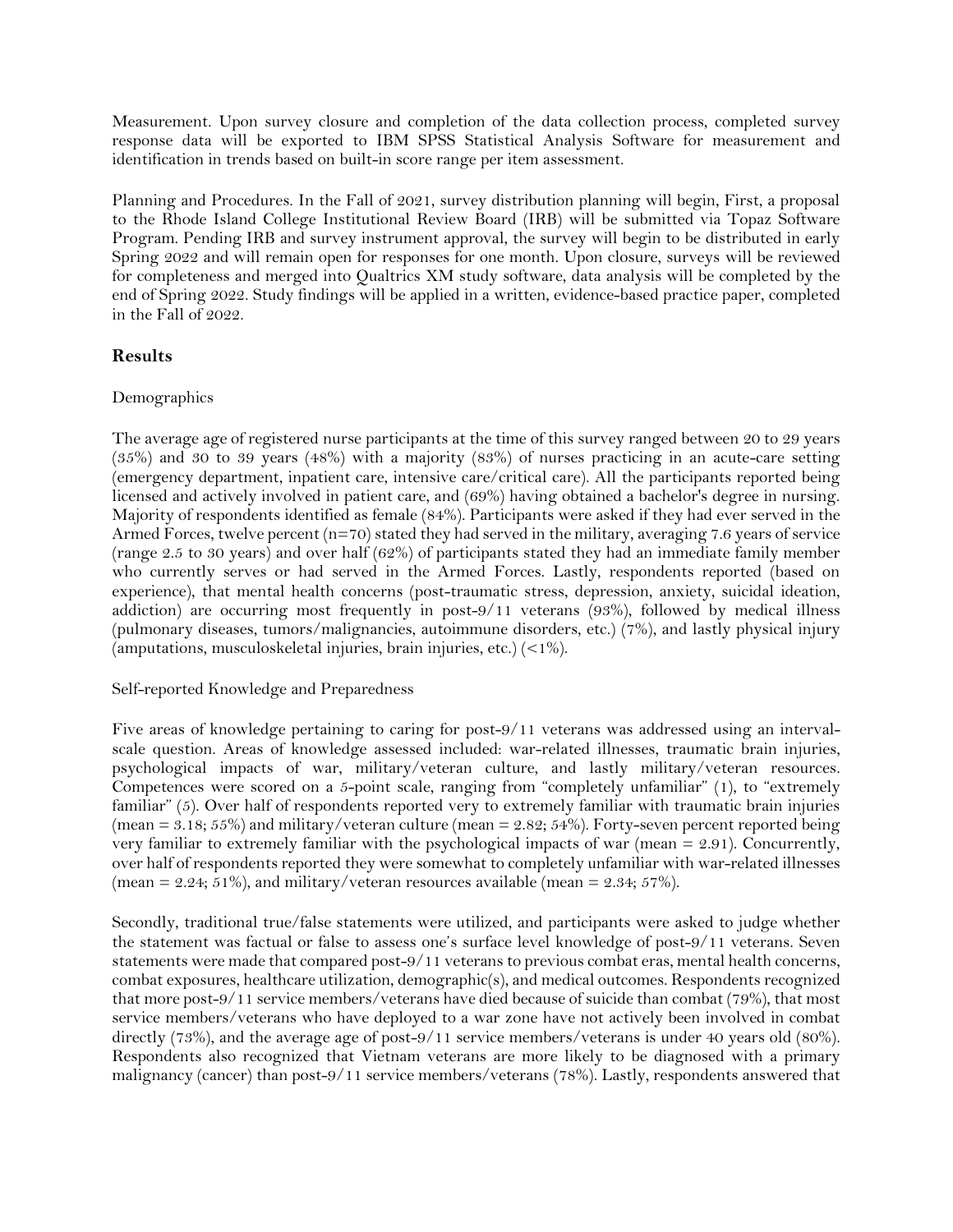more post-9/11 service members/veterans had been diagnosed with post-traumatic stress than a primary malignancy (cancer) (94%).

#### **Conclusion**

Overwhelmingly, the Bonzanto et al. (2020) study demonstrated the lack of knowledge and awareness of military culture by civilian registered nurses when knowingly and unknowingly caring for post-9/11 veterans. Eighty percent of registered nurses stated they were "completely unfamiliar" or "a little bit familiar" (p. 40) with veteran supports for transition, health, and support services and 12% would collect military history or related health history. An important finding determined when registered nurses were asked about their behaviors relating to screening individuals to identify their military or veteran status, 70% responded they never or seldom ask. All in all, from the 22-scored items, 4% of civilian registered nurses within the study were found to be of high cultural competence when caring for post-9/11 veterans, half of the 4% served in the military themselves (Bonzanto et al., 2020).

Our study supports these previous findings while focusing on a larger cohort of registered nurses and focused largely on Likert-scale type questions to determine ones perspective of how they provide veteran specific, centric care. By 2039, post-9/11 veterans utilizing the healthcare system will peak. With the increased rates of late onset of cancer diagnoses in younger post-9/11 veterans it is imperative for nursing to take initiative in the public health spectrum and utilize screening on a secondary prevention-based level.

## <span id="page-52-0"></span>**Exploring the Lived Experience of Aging in Place within the Rural Community**

Dama Cooley Master Science Nursing/ PhD student [ORCID iD](https://orcid.org/0000-0003-4133-152X)<sup>1,2</sup>, Dr. Florence Weierbach PhD Nursing [ORCID iD](https://orcid.org/0000-0002-3228-6264)<sup>1</sup>

<sup>1</sup>East Tennessee State University, Johnson City, TN, USA. 2Jackson State Community College, Jackson, TN, USA

#### **Objectives**

1. Identify contextually defined differences in available resources for community-dwelling, rural older adults., 2. Explore the community-dwelling, rural older adults' use of resources for supporting personal health and independence., 3. Explore the unique impact of self-reliance and self-perception on communitydwelling, rural older adults' prioritization, and acceptance of resources for supporting personal health and independence.

#### **Purpose**

Older adults make up a rapidly growing subset of the population in rural America. Rural areas with high rates of comorbidity already struggle to meet health care demands due to the overall sparsity and lack of available health care resources. The demands of the Covid-19 pandemic only increase these challenges. Research demonstrates that older adults often depend on formal and informal sources of support from within the community, yet little research involving rural-dwelling older adults has been done to explore their preferred patterns in the use of resources to support health, independence, and aging goals.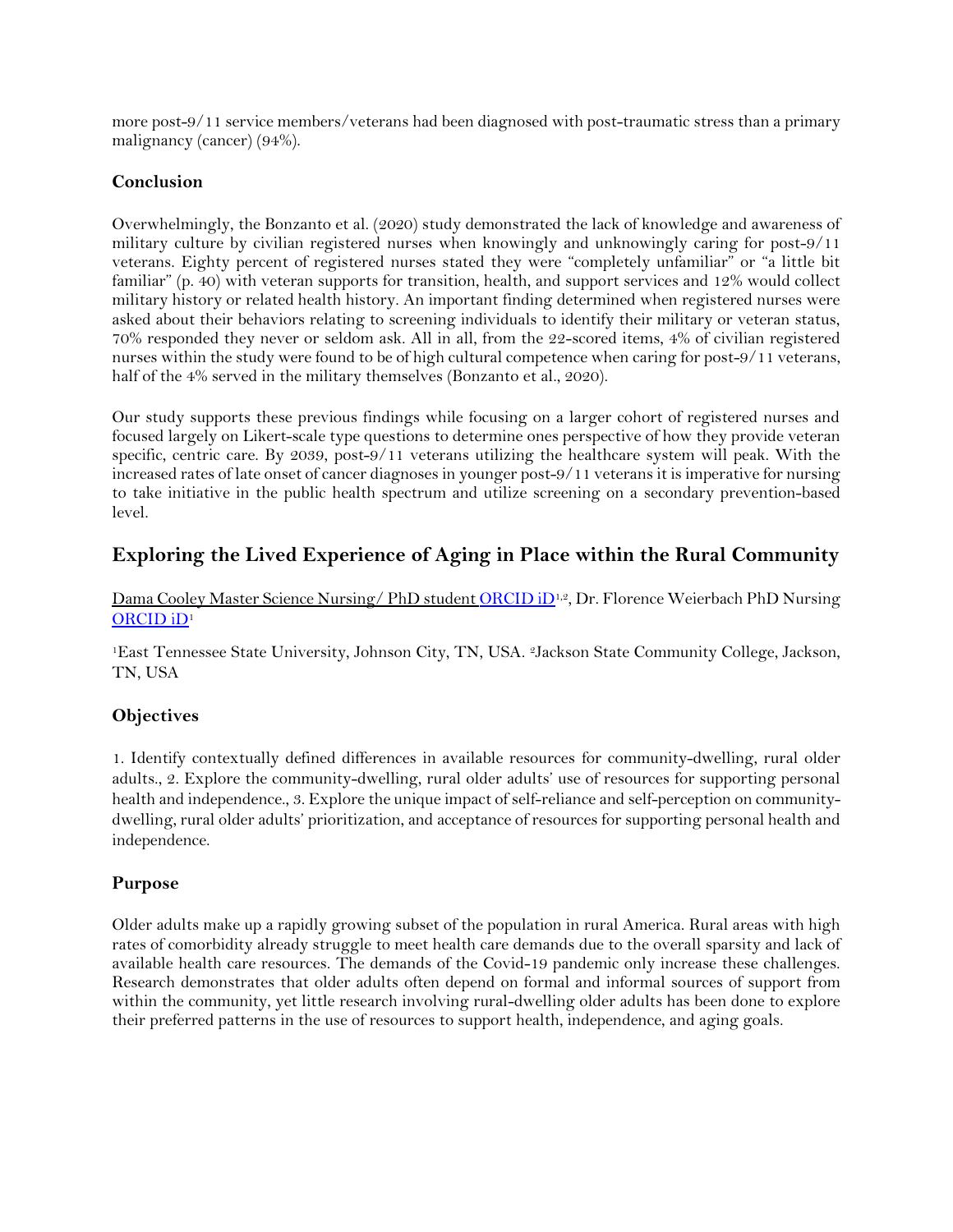#### **Materials and Methods**

An institutional review board (IRB) approved phenomenological study was conducted to explore rural older adults' use of resources to support health and independence. Seven participants volunteered for the study and described these phenomena during an interview. Interviews were digitally recorded and transcribed verbatim. Following transcription, an iterative approach employing content analysis principles identified three broad themes.

#### **Results**

The identified themes included participant identification of what resources are available, perceptions of appropriate resource use, and when/how resources are utilized. The findings provide a unique insight into the lived experience of older adults who remain active as consumers and contributors within their rural communities.

#### **Conclusion**

Findings from these assessments and follow-up research may be integral in generating aging initiatives and promoting health policies that support healthy aging across the lifespan and equitable distribution of resources from metropolitan to rural communities.

## <span id="page-53-0"></span>**Gaining International Perspectives through Virtual Learning**

Linnea Byers-Sunde, Grace Omann, Marisa Sullivan, Kelly Krumwiede PhD, MA, BS, Renee Kumpula EdD, MA, BS

Minnesota State University Mankato, Mankato, MN, USA

#### **Objectives**

Examine student learning in an international virtual learning experience., Describe the weeklong virtual learning collaborative experience., Describe changed perspectives of students after completing an international virtual experience.

#### **Purpose**

International learning experiences provide nursing students with the opportunity to expand knowledge of global health systems. Students participated in a weeklong virtual learning experience with peers from Austria, Greece, and Germany. The purpose of this international learning experience was for students to compare and contrast nursing rituals and cancer care offered in these countries.

#### **Materials and Methods**

The student groups were divided into two tracks: Cancer Care and Nursing Rituals. Each day students began with two expert lecturers from the United States, Zurich, Austria, United Kingdom, and the Netherlands who presented on nurses' roles in cancer care, new advances in cancer knowledge, analyzing rituals in nursing care, and using people's experience to inform and improve service provision. Following the lectures, students worked within their designated groups to discuss cultural, social, and economic factors that impact either nursing rituals or cancer care. Groups were comprised of students with different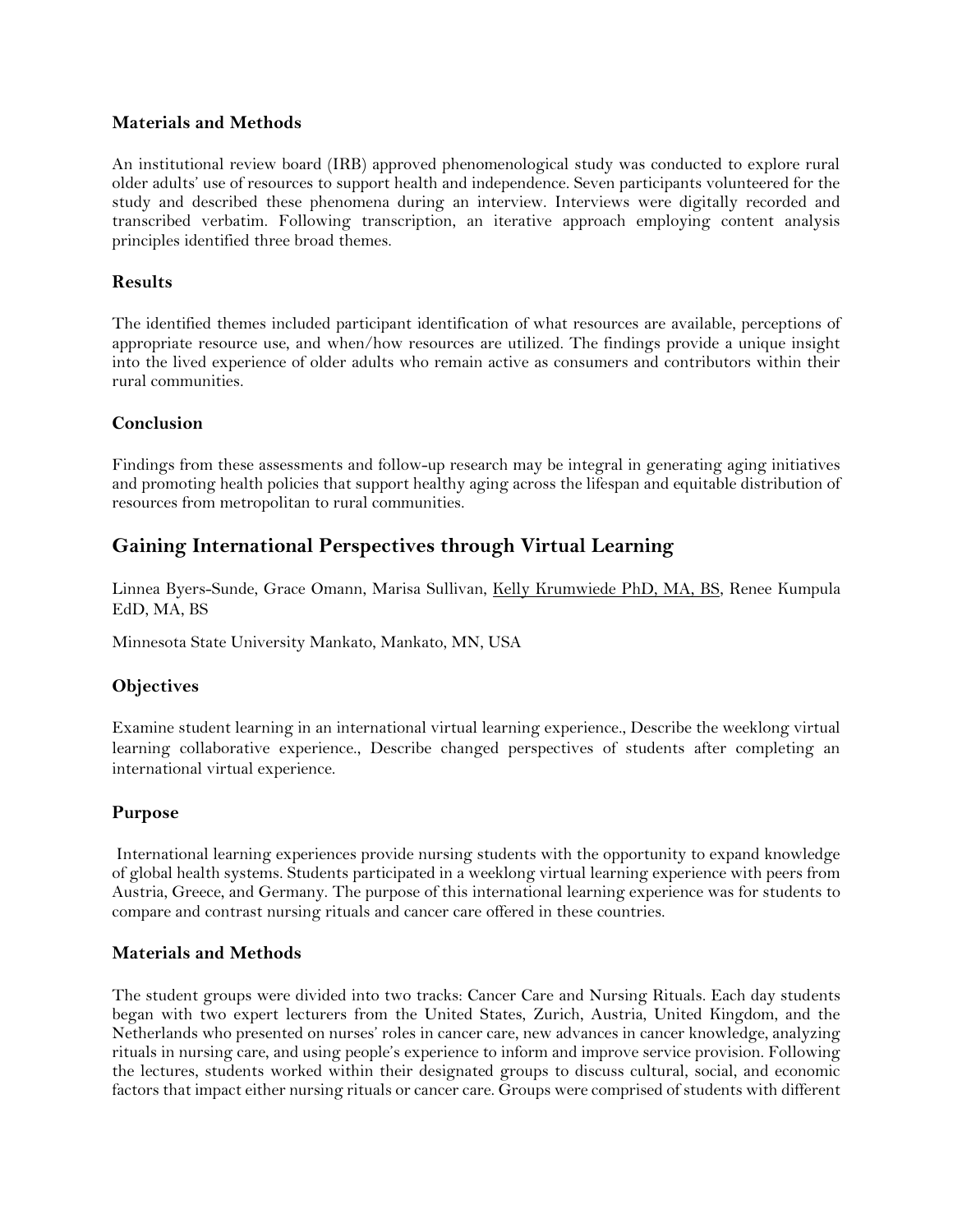experiences, knowledge, values, and skill sets with the aim to develop a case study and plan of action for a client. On the final day, students presented their case study and care plan during a student conference.

#### **Results**

Through discussion with diverse groups, students learned how healthcare systems differ in function and funding. Findings included the United States healthcare system being the most complex and least efficient compared to Austria's publicly funded system and Germany's health care system that is funded by a solidarity community system. Through reflection, students identified future practices such as, researching community resources for patients being discharged, the necessary focus on psychosocial aspects of care, implementation of collaborative skills, and communication through the presence of language barriers. Students learned to adjust workflow and interactions to ensure success for everyone in the group.

#### **Conclusion**

The use of a virtual platform allowed accessible learning during a pandemic. Students grew personally and professionally through collaboration, increased cultural competence with communication, expanded understanding of global healthcare delivery systems while gaining insight of values.

## <span id="page-54-0"></span>**Inaugural Life-Skills Boot Camp: A Nursing School's Pursuit to Level the Playing Field for Individuals with Intellectual Disabilities**

Nursing Student Sarah Allen, Nursing Student Courtney Carden, Nursing Student Ansley Jones, Nursing Student Kelsey Lessmann, Assistant Clinical Professor Kelly Strickland

Auburn University School of Nursing, Auburn, AL, USA

#### **Objectives**

At the end of the presentation, participants will be able to recognize the lack of healthcare education and training regarding caring for those with intellectual disabilities, At the end of the presentation, participants will be able to explore potential community partnerships through which nursing schools can engage with the disability community, At the end of the presentation, participants will be able to tie disability health education to a Healthy People 2030 goal

#### **Purpose**

Over 15% of the world's population have a disability. Depending on the environment, many individuals with disabilities face barriers that prevent them from fully participating in society on an equal basis (World Health Organization [WHO], 2021). The purpose of this educational-intervention between Auburn University School of Nursing (AUSON) students and Auburn's Education to Accomplish Growth in Life Experiences for Success (EAGLES) program (Auburn University College of Education, 2021) was to effectively teach basic life-saving skills to students with intellectual disabilities (ID). The intervention had two aims. First, we aimed to increase job preparation, their understanding of life-saving techniques, and their ability to take an active role during emergency situations, ultimately fostering a healthy and equitable community. Second, we aimed to increase interactions between nursing students and individuals with ID to improve our care for this population.

The EAGLES Program is Auburn University's comprehensive transition program for students with ID. AUSON and the EAGLES program partner to increase nursing students' awareness and familiarity in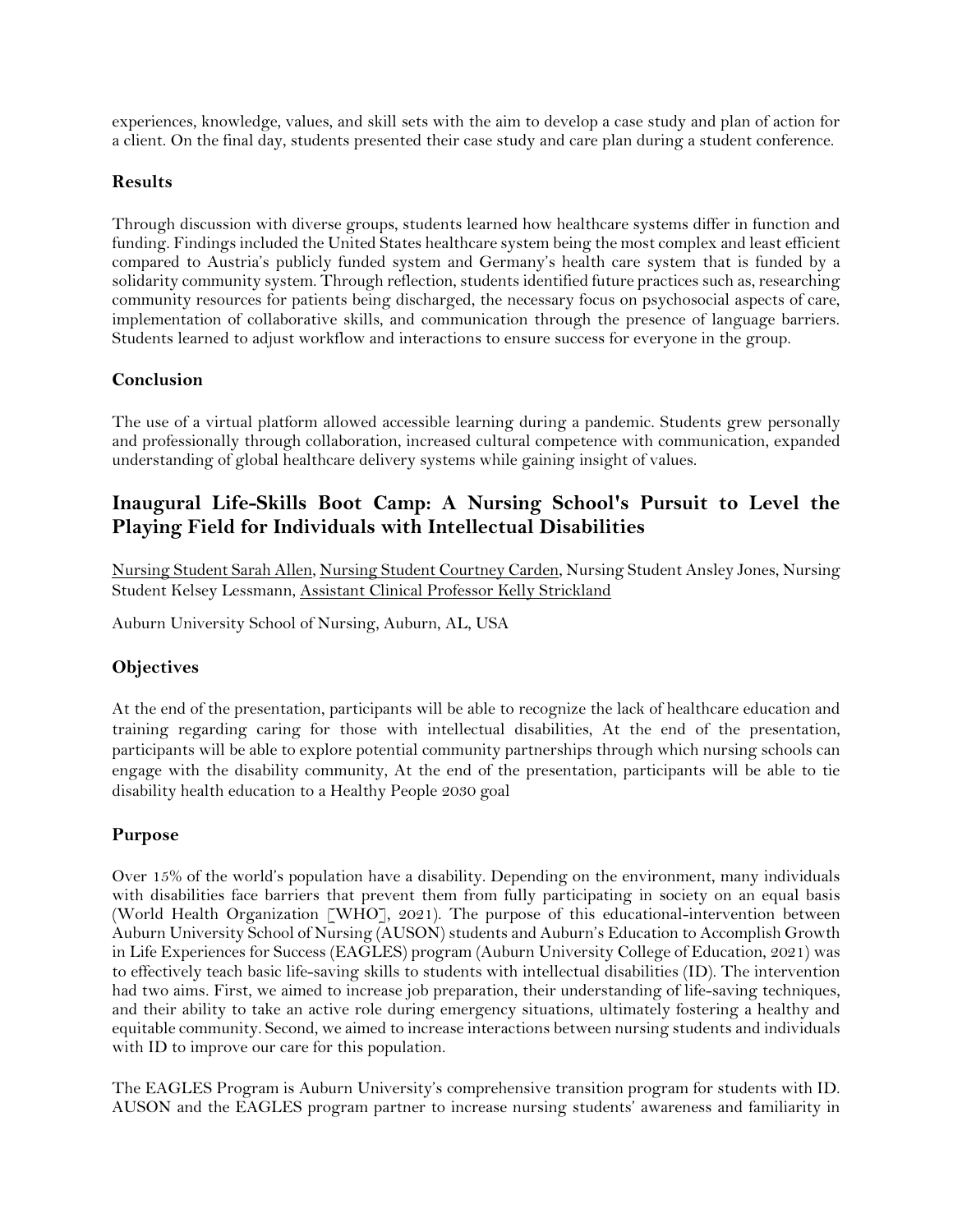working alongside people with disabilities and foster a more inclusive campus and community. Few healthcare programs include educational interactions with clients with disabilities. This lack of education during students' training leads to a lack of knowledge regarding disability health when they become providers. Consequently, many healthcare services do not have policies that help accommodate individuals with ID, and individuals with ID are left out of decision-making (WHO, 2021; Havercamp et al., 2021). Lack of exposure to working with individuals with disabilities in school creates a disconnection between nurses and their clients with ID (Havercamp et al., 2021). Teaching and interacting with this population creates an awareness in nursing students of how to improve the health care of people with disabilities. It also promotes autonomy for those with ID by learning how to perform basic life-saving skills to protect themselves and their community.

One of the Healthy People 2030 objectives is to "increase the rate of bystander CPR for non-traumatic cardiac arrests" (Office of Disease Prevention and Health Promotion [ODPHP], 2022). The leading cause of death outside of hospitals is cardiac arrests due to the lack of CPR knowledge by many individuals in a variety of communities. Only 38.2% of bystanders were able to successfully perform CPR for nontraumatic cardiac arrests in 2017. Healthy People 2030 seeks to increase that number to 43.1% of bystanders able to successfully perform CPR (ODPHP, 2022). We contributed to this goal by educating and confirming understanding of CPR in the disability community in Auburn. Through a continued partnership, the number of individuals with ID who can effectively perform CPR will increase, which contributes to successful achievement of the Healthy People 2030 goal. Furthermore, we hope to encourage other institutions to promote CPR and other life-saving skills education to the disability population in their own communities to also contribute to this goal.

#### **Materials and Methods**

This educational intervention is part of a collaborative partnership between AUSON and Auburn's EAGLES program. We invited all six of the fourth year students from Auburn University's EAGLES program to participate in our event. Students from the EAGLES program were invited to the School of Nursing to participate in the inaugural "Life-Skills Boot Camp." First, we welcomed the students and gave a simple five question verbal large group pre-survey about the basics of CPR, first aid, and the Heimlich maneuver. The EAGLES students were then split into three groups and rotated between three stations for 20 minutes each.

The first aid station began with an explanation of basic first aid supplies such as Band-Aids, antibiotic ointment, alcohol pads, and gloves. The nursing students demonstrated the safe way to care for a cut and using the teach-back method the EAGLES students completed a return demonstration on the nursing students. The EAGLES students also got to practice using an ACE bandage to properly wrap a wrist. Finally, the EAGLES students had the opportunity to pack their own personal first aid kit. Nursing students then discussed the best location for them to keep their first aid kit for easy access when needed.

The CPR station educated the EAGLES students on how to perform basic compressions, rescue breaths, and taught the ratio of breaths to compressions. Mannequins were used to practice CPR skills, and the EAGLES students received keychain mouth barriers to use in the future if necessary.

The Heimlich maneuver station had two dolls specially made to practice the Heimlich maneuver. The participants practiced proper abdominal thrust maneuvers on these dolls until the demonstration was successful as evidenced by the fake food particles' expulsion from the dolls' airway.

Using the teach-back method, nursing students verified skill competency for each participant. At the end of the intervention, a large group post-survey that contained the same five questions as the pre-survey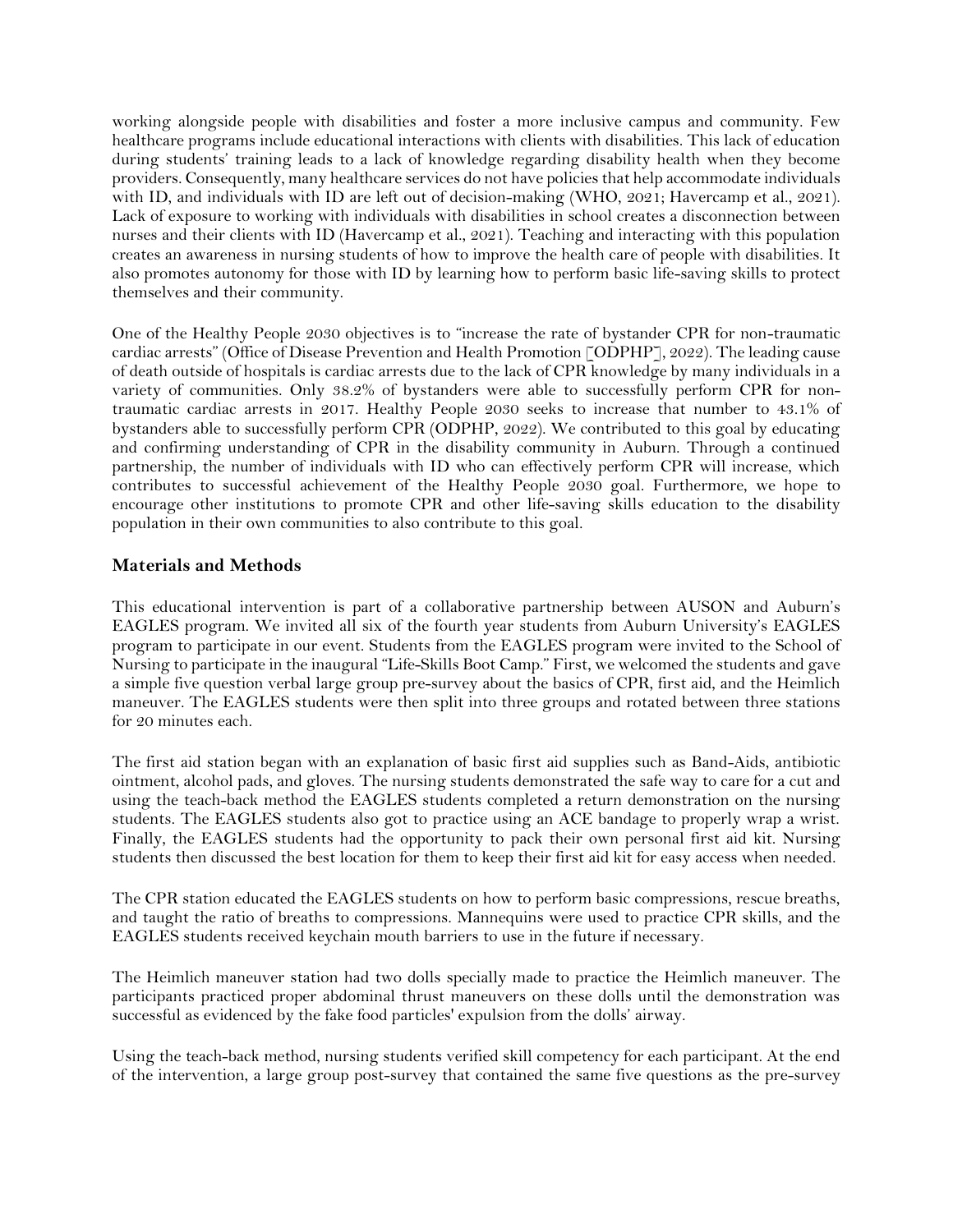was verbally delivered to determine if learning occurred. At the end of the intervention, each participant was awarded a certificate of completion.

#### **Results**

At the end of Life-Skills Boot Camp the EAGLES students' verbal answers to the post-survey were much more detailed when compared to their pre-survey answers as they felt more comfortable in what they had just learned. Students expressed understanding and sufficient basic knowledge on CPR, first aid, and Heimlich maneuver skills. EAGLES students were also able to return-demonstrate each skill successfully.

A survey with questions was sent out to the EAGLES participants two and a half months after the initial Life-Skills Boot Camp to assess retention rates for each skill. Responses from the survey show that 100% of the students correctly identified various situations in which to use each of the life-saving measures. Eighty percent of the students answered a question correctly that asked, "What is the first action you would take when cleaning a cut?" There was variability in the results of the question "How many chest" compressions do you give in a minute." Sixty percent of the students chose the correct answer of 100, while the other students chose differing incorrect answers. Overall, it is evident that most objectives were met and teaching was effective. Follow-up education is needed with the students to reinforce learning.

#### **Conclusion**

This intervention provided an opportunity for students with ID to learn important basic life-saving skills like performing CPR, the Heimlich maneuver, and first aid techniques, which can be applied in their future home communities. Because this intervention was completed with only five of the six fourth year EAGLES students, we hope that future educational-intervention sessions will have more students who can participate. With more detailed follow-up education, we believe students will continue to demonstrate an accurate understanding of basic life-saving skills. It is essential for these lessons with people in the disability community to continue in the future to both further their education and ensure safety among them and their peers. Individuals with ID deserve to live the healthiest lives available to them. This includes educating them about common life-saving techniques. The partnership between AUSON and the EAGLES program will also ensure that nursing students interact with individuals with ID on a regular basis. The regular interaction will empower AUSON students to become professional nurses who advocate for health equity and full inclusion for individuals with ID.

## <span id="page-56-0"></span>**Interdisciplinary Mentorship for Graduate Nursing Student Research in Community Health**

Amy Rine Wake MSN, Florence M. Weierbach PhD, Jean Swindle PhD, Rebecca Adkins Fletcher PhD, Janet Keener PhD, Hadii M. Mamudu PhD, MA, MPA, FAHA

East Tennessee State University, Johnson City, Tennessee, USA

#### **Objectives**

The participant viewing the poster presentation will be able to identify specific skills and perspectives learned by the student through interdisciplinary mentorship., The participant viewing the poster presentation will be able to explore avenues to promote interdisciplinary research mentorship., The participant viewing the poster presentation will be able to understand the benefits of interdisciplinary research mentorship in the development of community health educators and leaders.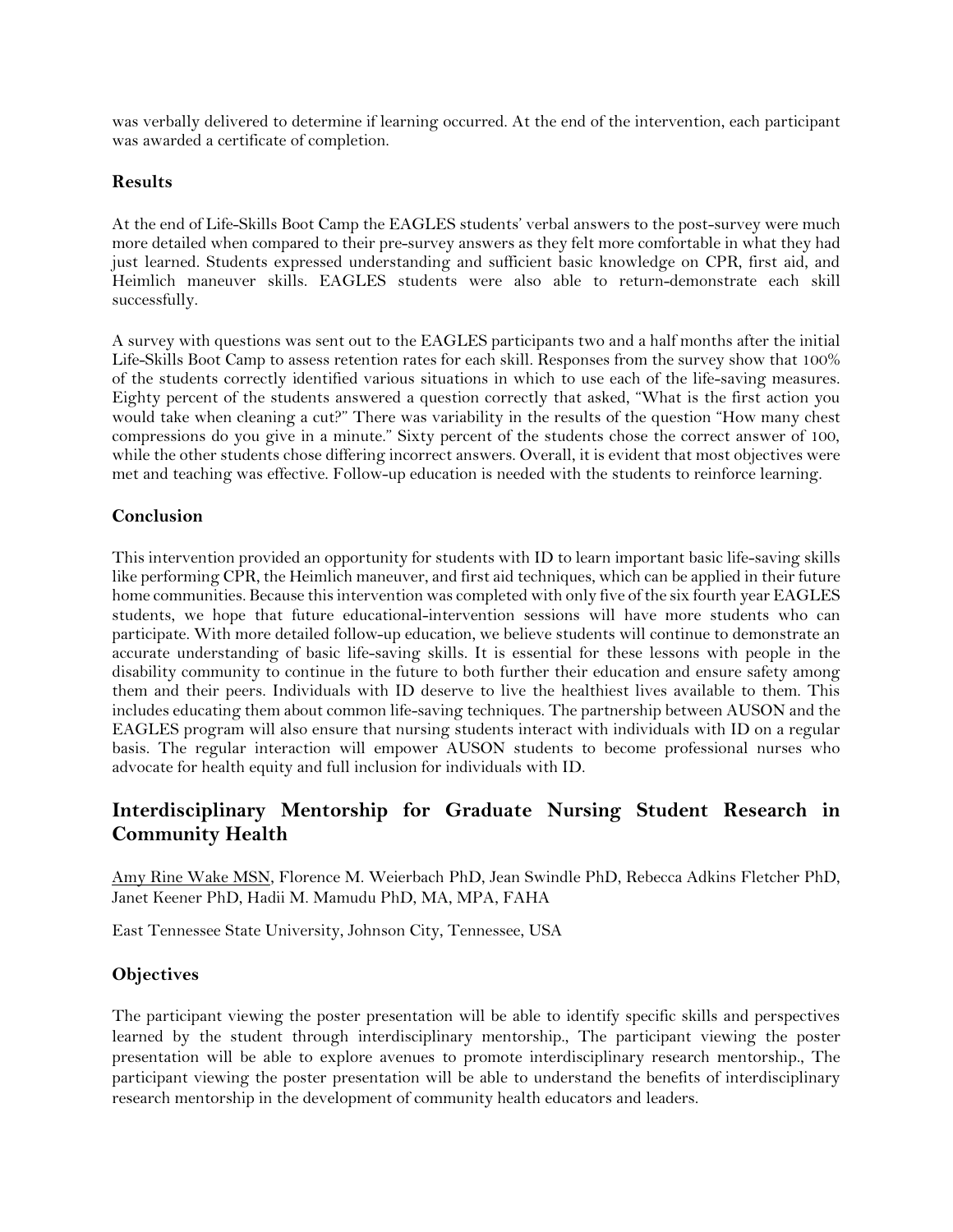#### **Purpose**

The purpose of this discussion is to address information, experiences, and lessons learned by a PhD in Nursing student being mentored by an interdisciplinary research team with expertise in nursing, education, and anthropology.

#### **Materials and Methods**

This poster presentation is based on evaluation and reflection of information, experiences, and lessons learned through the months-long process of interdisciplinary research.

#### **Results**

Interdisciplinary mentorship in community health research provides graduate nursing students and novice nursing researchers actual experience with and preparation for working with communities, researchers, and health professionals to address the health needs of those communities. Opportunities for learning include the Internal Review Board process, developing research protocols, recruitment, informed consent document development, instrument development, and use of the REDCap system. Additional benefits and opportunities for learning relate to the professional growth and development that occur through the process of interdisciplinary mentorship.

#### **Conclusion**

Interdisciplinary mentorship can help to expand and refocus the lens through which future nursing researchers, leaders, and educators in community health view the community, community health, other disciplines, and roles of stakeholders.

## <span id="page-57-0"></span>**Nurse's Knowledge toward infection control with wound care in Amran Governorate Hospitals, at Amran City- Yemen, 2021**

#### Mr Fares Mahdi Ph[D ORCID iD](https://orcid.org/0000-0002-3226-0822)

Al-Razi University, Sana,a, Sann, Yemen

#### **Objectives**

3. To find out the nurses' knowledge level about the best care practices toward wound care., 1. To identify the nurses' knowledge level about the general information on infection control., 2. To determine nurses' knowledge level about the standard precaution to control wound infection.

#### **Purpose**

Assess of nurses' knowledge regarding infection control for wound care in Amran governorate hospital.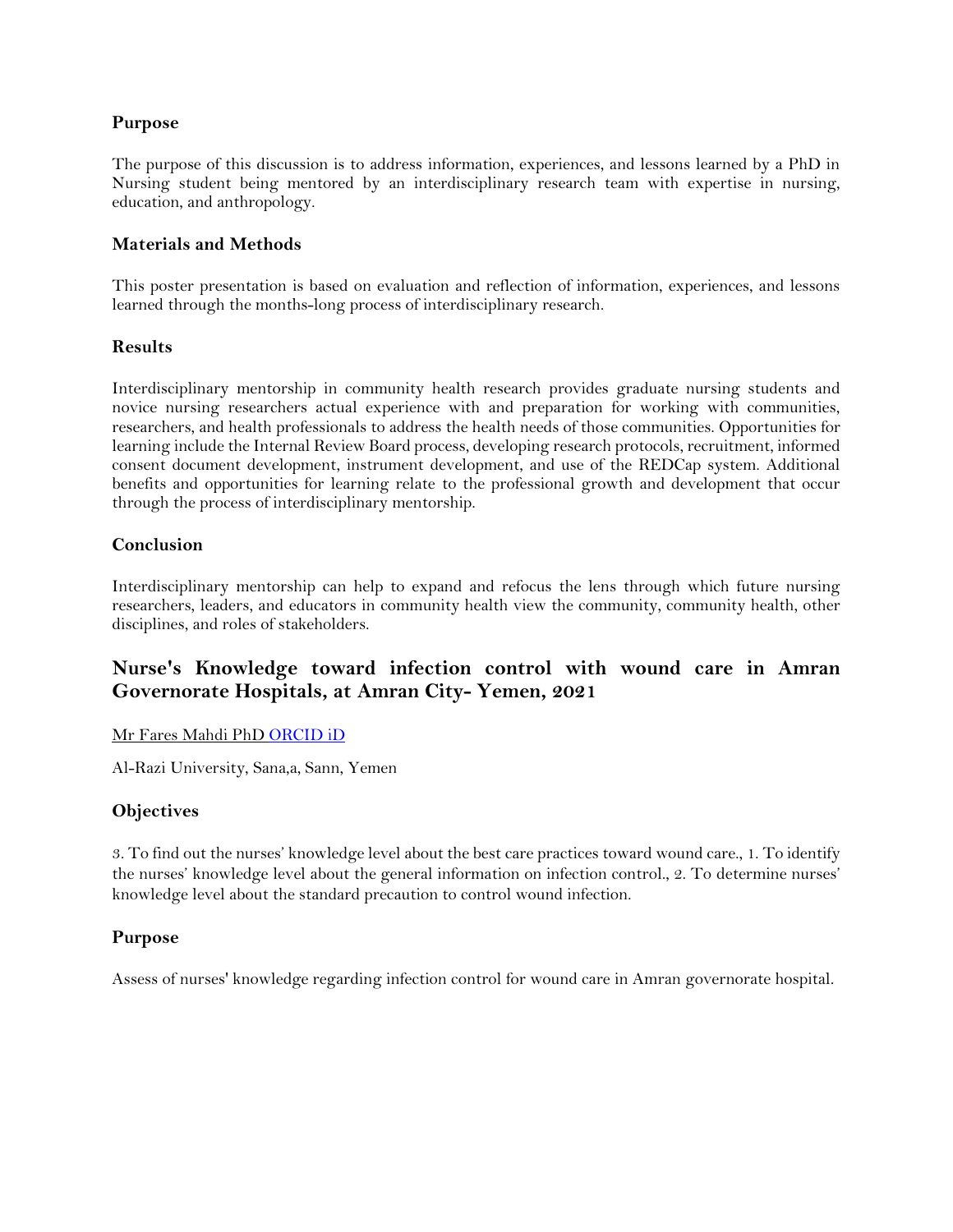#### **Materials and Methods**

**Study Setting**: The research project was achieving in Amran hospitals (22 May hospital and maternal and child Health Hospital) at Amran City, Yemen, to assess nurses' knowledge regarding infection control for wound care.

**Study Design:** The researcher was used a descriptive, cross-sectional study to was carry out to assess of nurses' knowledge regarding infection control for wound care in Amran hospitals (22 May hospital and maternal and child Health Hospital). This study was conducting through five months.

**Population of the Study:** All nurses with various educational backgrounds who are working in Amran hospitals (22 May hospital and maternal and child Health Hospital, 250 nurses), during the data collection period was inviting to participate in the study.

**Sample Size Determination:** Due to the relatively large population of potential participants, and time restraint the researcher was considered to select sample size 250 nurses from all population that were invited to participate in this study.

The sample size was determined through use EpiCalc program, taking into consideration the following:

- Total of population
- The precision level  $(5\%)$
- The confidence level (95%)
- The finally was selected for sample size.

**Sampling Technique:** The researcher was used a simple convenient sampling that applying to select the sample size from all nurses that working in Amran hospitals (22 May hospital and maternal and child Health Hospital).

**Data Collection Tool:** A modified structured questionnaire was administering to assess the nurses' knowledge regarding infection control for wound care. Nurses was told to verbal the consent form. The questionnaire consisted of thirty-two questions and nurses' informed consent.

The questionnaire prepared in English language and translated from English into Arabic language.

The questionnaire was filling during working hours; consent forms and filling questionnaires was placing into sealing by the researcher and taken from each unit daily. All of the collected data has checked by the researcher daily for completeness and finally.

**Data collection method:** The demographic characteristics of toward infection control for wound care, this was collecting through a both administrated and self-administered questionnaire. Data was collecting through the one months during 2021. where the good rapport was maintained in the whole period of data collection**.**

#### **Study Variables/ Operational Definition Study variables:**

**Dependent variables:** knowledge of nurses toward infection control for wound care.

**Independent variables:** Age, Sex, years of work, ward, training course, educational level, hospital name, marital status.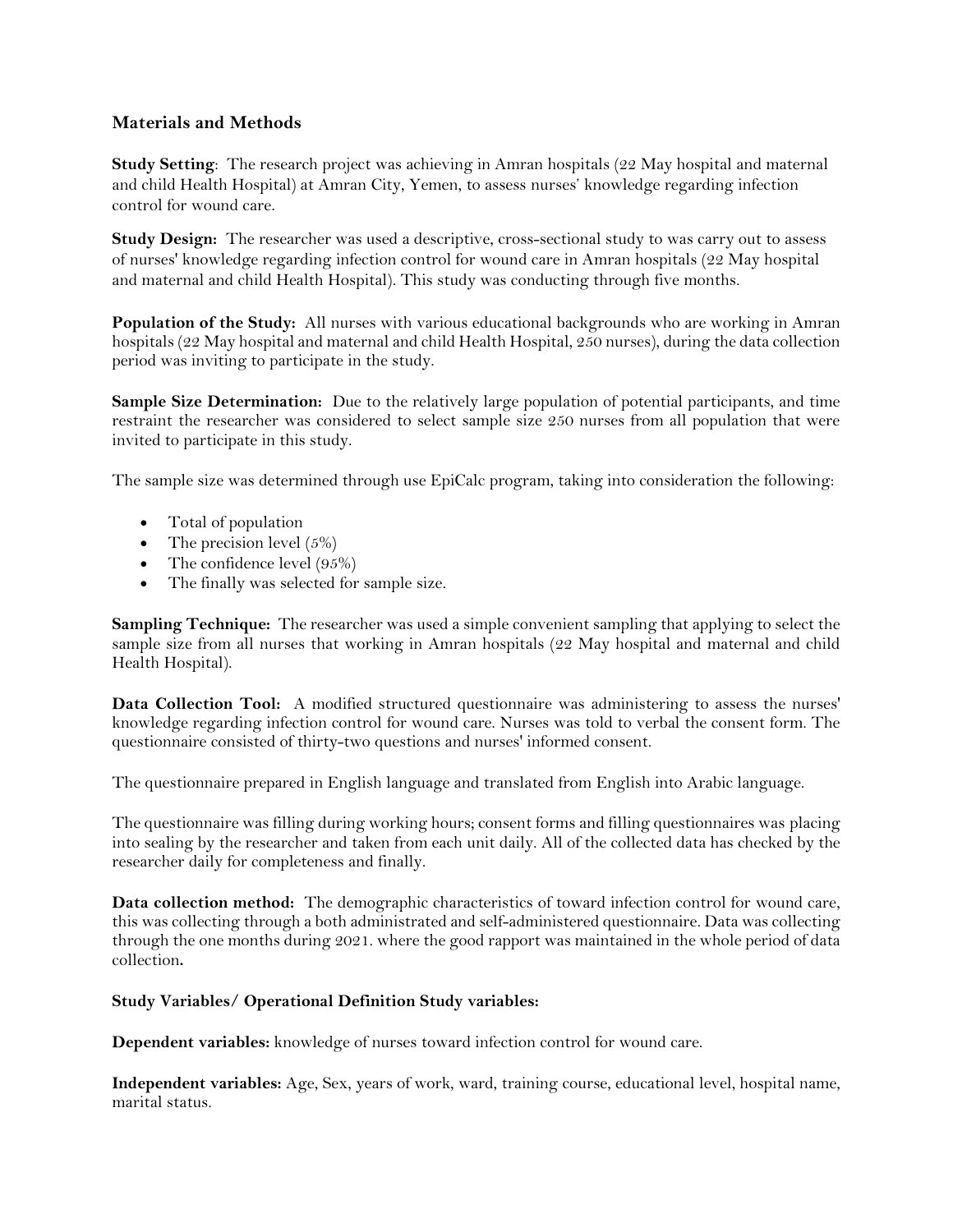#### **Ethical Considerations**

Approval of the study was obtaining prior to carrying out this study from the ethical committee of the faculty of Nursing, Amran University, Yemen. A cover letter was sent to principles of hospitals to obtain approval to conduct this study. The purpose and benefits of the study was explaining to participants. The consent was takin from all participating nurses in the study. All nurses also have the right to refuse to participate or to withdraw from the study without any effect on their working.

#### **Results**

The results showed less than half (43.8 %) of nurses were from Amran hospital and the most (31.28%) of them were worked in surgical word. Also the majority (88.21%) of nurses were female, the most (63.59%) of nurses were married, about more than half (55.38%) of nurses were in age group from 20 to 29 years and the majority (83.8 %) of nurses were had bachelor degree and the most (32.82 %) of nurses were had years' experience from 1 to 3 years. while the majority (83.8 %) of nurses were not Saudi national.

According to courses training, the results showed about (61.54%) of nurses were had courses training in wound care management and the results showed majority (76.41%) of nurses were not had diploma in infection control.

According to total all of nurse's knowledge toward infection control for wound care. The results showed the highest (90%) of nurses were hah corrected answer.

#### **Conclusion**

The results showed less than half (43.8 %) of nurses were from 22 May hospital and the most (31.28%) of them were worked in surgical word. Also, the majority (88.21%) of nurses were female, the most (63.59%) of nurses were married, about more than half (55.38%) of nurses were in age group from 20 to 29 years and the majority (83.8 %) of nurses were had bachelor's degree and the most (32.82 %) of nurses were had years' experience from 1 to 3 years. while the majority (83.8 %) of nurses were not Saudi national.

According to courses training, the results showed about (61.54%) of nurses were had courses training in wound care management and the results showed majority (76.41%) of nurses were not had diploma in infection control.

According to total all of nurse's knowledge toward infection control for wound care. The results showed the highest (90%) of nurses were hah corrected answer.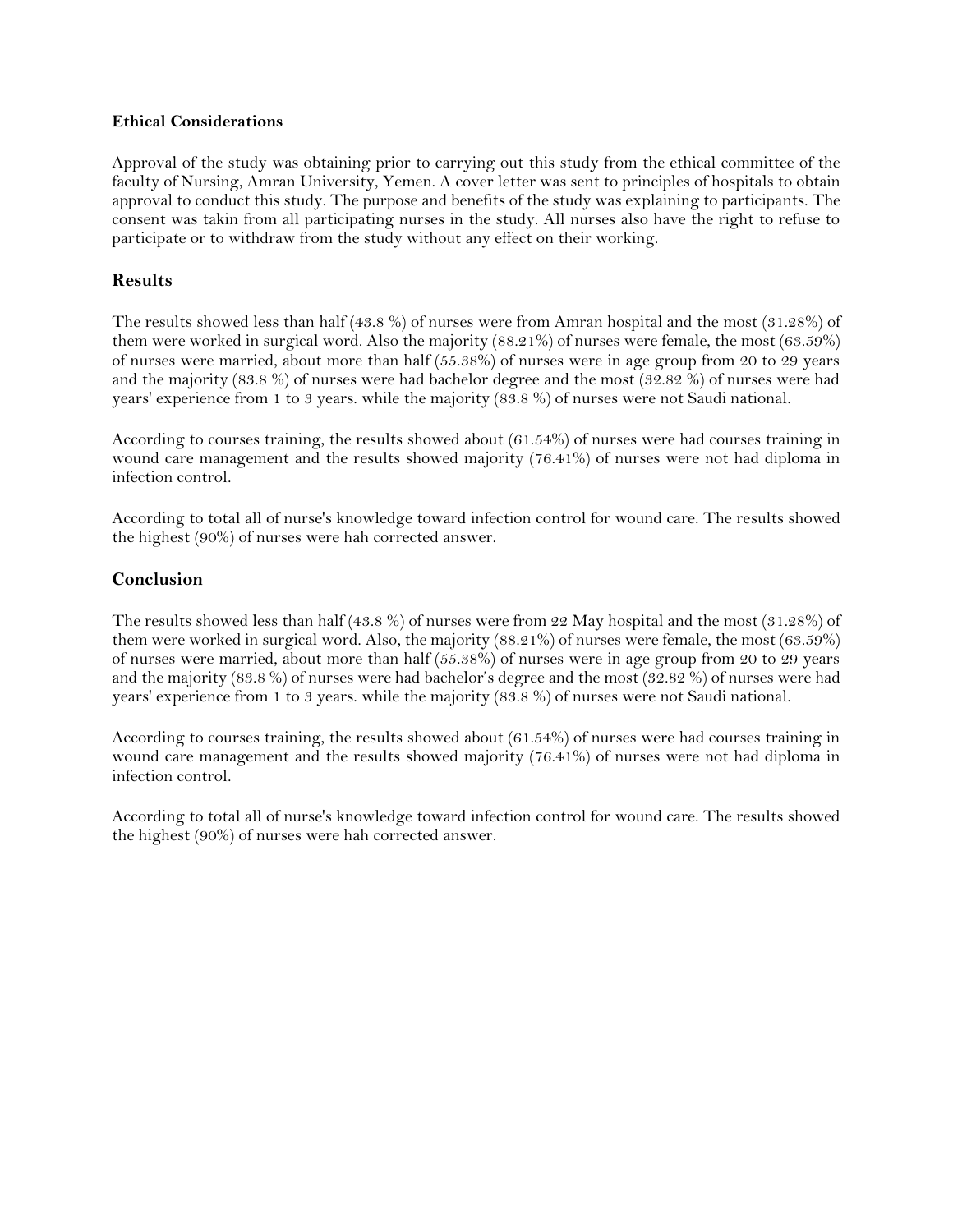## <span id="page-60-0"></span>**Perceptions of COVID-19 pandemic public health measures in South Carolina: Informing community/public health nurse preparation for future pandemics.**

Fattona Umari BSN, Ph.D. Candidate [ORCID iD,](https://orcid.org/0000-0002-0299-1931) Farsheed Umari Pharm.D. Candidate, Associate Professor Robin Dawson Ph.D., RN, CPNP-PC

University of South Carolina, Columbia, South Carolina, USA

#### **Objectives**

1) Understand the historical context of community behaviors during previous pandemics in the US and compare to the recent COVID-19 pandemic, 2) Discuss individual experiences, beliefs, and perspectives that lead to community mistrust of current public health measures and behavioral outcomes, 3) Identify strategies community/public health nurses and educators can employ to increase uptake of public health measures

#### **Purpose**

To explore perceptions, attitudes, and beliefs toward COVID-19 public health measures in a conservative, southeastern state.

#### **Materials and Methods**

This qualitative descriptive study was guided by the Theory of Planned Behavior and Reasoned Action. Adult residents  $(≥ 18 \text{ years})$  living in South Carolina were recruited via purposive and snowball sampling on social media sites (i.e., Facebook, Instagram). Data included audio-recorded, semi-structured remote interviews that were then transcribed and analyzed using thematic analysis.

#### **Results**

Seventeen participants, ranging in age from 18 to 65 years, completed interviews. The majority were white and female. Five emergent themes were identified: 1) lack of trust in traditional, government-based sources of health information; 2) entrenched beliefs and disinterest lead to erroneous COVID-19 knowledge; 3) wearing a mask symbolizes weakness; 4) individual rights conflict with community responsibility; and 5) mask mandates do not affect private behaviors.

#### **Conclusion**

Healthcare professionals, including community/public health nurses, should understand the most common reasons why individuals are mistrustful of disease-mitigating public health strategies and be available to have respectful conversations that recognize why erroneous beliefs occur. For example, mistrust related to political beliefs, fear related to historical precedents (e.g., Tuskegee syphilis experiment), or simple lack of knowledge can all result in a similar behavioral outcome, such as the decision to not vaccinate. Community/public health nurses are uniquely prepared and positioned to perform detailed community assessments that reflect the diverse members of their local community, resulting in a more nuanced understanding of behaviors. This information can then be used to develop consistent, targeted, and tailored messaging that resonates with specific communities they serve. Because community/public health nurses are frontline health care workers, they are highly trusted and respected, and are perceived to be members of the community rather than representatives of agencies that are no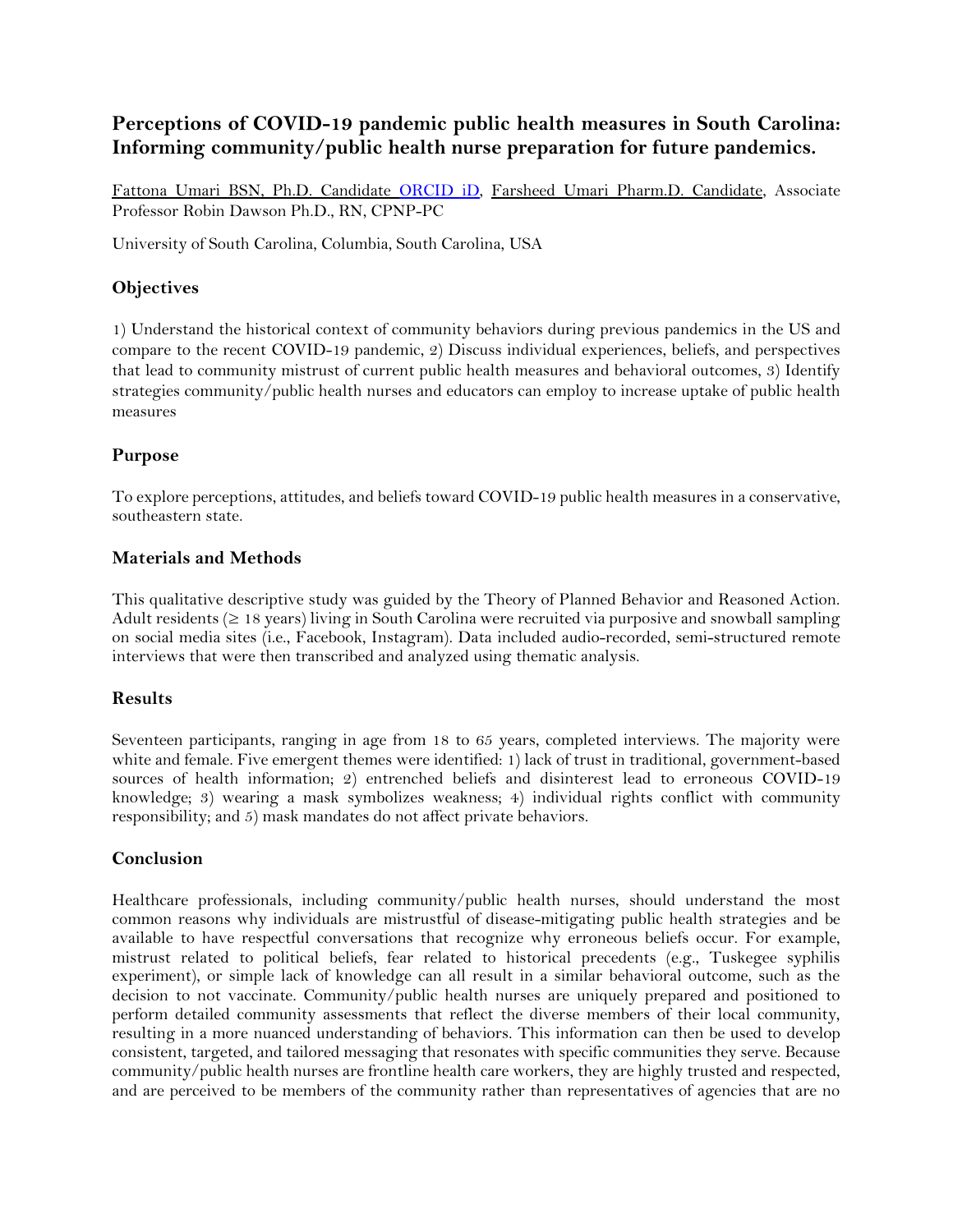longer trusted. They can be at the forefront of disseminating evidence-based knowledge and play an active and important role as health educators.

## <span id="page-61-0"></span>**Role of parents providing health care for children with life-threatening conditions while in the community**

Arthi Kozhumam BS<sup>1</sup>, Dr. Amie Koch DNP, FNP-C, RN, ACHPN<sup>2</sup>, Dr. Sharron Docherty PhD, PNP, RN, FAAN<sup>2</sup>

<sup>1</sup>Duke Global Health Institute, Durham, NC, USA. 2Duke University School of Nursing, Durham, NC, USA

#### **Objectives**

Define concepts that lead to role strain, conflict, overload, and exit in parents of children living in the community with complex life-threatening conditions, analyze strategies that can be used to support parents of children with special health care needs and complex life-threatening conditions both at home and in the hospital, Illustrate the role of health care providers in advocacy for parents and children with complex life threatening conditions

#### **Purpose**

Informal caregivers comprise a critical component of America's health care and long-term services and supports (LTSS) systems, especially in the community setting. The diagnoses of children with complex life-threatening conditions (CLTC) often entail and require intensive service needs; reliance on technology, polypharmacy, and/or home or congregate care; risk of frequent hospitalizations; and elevated need for community care coordination. Parents of children with CLTC act as primary medical caregivers at home and in the community while also sustaining relationships and multiple other roles. The pressure that medical caregiving puts on parents often results in a multidimensional experience of burden. In this study, we refrain from using the term burden and instead adopt the framework of role theory (consisting of role strain, role conflict, role overload, and role exit) in order to describe the experiences of parents as informal caregivers for CLTC.

#### **Materials and Methods**

The parent study for this analysis was a qualitative longitudinal Institutional Review Board-approved study on parent and provider decision-making for 35 infants with CLTC. Of the 35 children, 218 semistructured interviews from 15 cases of infants with prematurity, bone marrow transplant, or complex cardiac disease were selected for this analysis. Questions targeted parental and provider perceptions and experiences caring for the infant. Transcripts were analyzed in NVivo 12, with thematic generation performed to capture the diverse parental roles embedded within informal parental caregiving expectations made by the provider team.

#### **Results**

Parents experienced multiple role transitions and exits, such as leaving employment, education, and relationships. While some parents reported positive experiences, including personal growth and the development of coping mechanisms, it is clear that the caregiver status still carries notable risk related to the role theory framework. It is essential for providers to inquire about parents' responsibilities and roles, encourage relationship support, and advocate for parental self-care.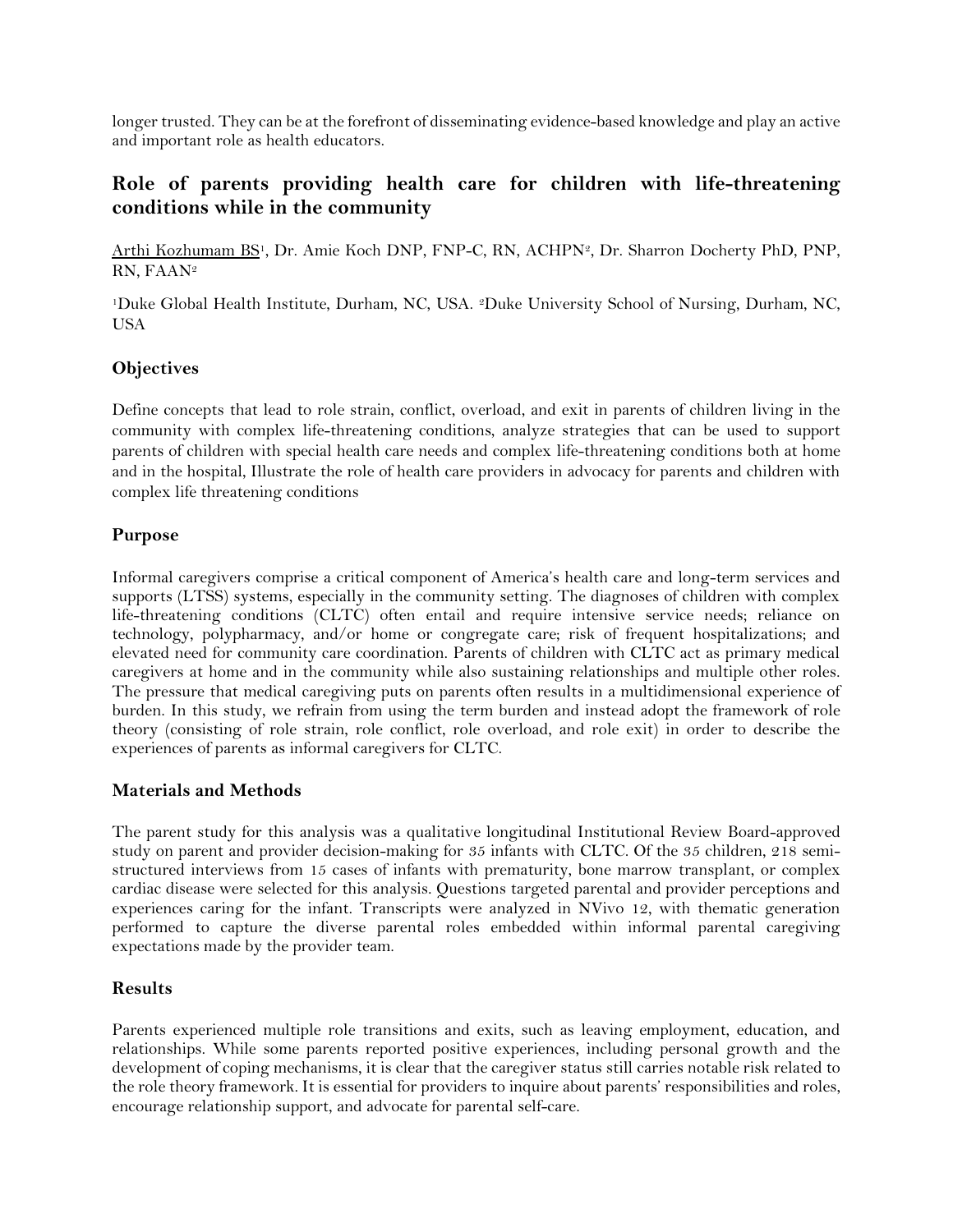#### **Conclusion**

Challenges noted by parents were, in part, shaped by perceived expectations by the health care providers and system, as well as due to perceived lack of support. The status of caregiving and its substantial role set caused parents to experience significant role strain. Parents also experienced conflict in managing multiple roles associated with different statuses, such as employee, student, wife or husband, sometimes leading to role exit. It is essential for community health nursing to understand the impact on parents of children with complex life-threatening conditions as these parents are prevalent in the community.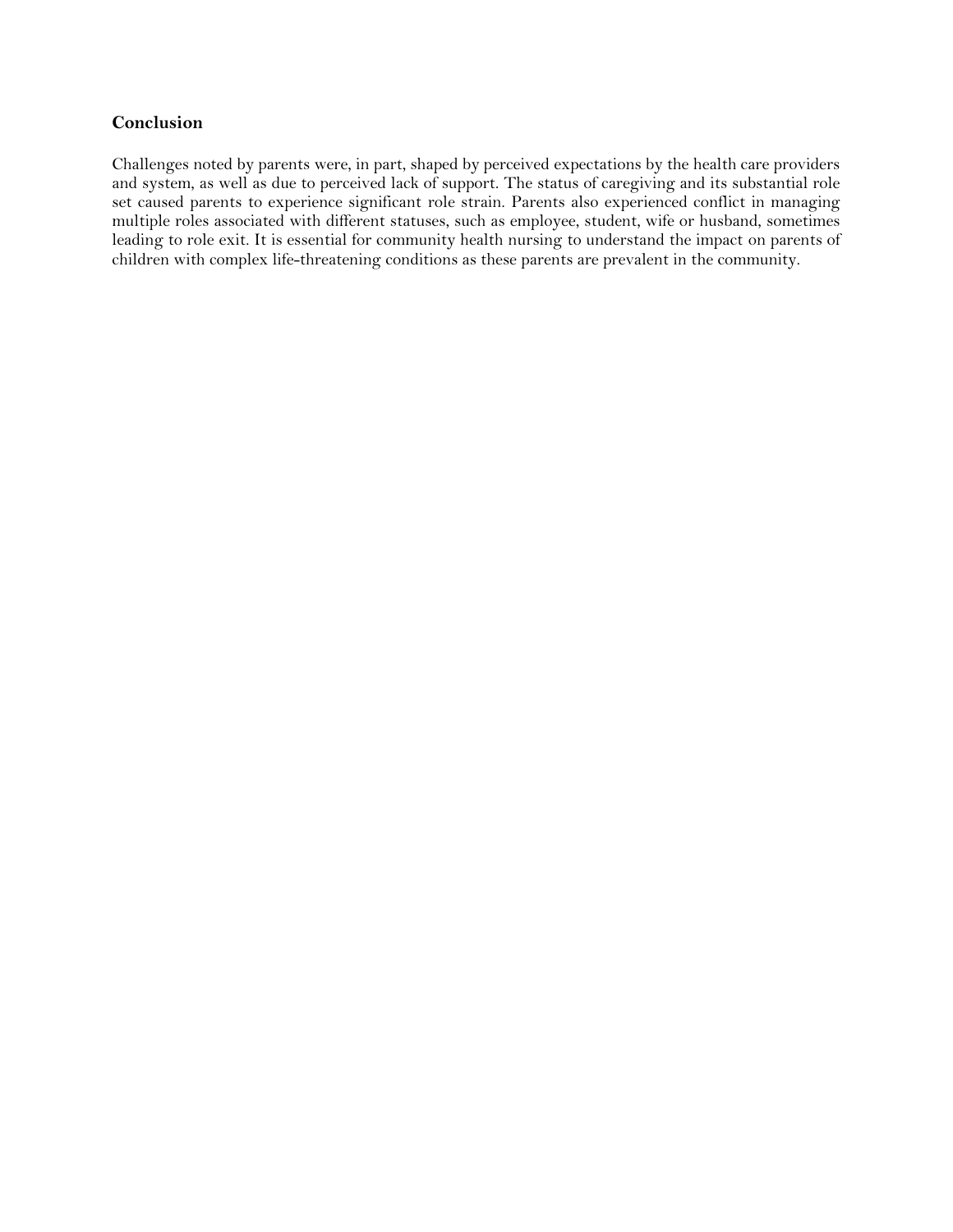## <span id="page-63-0"></span>**Member Posters**

## <span id="page-63-1"></span>**Adult Home Visiting Simulation for Undergraduate Nursing Students**

Dr Nancy Turrubiates DNP, Gail Gores MSN, RN, CHSE

North Dakota State University, Fargo, ND, USA

#### **Objectives**

Describe an innovative educational strategy used in an undergraduate public health nursing course, demonstrate a simulated adult home visit, discuss implications for using simulation in an undergraduate public health nursing course.

#### **Purpose**

To present a simulated home visit used in an undergraduate nursing program

#### **Materials and Methods**

Objectives for the Community Health Nursing Course state that students will engage in processes that apply to individuals, families, communities and systems. A simulated home visit was created by trained simulation faculty. The following objectives are used: collect and document health assessment data on a patient with multiple co-morbidities; create an action plan to determine patient's priority health problem (s) and develop a health coaching plan; explore patient's ambivalence in managing chronic diseases utilizing motivational interviewing techniques; address current vaccination status and make appropriate recommendations; assess wound healing and evaluate appropriateness of wound care; apply appropriate skills: manual blood pressure, random blood sugar.

#### **Results**

Small groups of students engage in a pre/post briefing and engage in a simulated home visit. The simulated living room is set up in the nursing lab. Students prep by addressing supports, barriers, health promotion goals and discussing social determinants of health. Sufficient time is given for the students to assess the patient and engage in simulated home visit. A debriefing session evaluates the home visit. Students provided additional comments and described them as effective and a great learning experience.

#### **Conclusion**

Home visits are an effective health promotion activity. The ability to engage with individuals and families and gain trust is an important skill for future public health nurses. Helping undergraduate nursing students build the skill of establishing nurse-client trust relationships can be gained through a simulated home visit.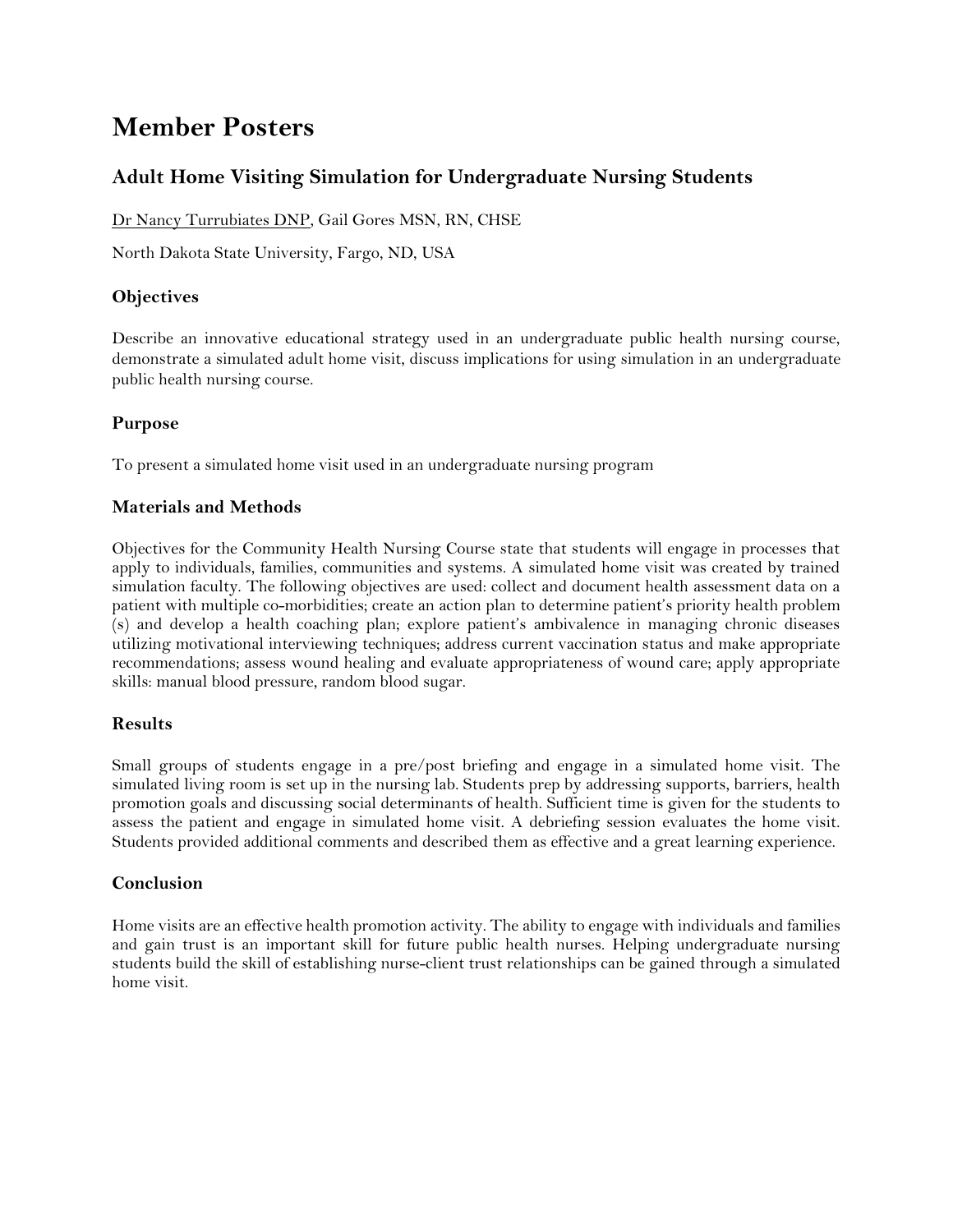## <span id="page-64-0"></span>**Creating an Infant Home Safety Simulation for Community Health Nursing Students**

Karen Towne MSN, RN, APHN-BC<sup>1,2</sup>, Andrea Corbisello MSN, RN<sup>1</sup>, Monica Andreski MSN, RN<sup>1</sup>

<sup>1</sup>University of Mount Union, Alliance, OH, USA. 2University of Kansas School of Nursing, Kansas City, KS, USA

#### **Objectives**

By the end of the session, participants will list the resources needed to install an infant home safety simulation., By the end of the session, participants will analyze quantitative and qualitative results of student performance. By the end of the session, participants will discuss the value of independent simulation in senior-level community health nursing students.

#### **Purpose**

NOTE: This abstract was previously accepted for poster presentation at the ACHNE 2020 Annual Institute but was not presented due to a COVID-related cancellation. The author was given permission by ACHNE staff to resubmit for presentation at the 2022 Annual Institute.

The purpose of the project was to conduct an independent, experiential infant home safety simulation for senior pre-licensure community health nursing students. Project aims were to simulate home health provider (HHP) independence, self-assess knowledge of infant home hazards, and identify credible evidence to support rationale. Results also informed targeted delivery of infant safety education during pediatrics nursing course in the subsequent semester. Realistic simulation of home hazards has upfront costs outweighed by educational benefits.1,2 Available literature on infant safe sleep simulations is limited to hospital contact and not home installation.<sup>3</sup> Despite coordinated efforts, Ohio is ranked 49/50 states for infant mortality,<sup>4</sup> making infant home safety relevant content in our community health nursing course. Students entering home health simulations may self-rate as confident yet miss red flags.<sup>2</sup> Eliminating peer support and implementing phases of self-checks may encourage self-reliance.

#### **Materials and Methods**

Simulation was conducted in three phases. Phase 1 (P1): Students completed a pre-test and proceeded into the simulation designed to replicate an infant's bedroom. Students were instructed to refrain from speaking or collaborating while evaluating hazards; students uploaded a picture of their hazard list to a learning management system (LMS) dropbox before leaving the room. Phase 2 (P2): Students submitted evidence to support identified hazards prior to a debriefing and an infant mortality lecture when a posttest was given. Phase 3 (P3): Students returned to the simulation to view a transformed "safe" room; they compared their work to a complete list of hazards from P1, and resubmitted the P2 assignment as a comprehensive list with qualitative reflection.

#### **Results**

While organization and comprehensiveness of hazards improved from initial P1 upload to P2 submission, the P3 assignment is essential to identify blind spots in learning. Post-test results improved prior to P3 but revealed key content areas to target in the upcoming pediatric nursing course. Senior nursing students need opportunities to safely experience independent practice. Home health simulation during a firstsemester senior community/public health nursing course is an ideal time to remove peer reliance, require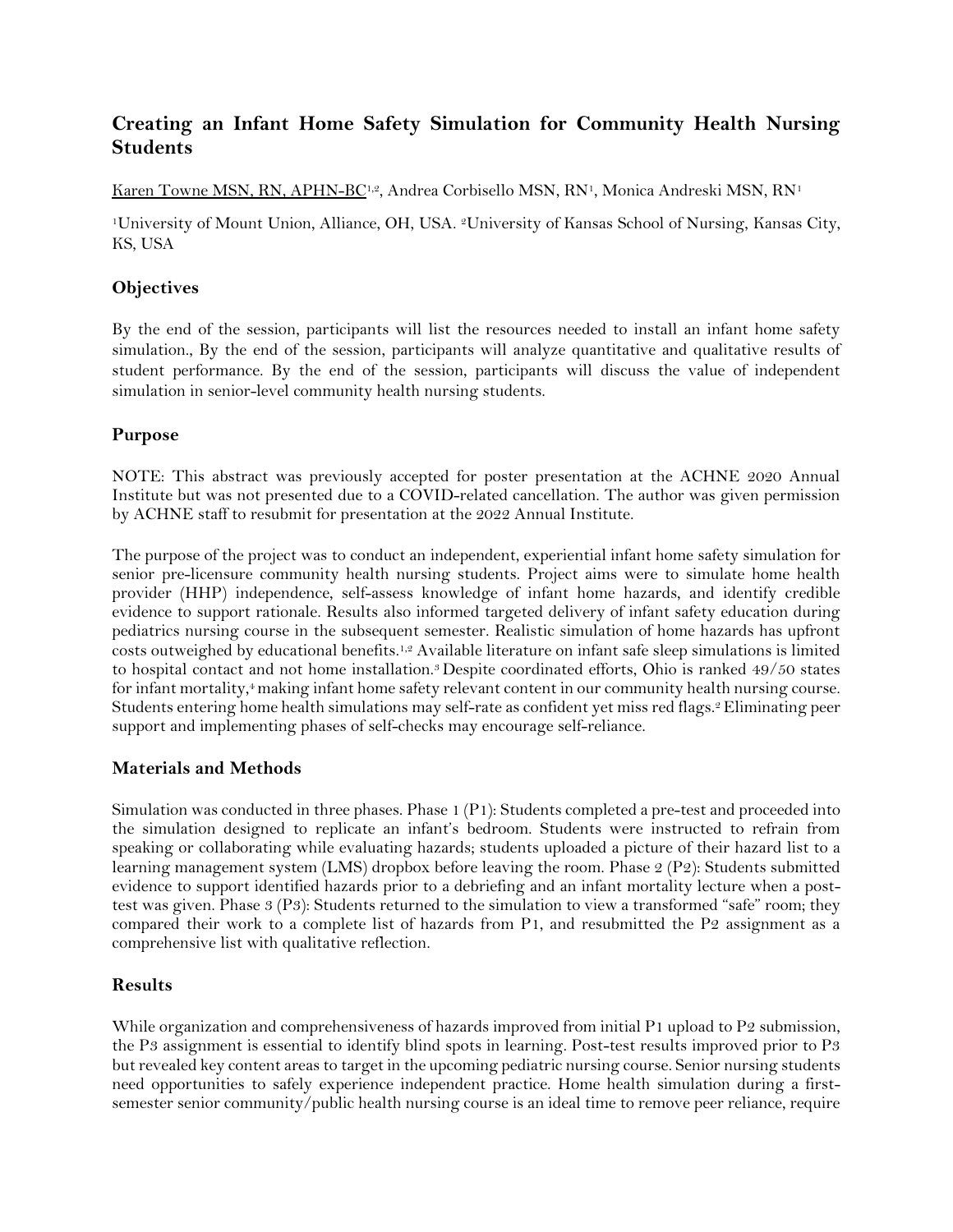self-directed evidence-based practice, provide enriching home health experiences, and assess crosscurricular knowledge, such as infant safety, to inform curriculum planning.

#### **Conclusion**

Upfront resources are required – including a portable crib, lamps, rug, dolls, and small items – but can be stored compactly; installations staged for self-review afforded flexibility to student schedules. Curricular overlap, as with infant safety, is an opportunity to assess cohort knowledge for tailored learning in subsequent courses. With appropriate resources and staging, independent simulation provided an opportunity to apply previous knowledge, critically think, retrieve and appraise evidence, and selfevaluate without reliance on group work. With lecture-embedded debrief, two independent installations, and three phases of assignments, scheduling is flexible but quantitative and qualitative evaluation of growth across phases is necessary. Student feedback on simulation design and autonomy of working alone was positive, indicating a desire to practice independence in safe venues.

## <span id="page-65-0"></span>**Identifying and Addressing Bias in Public Health Nursing Home Health Visiting Simulations**

Mallory Bejster DNP, RN [ORCID iD,](https://orcid.org/0000-0002-6313-495X) Heide Cygan DNP, RN, PHNA-BC [ORCID iD,](https://orcid.org/0000-0003-2811-2170) Valerie Davis MSN, RN, CNL, Tanya Friese DNP, RN, CNL, USN (Ret.), Glenda Morris Burnett PhD, MUPP, RN, Susan Murray MPH, RN

Rush University College of Nursing, Chicago, IL, USA

#### **Objectives**

1. Learners will explain the need to review educational activities, including simulations, for bias. , 2. Learners will identify how bias can show up in simulations., 3. Learners will discuss strategies to revise simulations to be free of bias.

#### **Purpose**

The presence of bias in nursing education content and activities can negatively impact student learning and cause harm to learners. Nurse educators have an ethical responsibility to acknowledge and address bias in nursing education to create an inclusive, safe learning environment. As with other learning activities, bias may be present in nursing simulations. The purpose of this presentation is to explain how public health nursing faculty reviewed and revised three public health nursing home health visit simulation cases to address bias.

#### **Materials and Methods**

Six faculty (two course directors and four clinical faculty) from a public health nursing course participated in the project. Two faculty members have been assigned to review each of the three simulation cases. Faculty will review each simulation for bias using the Upstate Bias Checklist© (Caruso et al. 2019) to identify potential biases. As a large group, faculty will decide how to best address the bias identified in each case.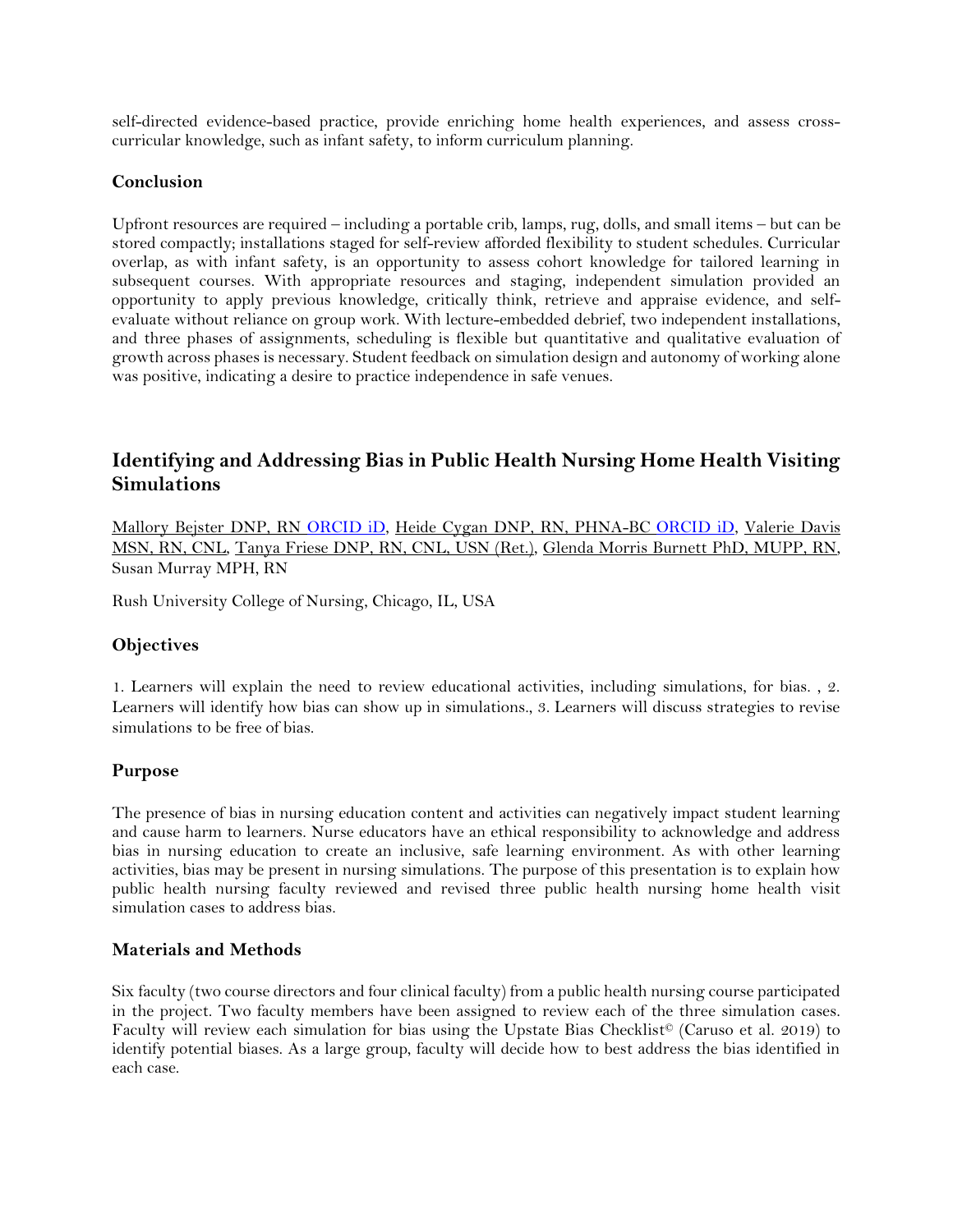#### **Results**

This project is currently in progress and will be completed in early 2022. Planned results include identifying common biases in the simulation cases and a record of changes made across cases. Faculty lessons learned will also be shared related to the overall process and designing simulation cases to be biasfree.

#### **Conclusion**

While simulations can be an effective educational strategy, they may include bias which can cause harm to the learner. To ensure the best possible learning experience, new and existing simulation cases should be reviewed and evaluated for bias.

## <span id="page-66-0"></span>**Integration of Global Rural Nursing Exchange Network (GRNEN) into Nursing Education.**

Dr. Mark Siemon PhD<sup>1</sup>, Dr. Jean Ross BN, MA (Nursing), ONC, GCTLC, Cert Sustainable Practice, FCNA, PhD2, Dr. Audrey Snyder PhD, RN, FAANP, FAEN, FAAN<sup>3</sup>

<sup>1</sup>Southern Utah University, Cedar City, UT, USA. 2Otago Polytechnic | Te Kura Matatini ki Otago, Dunedin North, Dunedin, New Zealand. 3UNC Greensboro, Greensboro, NC, USA

#### **Objectives**

Attendees will be able to describe how the GRNEN has been used in nursing education to connect students who share a passion for improving the health of rural communities and an appreciation for the role nurses play in serving these communities., Attendees will be able to design a learning activity using GRNEN resources (i.e., recorded GRNEN webinars, virtual collaborations, etc.) to increase opportunities for leadership development focused on rural community, public health, population health practice from a global perspective., Attendees will develop and build connections with educators, researchers, and nurses involved with GRNEN to expand opportunities for global nursing education, research, and practice to foster health and equity in rural and remote communities.

#### **Purpose**

This is not a study. The presentation will be on how nurse educators can use resources from the Global Rural Nursing Exchange Network (GRNEN) to increase knowledge and awareness of rural health nursing in different countries.

#### **Materials and Methods**

The Global Rural Nurse Exchange Network (GRNEN) provides a free, global platform to elevate rural nursing practice, education and research. The platform includes opportunities for global rural nursing collaborative exchange grants, a virtual platform for collaboration, and webinars on current topics of interest to rural nurses. Rural nurse ambassadors from around the globe assist the GRNEN to extend its mission to support rural nurses and rural communities. Recorded webinars and materials from the GRNEN website were incorporated in a community health course. Students have connected virtually with nursing students in a partner university around the globe to address a community health concern.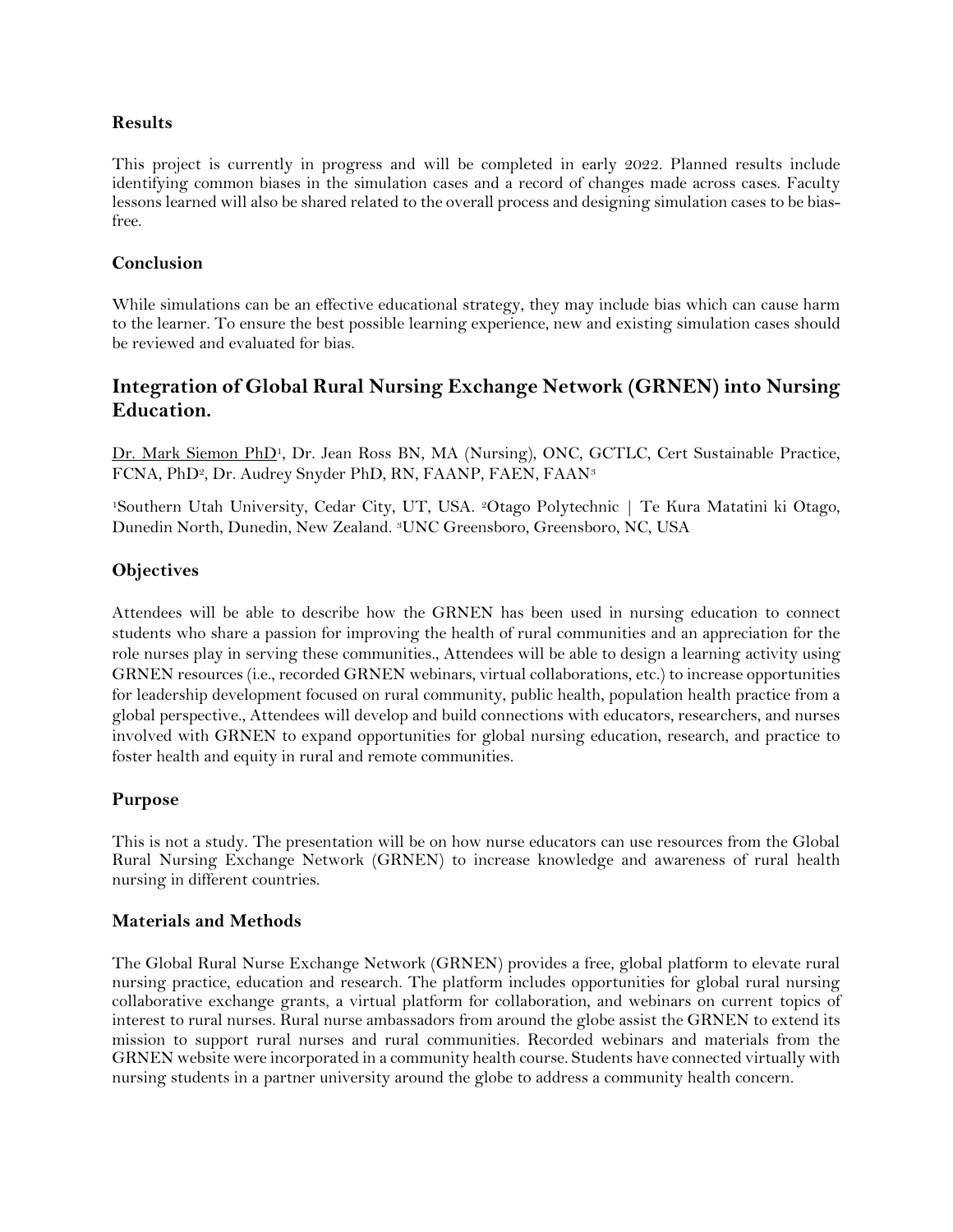#### **Results**

#### N/A

Five paired university nursing schools were awarded grants to encourage collaboration and improve the health of rural communities. Quarterly webinars have addressed just in time topics for rural nurses. Over 100 rural nurses have connected via the virtual platform.

#### **Conclusion**

The Global Rural Nursing Exchange Network (grnen.net) provides an opportunity for community nurse educators to develop collaborative learning activities focused on rural communities, public, and population health among nursing students from different countries.

## <span id="page-67-0"></span>**Student, Faculty, and Community Practice Partner Collaboration: Measuring APRN, RN, and Nursing Student Confidence to Teach Safety Measures in Disasters and Public Health Emergencies Following an Educational Intervention**

Dr. Joanne Langan PhD, RN, CNE, Dr. Karen Moore DNP, APRN, ANP-BC, FNP-C, FAANP, FAAN

Saint Louis University, Valentine School of Nursing, St. Louis, MO, USA

#### **Objectives**

1. Discuss the relationship between nurse demographics and the intent to provide disaster preparedness, response and recovery information to future patients, students, and communities following completion of disaster education modules., 2. Examine the relationship between nurse work-related characteristics and the intent to provide disaster preparedness, response and recovery information to future patients, students and communities following completion of disaster education modules., 3. Evaluate the effectiveness of online disaster preparedness modules in increasing the levels of confidence, competence, and intent to teach disaster content to future patients, students, and communities.

#### **Purpose**

This pilot study will measure a baseline of advanced practice registered nurses', registered nurses' and nursing students' level of confidence and competence to teach disaster management content to their patients and students. Following an educational intervention, the advanced practice registered nurses, registered nurses and nursing students will be assessed again to determine whether their levels of confidence, competence, and willingness to provide disaster-related information has increased.

#### **Materials and Methods**

Following a baseline/pre-test on confidence and competence in disaster nursing skills, a series of ICN disaster nursing competencies (8 domains)/learning modules, scripted and read by a narrator with accompanying PPT slides will be sent electronically to participants. Following the modules (intervention), the nurses and students will complete the post-test to indicate whether the educational intervention increased their levels of confidence, competence, and intent to teach disaster content to their patients and students. The goal is that community persons will have disaster knowledge to remain safe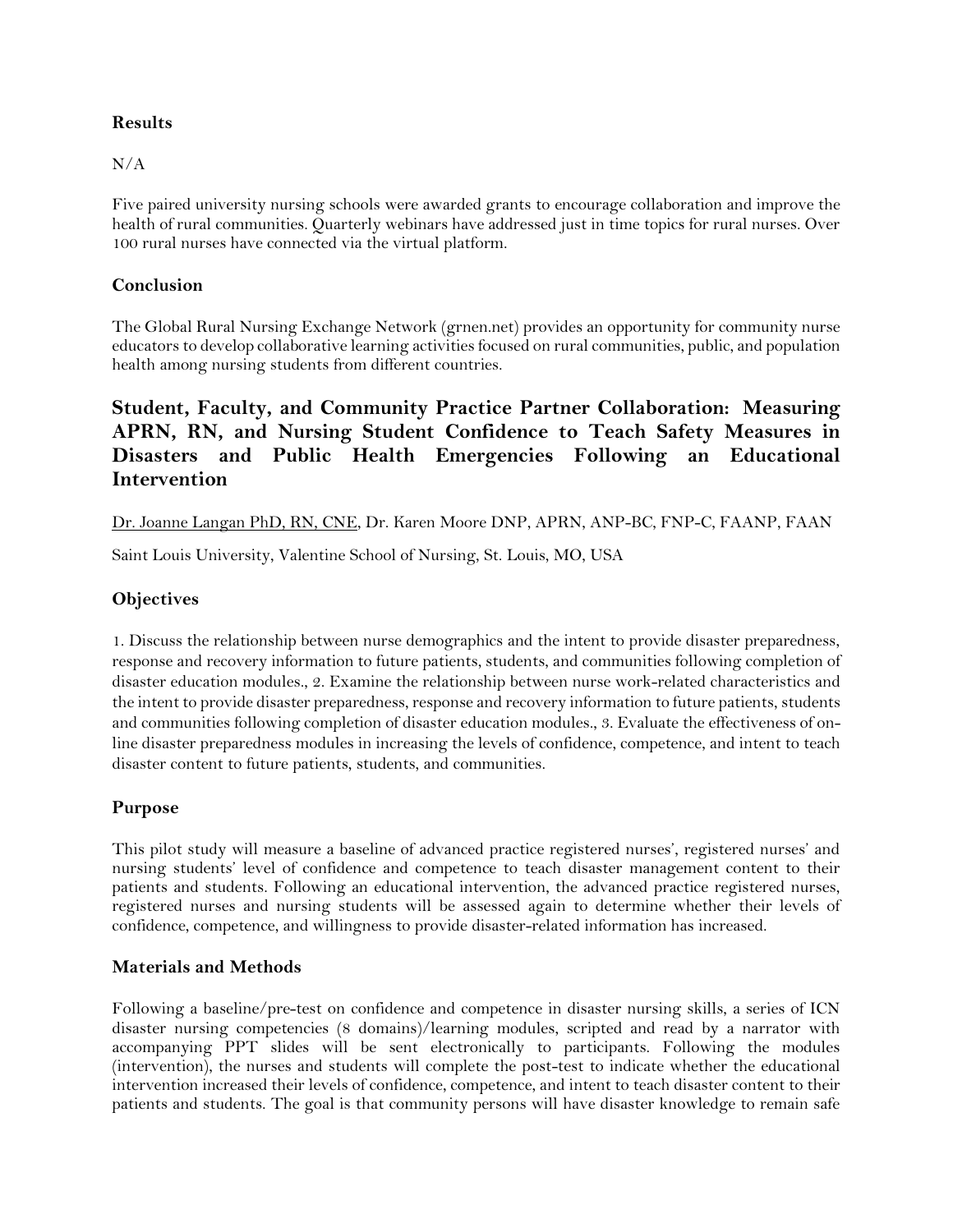and able to access resources in the event of a disaster or public health emergency. Our population will be those nurses and students who volunteer at the partner practice clinics.

Preliminary data will be shared.

#### **Results**

Preliminary data will be shared; the launch date of the modules is October 15, 2021.

A descriptive correlational design is used to examine relationships between and among variables. The McNemar Chi-square test will be used as well as the chi-square test of independence to identify whether the competence and confidence ratings vary by major participant characteristics. All inferential testing will be conducted under an alpha level of .05.

#### **Conclusion**

We cannot offer conclusions at this time as we have no data until the modules, surveys and pre-tests and post-tests are submitted.

## <span id="page-68-0"></span>**Taking the Lead in Integrating Population Health into the DNP Curriculum**

#### Dr. Jeannine Uribe PhD ORCID iD

La Salle University, Philadelphia, PA, USA

#### **Objectives**

1. Describe the key points of the broad applicability of epidemiology and population health for informing advanced practice nursing care. , 2. Identify methods for introducing social justice and population health topics into a variety of courses at the DNP level. , 3. Design DNP level course assignments that require DNP level nursing students to synthesize social justice, epidemiologic, and population health research towards developing solutions to health issues.

#### **Purpose**

The American Association of Colleges of Nursing (AACN) approved new guidelines for the core competencies for professional nursing education and practice, which begins implementation this year. While population health and clinical prevention were included in the past essentials, the new competencies are inclusive of several social justice concepts important for all nurses to incorporate into nursing practice. Guided by McElroy, Statler and Smith's (2020) article on ACHNE research priorities as well as public health nursing and teaching experience, this presentation aims to address the necessary role of public health nurses in leading Doctor of Nursing Practice (DNP) education to incorporate social justice and population health knowledge and actions into graduate level curriculum. As specialists in population health, ACHNE members should be in the forefront of guiding DNP faculty and teaching DNP courses on these competencies for working with vulnerable populations. DNP students need to recognize the value of quality improvement projects aimed at vulnerable populations and DNP projects can generate evidence on the impact of using community/public health nursing strategies on long-term nurse knowledge, attitudes, behaviors, and use of the levels of prevention.